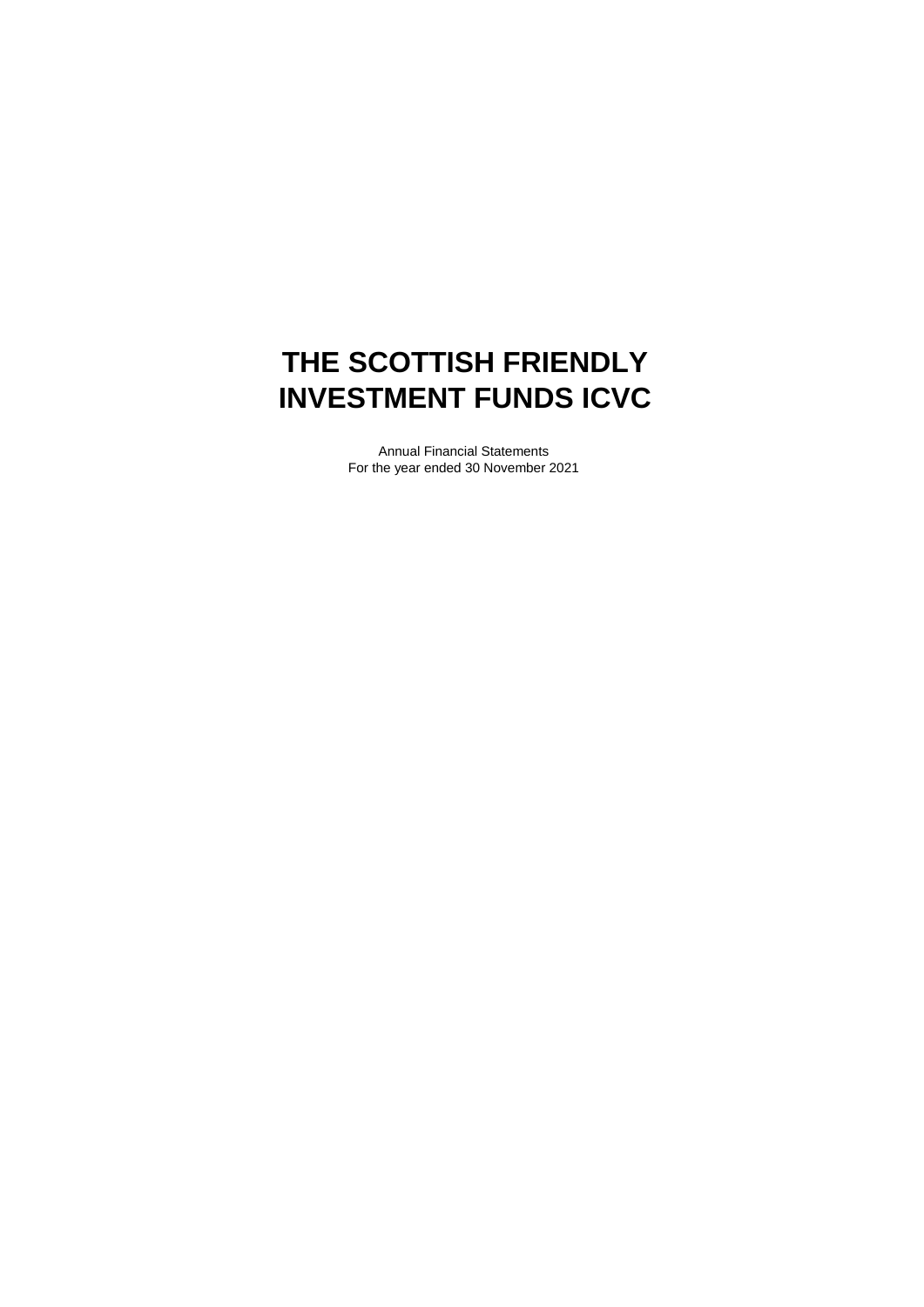## **Contents**

| Company Information                                                                                                                                                        |    |
|----------------------------------------------------------------------------------------------------------------------------------------------------------------------------|----|
| Report of the Authorised Corporate Director                                                                                                                                |    |
| Statement of the Authorised Corporate Director's Responsibilities                                                                                                          |    |
| Authorised Corporate Director's Statement                                                                                                                                  |    |
| Statement of the Depositary's Responsibilities in Respect of the Scheme and Report of the Depositary to the Shareholders<br>of The Scottish Friendly Investment Funds ICVC | 5  |
| Independent auditor's report to the Shareholders of The Scottish Friendly Investment Funds ICVC                                                                            | Е  |
| <b>Accounting Policies and Risks</b>                                                                                                                                       |    |
| Report & Financial Statements of Scottish Friendly Managed Growth Fund                                                                                                     | 11 |
| Report & Financial Statements of Scottish Friendly UK Growth Fund                                                                                                          | 26 |
| Significant Information                                                                                                                                                    | 41 |
| General Information                                                                                                                                                        | 42 |
| Assessment of Value - The Scottish Friendly Investment Funds ICVC                                                                                                          | 43 |
|                                                                                                                                                                            |    |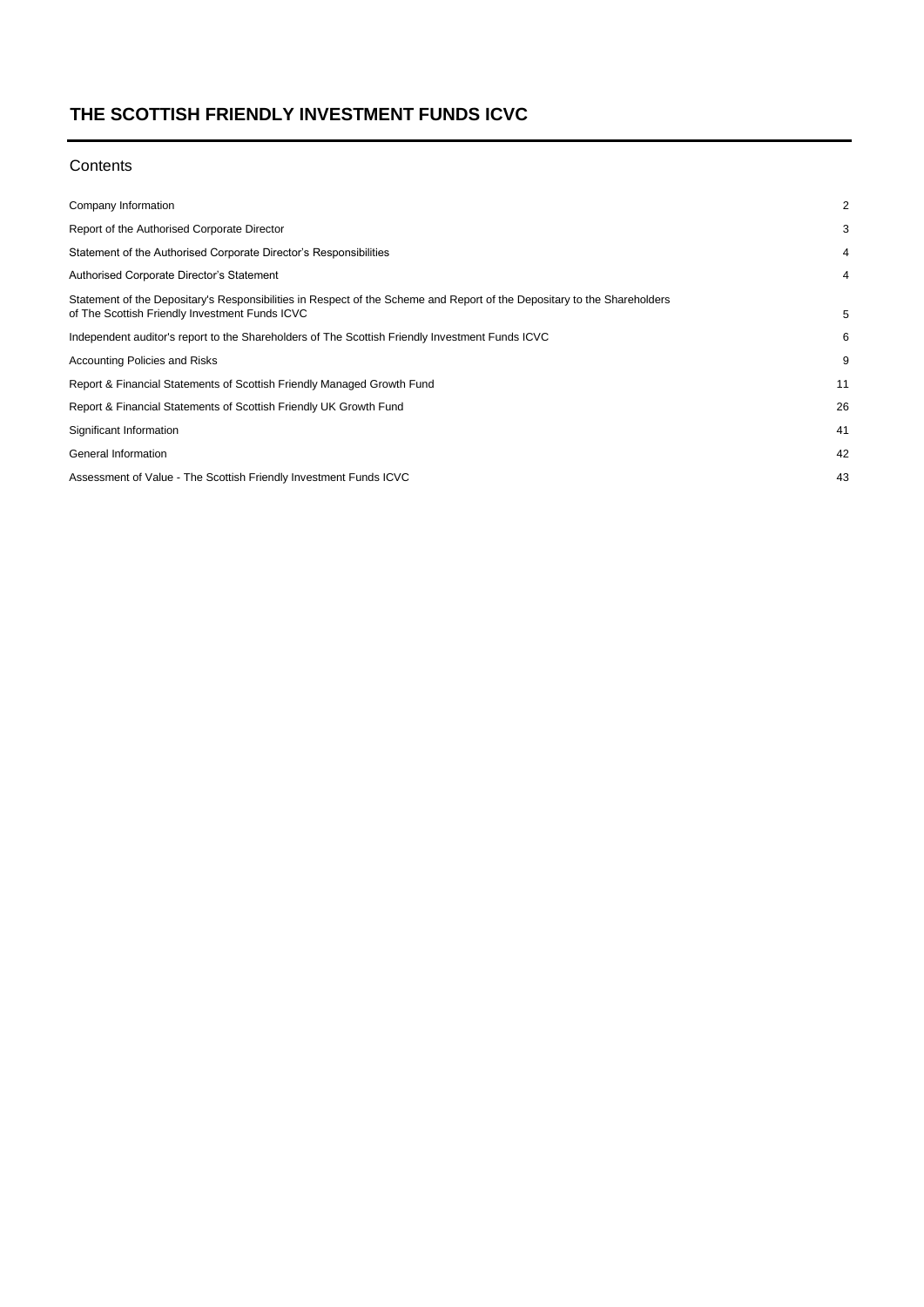## Company Information

## **Authorised Corporate Director (ACD)**

Scottish Friendly Asset Managers Limited

Head Office Galbraith House 16 Blythswood Square Glasgow G2 4HJ

Telephone: 0141 275 5000 Fax: 0141 221 4864

*The ACD is a member of the Investment Management Association and is authorised and regulated by the Financial Conduct Authority.*

## **Investment Manager**

SVM Asset Management Limited 7 Castle Street Edinburgh EH2 3AH

*Authorised and regulated by the Financial Conduct Authority.*

#### **Depositary**

J.P. Morgan Europe Limited 25 Bank Street Canary Wharf London E14 5JP

*Authorised by the Prudential Regulation Authority and regulated by the Financial Conduct Authority and Prudential Regulation Authority.*

### **Custodian**

J.P. Morgan Chase Bank, NA, London Branch 25 Bank Street Canary Wharf London E14 5JP

*Authorised and regulated by the Financial Conduct Authority.*

#### **Registrar**

Scottish Friendly Asset Managers Limited

Head office Galbraith House 16 Blythswood Square Glasgow G2 4HJ

Telephone: 0141 275 5000 Fax: 0141 221 4864

*Authorised and regulated by the Financial Conduct Authority.*

#### **Administrator**

JP Morgan Chase Bank 3 Lochside View Edinburgh Park Edinburgh EH12 9DH

*Authorised and regulated by the Financial Conduct Authority.*

### **Auditor**

Deloitte LLP 5th Floor 110 Queen Street Glasgow G1 3BX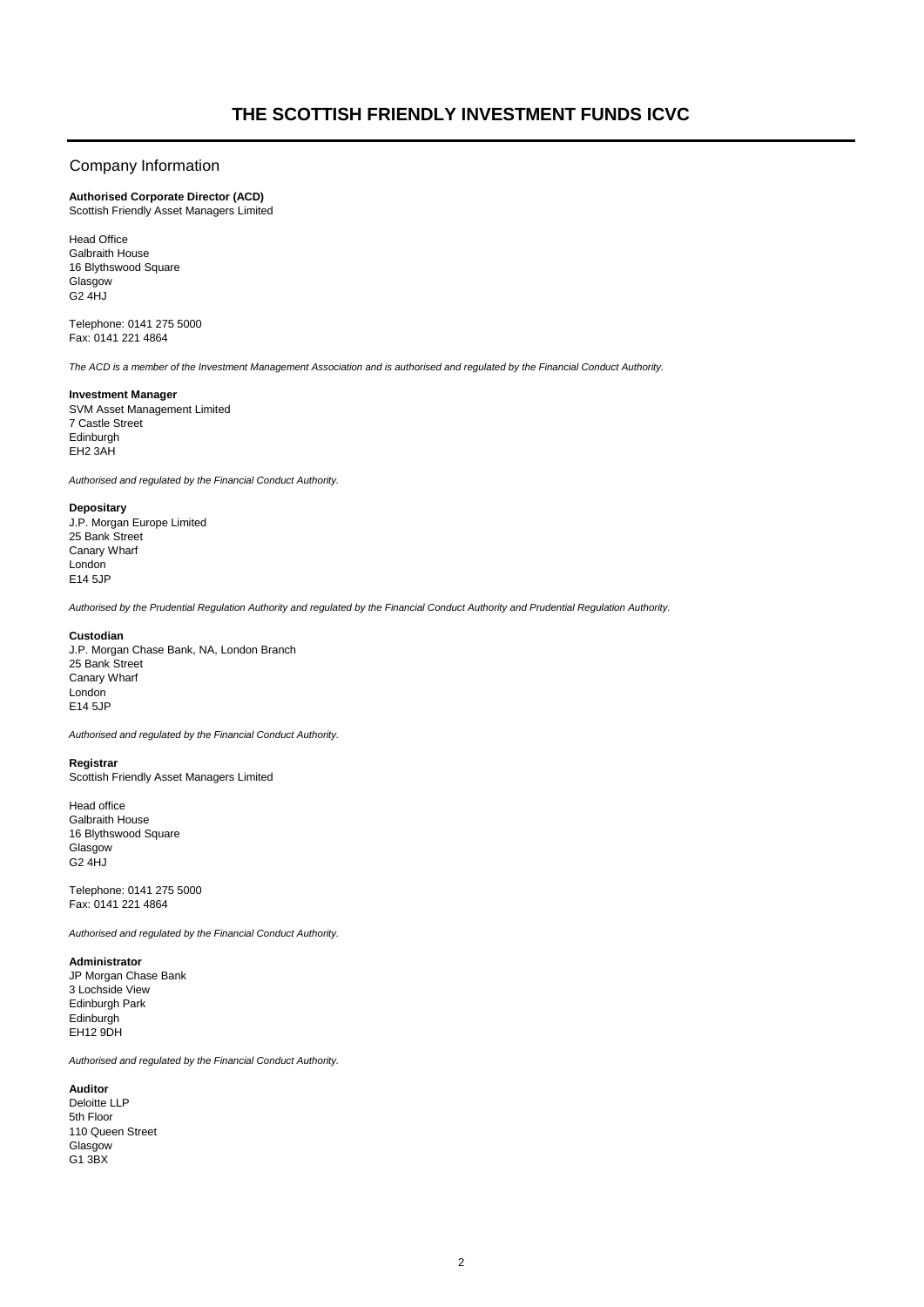## Report of the Authorised Corporate Director

## **The Company**

The Scottish Friendly Investment Funds ICVC is an open-ended investment company with variable capital ("OEIC") under regulation 12 of the OEIC Regulations 2001 and authorised by the Financial Conduct Authority ("FCA"). The Company is incorporated in Scotland under registered number S1-11. Individual shareholders will not be held liable for the debts of the Company.

The Company is structured as an "umbrella" company for the purposes of the Financial Conduct Authority Regulations. The purpose of this structure is to give investors access to a series of funds with differing objectives, within the flexibility of one single corporate structure. Different funds may be established from time to time by the Authorised Corporate Director ("ACD") with the approval of the Financial Conduct Authority and the agreement of the Depositary. The Company currently has two 'securities' funds, the Scottish Friendly Managed Growth Fund and the Scottish Friendly UK Growth Fund.

### **Authorised Status**

From 1999 the Company has been authorised as an Open-Ended Investment Company under Regulation 7 of the Open-Ended Investment Companies Regulations 1996 (superseded by Regulation 12 of the Open-Ended Investment Companies Regulations 2001). The Company is authorised to operate as a "UCITS Scheme" for the purposes of the Collective Investment Schemes Sourcebook ("COLL") and as an "umbrella" company for the purposes of the OEIC Regulations.

#### **The Financial Statements**

We are pleased to present the Annual Financial Statements of the Company for the year ended 30 November 2021. As required by the Regulations, information for each of the sub-funds has also been included in these financial statements. On the following pages we review the performance of each of those sub-funds during the period.

The ACD is of the opinion that it is appropriate to continue to adopt the going concern basis in the preparation of the financial statements as the assets of the Funds consist predominately of securities that are readily realisable and, accordingly, the Funds have adequate resources to continue in operational existence for at least the next twelve months from the approval of the financial statements.

#### **Annual General Meetings**

The Company will not be holding Annual General Meetings.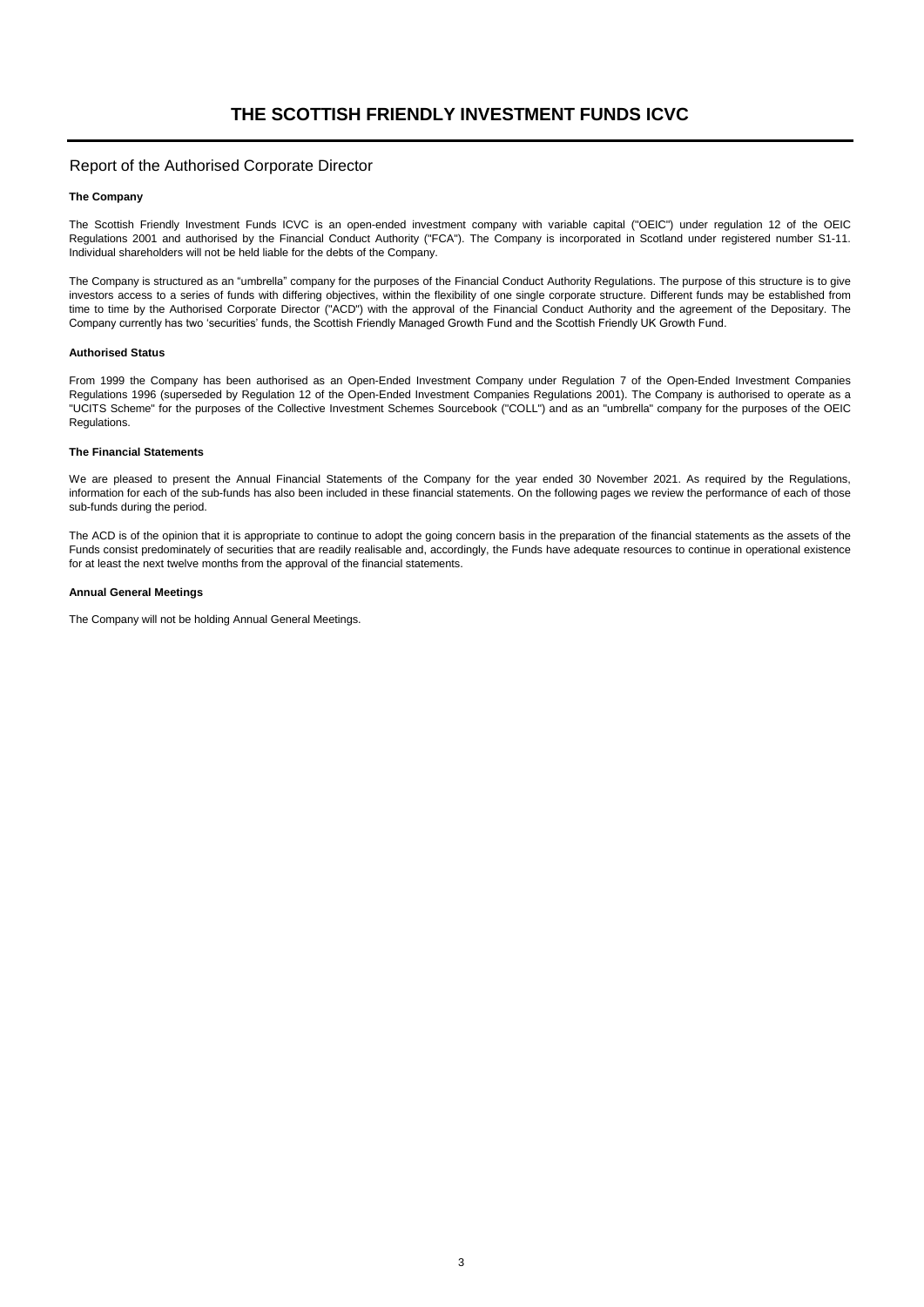## Statement of the Authorised Corporate Director's Responsibilities

The Authorised Corporate Director ("ACD") of Scottish Friendly Investment Funds is responsible for preparing the Annual Report and the financial statements in accordance with the Open-Ended Investment Companies Regulations 2001 ("the OEIC Regulations"), the Financial Conduct Authority's Collective Investment Schemes' Sourcebook ("COLL") and the Company's Instrument of Incorporation.

The OEIC Regulations and COLL require the ACD to prepare financial statements for each annual accounting period which:

• are in accordance with United Kingdom Generally Accepted Accounting Practice ("United Kingdom Accounting Standards and applicable law"), including FRS 102 "The Financial Reporting Standard applicable in the UK and Republic of Ireland" and the Statement of Recommended Practice: "Financial Statements of Authorised Funds" issued by the Investment Management Association ("IMA SORP") in May 2014; and

• give a true and fair view of the financial position of the Company and each of its sub-funds as at the end of that period and the net revenue and the net capital losses on the property of the Company and each of its sub-funds for that period.

In preparing the financial statements, the ACD is required to:

- select suitable accounting policies and then apply them consistently;
- make judgments and estimates that are reasonable and prudent;

• state whether applicable UK Accounting Standards and the IMA SORP have been followed, subject to any material departures disclosed and explained in the financial statements; and

• prepare the financial statements on the going concern basis unless it is inappropriate to presume that the Company will continue in operation.

The ACD is responsible for keeping proper accounting records that disclose with reasonable accuracy at any time the financial position of the Company and enable them to ensure that the financial statements comply with the applicable IMA SORP and United Kingdom Accounting Standards and applicable law. The ACD is also responsible for the system of internal controls, for safeguarding the assets of the Company and for taking reasonable steps for the prevention and detection of fraud and other irregularities.

In accordance with COLL 4.5.8BR, the Annual Report and the audited financial statements were approved by the board of directors of the ACD of the Company and authorised for issue on 15 March 2022.

## Authorised Corporate Director's Statement

We hereby approve the Report and Financial Statements of Scottish Friendly Investment Funds for the year ended 30 November 2021 on behalf of Scottish Friendly Asset Managers Limited in accordance with the requirements of the FCA's COLL.

M Pringle D Huntley D Huntley<br>Director Director **Director** Director **Director Director Director Director Director Director Director Director Director** 

Scottish Friendly Asset Managers Limited 15 March 2022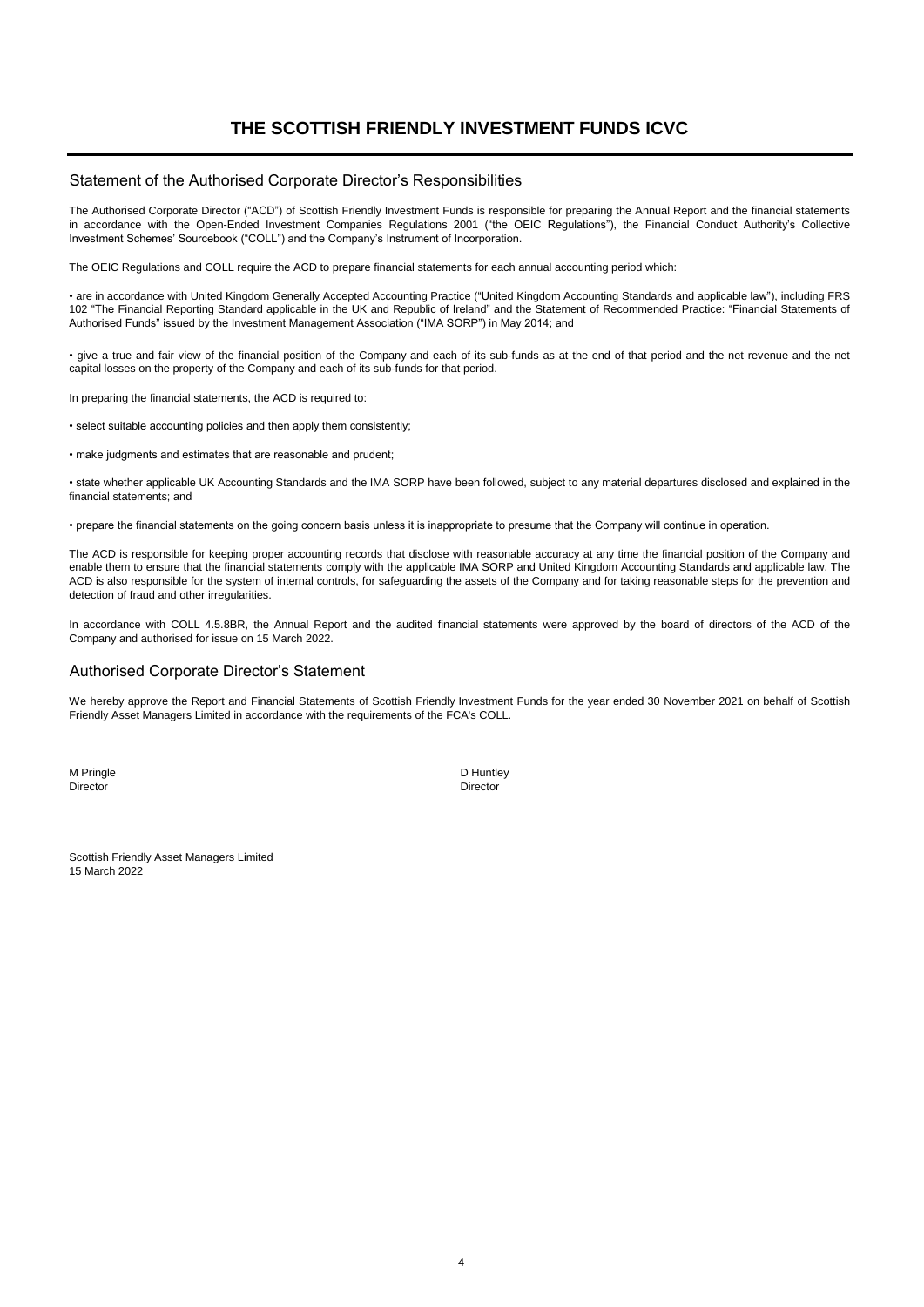## Statement of the Depositary's Responsibilities in Respect of the Scheme and Report of the Depositary to the Shareholders of The Scottish Friendly Investment Funds ICVC ("the Company")

*for the year ended 30 November 2021*

The Depositary must ensure that the company is managed in accordance with the Financial Conduct Authority's Collective Investment Schemes Sourcebook, the Open-Ended Investment Companies Regulations 2001 (SI 2001/1228), as amended, the Financial Services and Markets Act 2000, as amended, (together 'the regulations'), the company's Instrument of Incorporation and Prospectus (together 'the Scheme documents') as detailed below.

The Depositary must in the context of its role act honestly, fairly, professionally, independently and in the interests of the c ompany and its investors.

The Depositary is responsible for the safekeeping of all custodial assets and maintaining a record of all other assets of the company in accordance with the regulations.

The Depositary must ensure that:

- the company's cash flows are properly monitored and that cash of the company is booked into the cash accounts in accordance with the regulations;
- the sale, issue, repurchase, redemption and cancellation of shares are carried out in accordance with the Regulations;
- the value of shares of the Company are calculated in accordance with the Regulations;
- any consideration relating to transactions in the Company's assets is remitted to the Company within the usual time limits;
- the company's income is applied in accordance with the regulations; and the instructions of the Authorised Corporate Director ("the ACD"), which is the UCITS Management Company, are carried out (unless they conflict with the regulations).

The Depositary also has a duty to take reasonable care to ensure that company is managed in accordance with the regulations and Scheme documents in relation to the investment and borrowing powers applicable to the company.

Having carried out such procedures as we consider necessary to discharge our responsibilities as depositary of the company, it is our opinion, based on the information available to us and the explanations provided, that in all material respects the company, acting through the AFM:

- (i) has carried out the issue, sale, redemption and cancellation, and calculation of the price of the company's shares and the application of the company's income in accordance with the regulations and the Scheme documents of the company; and
- (ii) has observed the investment and borrowing powers and restrictions applicable to the company.

J.P. Morgan Europe Limited 15 March 2022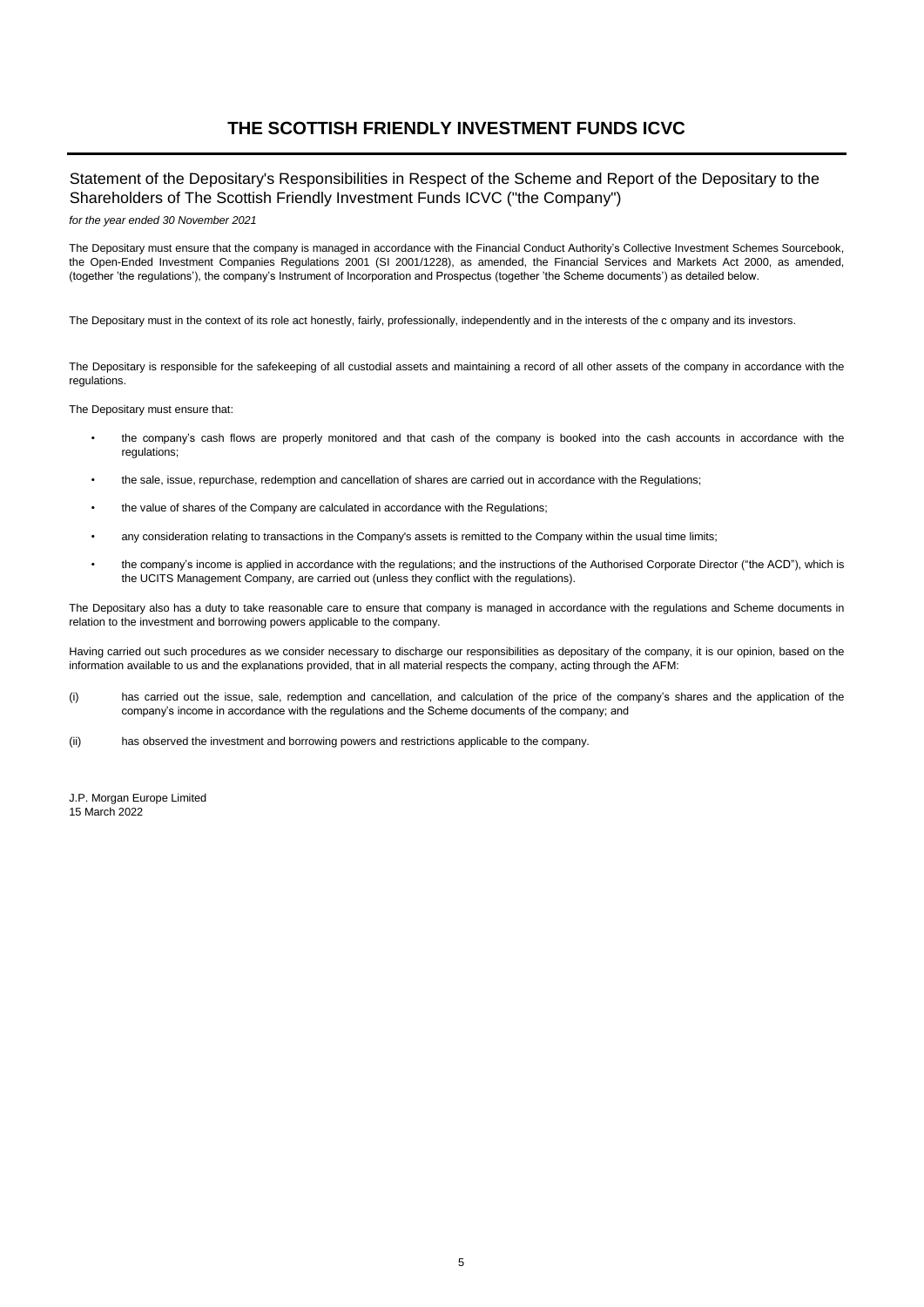## Independent auditor's report to the shareholders of The Scottish Friendly Investment Funds ICVC

## **Report on the audit of the financial statements**

**Opinion**

In our opinion the financial statements of The Scottish Friendly Investment Funds ICVC (the "company"):

• give a true and fair view of the financial position of the sub-funds as at 30 November 2021 and of the net revenue and expense and the net capital gains on the property of the sub-funds for the year ended 30 November 2021; and

• have been properly prepared in accordance with United Kingdom Generally Accepted Accounting Practice, including Financial Reporting Standard 102 "The Financial Reporting Standard applicable in the UK and Republic of Ireland", the Statement of Recommended Practice "Financial Statements of UK Authorised Funds", the rules in the Collective Investment Schemes Sourcebook and the Instrument of Incorporation.

We have audited the financial statements which comprise for each sub-fund:

- the statement of total return;
- the statement of change in net assets attributable to shareholders;
- the balance sheet;
- the distribution table; and
- the related aggregated and individual notes 1 to 16.

The financial reporting framework that has been applied in their preparation is applicable law and United Kingdom Accounting Standards, including Financial Reporting Standard 102 "The Financial Reporting Standard applicable in the UK and Republic of Ireland" (United Kingdom Generally Accepted Accounting Practice), the Statement of Recommended Practice: "Financial Statements of UK Authorised Funds" issued by the Investment Association in May 2014, the Collective Investment Schemes Sourcebook and the Instrument of Incorporation.

#### **Basis for opinion**

We conducted our audit in accordance with International Standards on Auditing (UK) (ISAs (UK)) and applicable law. Our responsibilities under those standards are further described in the auditor's responsibilities for the audit of the financial statements section of our report.

We are independent of the company in accordance with the ethical requirements that are relevant to our audit of the financial statements in the UK, including the Financial Reporting Council's (the 'FRC's') Ethical Standard, and we have fulfilled our other ethical responsibilities in accordance with these requirements. We believe that the audit evidence we have obtained is sufficient and appropriate to provide a basis for our opinion.

#### **Conclusions relating to going concern**

In auditing the financial statements, we have concluded that the authorised corporate director's (ACD's) use of the going concern basis of accounting in the preparation of the financial statements is appropriate.

Based on the work we have performed, we have not identified any material uncertainties relating to events or conditions that, individually or collectively, may cast significant doubt on the company's ability to continue as a going concern for a period of at least twelve months from when the financial statements are authorised for issue.

Our responsibilities and the responsibilities of the ACD with respect to going concern are described in the relevant sections of this report.

#### **Other information**

The other information comprises the information included in the annual report, other than the financial statements and our auditor's report thereon. The ACD is responsible for the other information contained within the annual report. Our opinion on the financial statements does not cover the other information and, except to the extent otherwise explicitly stated in our report, we do not express any form of assurance conclusion thereon.

Our responsibility is to read the other information and, in doing so, consider whether the other information is materially inconsistent with the financial statements or our knowledge obtained in the course of the audit, or otherwise appears to be materially misstated. If we identify such material inconsistencies or apparent material misstatements, we are required to determine whether this gives rise to a material misstatement in the financial statements themselves. If, based on the work we have performed, we conclude that there is a material misstatement of this other information, we are required to report that fact.

We have nothing to report in this regard.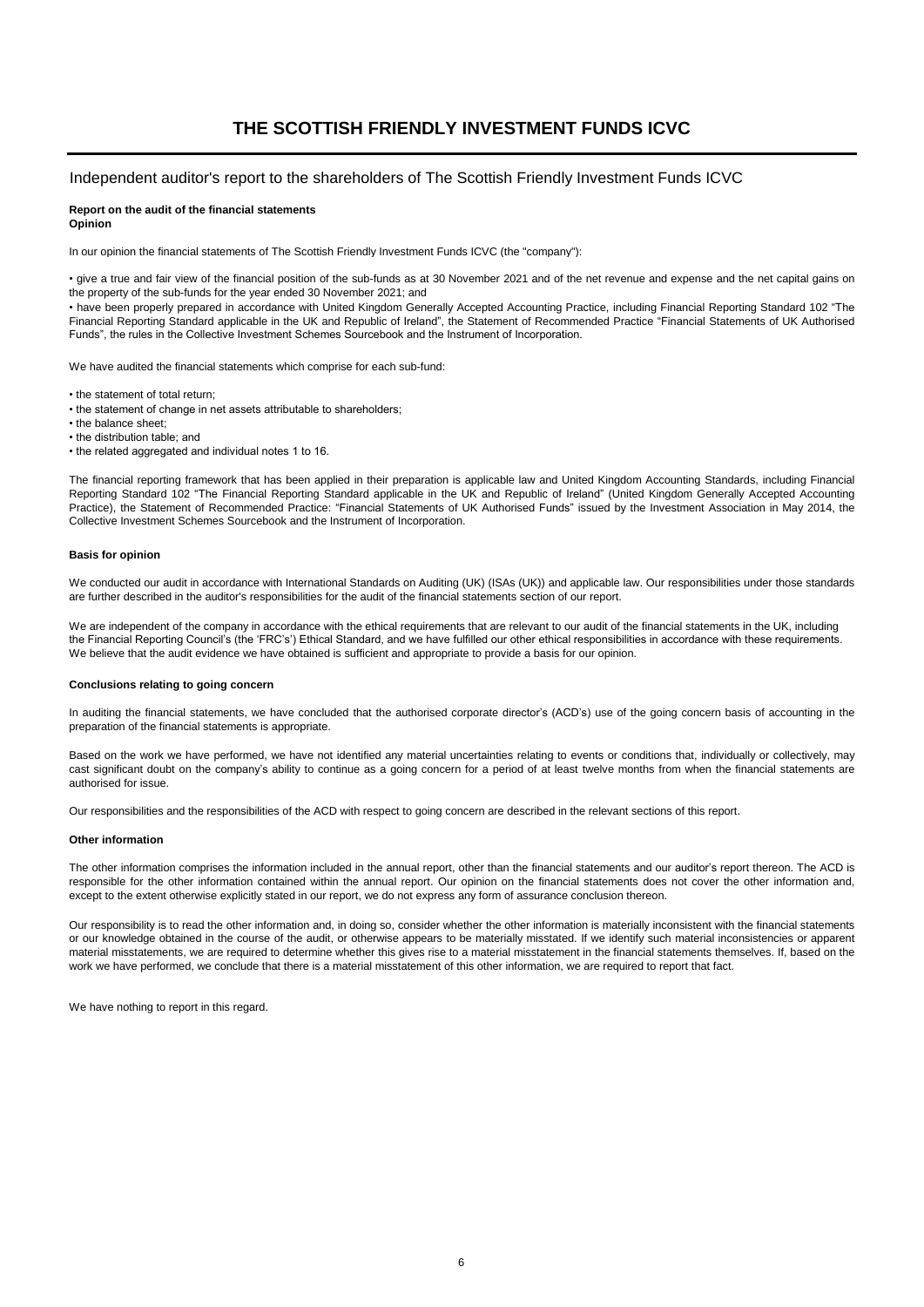## Independent auditor's report to the shareholders of The Scottish Friendly Investment Funds ICVC

#### **Responsibilities of the Depositary and the ACD**

As explained more fully in the depositary's responsibilities statement and the ACD's responsibilities statement, the depositary is responsible for the safeguarding the property of the company and the ACD is responsible for the preparation of the financial statements and for being satisfied that they give a true and fair view, and for such internal control as the ACD determines is necessary to enable the preparation of financial statements that are free from material misstatement, whether due to fraud or error.

In preparing the financial statements, the ACD is responsible for assessing the company's ability to continue as a going concern, disclosing, as applicable, matters related to going concern and using the going concern basis of accounting unless the ACD either intends to liquidate the company or to cease operations, or has no realistic alternative but to do so.

#### **Auditor's responsibilities for the audit of the financial statements**

Our objectives are to obtain reasonable assurance about whether the financial statements as a whole are free from material misstatement, whether due to fraud or error, and to issue an auditor's report that includes our opinion. Reasonable assurance is a high level of assurance, but is not a guarantee that an audit conducted in accordance with ISAs (UK) will always detect a material misstatement when it exists. Misstatements can arise from fraud or error and are considered material if, individually or in the aggregate, they could reasonably be expected to influence the economic decisions of users taken on the basis of these financial statements.

[A](http://www.frc.org.uk/auditorsresponsibilities) [further](http://www.frc.org.uk/auditorsresponsibilities) [description](http://www.frc.org.uk/auditorsresponsibilities) of our [responsibilities](http://www.frc.org.uk/auditorsresponsibilities) for the audit of the financial statements is located on the FRC's website at: www.frc.org.uk/auditorsresponsibilities. [This descr](http://www.frc.org.uk/auditorsresponsibilities)iption forms part of our auditor's report.

#### **Extent to which the audit was considered capable of detecting irregularities, including fraud**

Irregularities, including fraud, are instances of non-compliance with laws and regulations. We design procedures in line with our responsibilities, outlined above, to detect material misstatements in respect of irregularities, including fraud. The extent to which our procedures are capable of detecting irregularities, including fraud is detailed below.

We considered the nature of the company's industry and its control environment, and reviewed the company's documentation of their policies and procedures relating to fraud and compliance with laws and regulations. We also enquired of management about their own identification and assessment of the risks of irregularities.

We obtained an understanding of the legal and regulatory frameworks that the company operates in, and identified the key laws and regulations that:

• had a direct effect on the determination of material amounts and disclosures in the financial statements. These included Collective Investment Schemes Sourcebook and the relevant tax legislation; and

• do not have a direct effect on the financial statements but compliance with which may be fundamental to the company's ability to operate or to avoid a material penalty. These included the Financial Conduct Authority (FCA).

We discussed among the audit engagement team including relevant internal specialists such as tax, valuations, IT and industry specialists regarding the opportunities and incentives that may exist within the organisation for fraud and how and where fraud might occur in the financial statements.

As a result of performing the above, we identified the greatest potential for fraud in the valuation and existence of investments. In response our specific procedures performed to address this, we have:

• Verified the investment holdings to independent confirmations;

• Agreed investment unit valuations to third party sources; and

• Assessed the applied valuation methodology by perfoming independent re-calculation of the investment valuations on a sample basis.

In common with all audits under ISAs (UK), we are also required to perform specific procedures to respond to the risk of management override. In addressing the risk of fraud through management override of controls, we tested the appropriateness of journal entries and other adjustments; assessed whether the judgements made in making accounting estimates are indicative of a potential bias; and evaluated the business rationale of any significant transactions that are unusual or outside the normal course of business.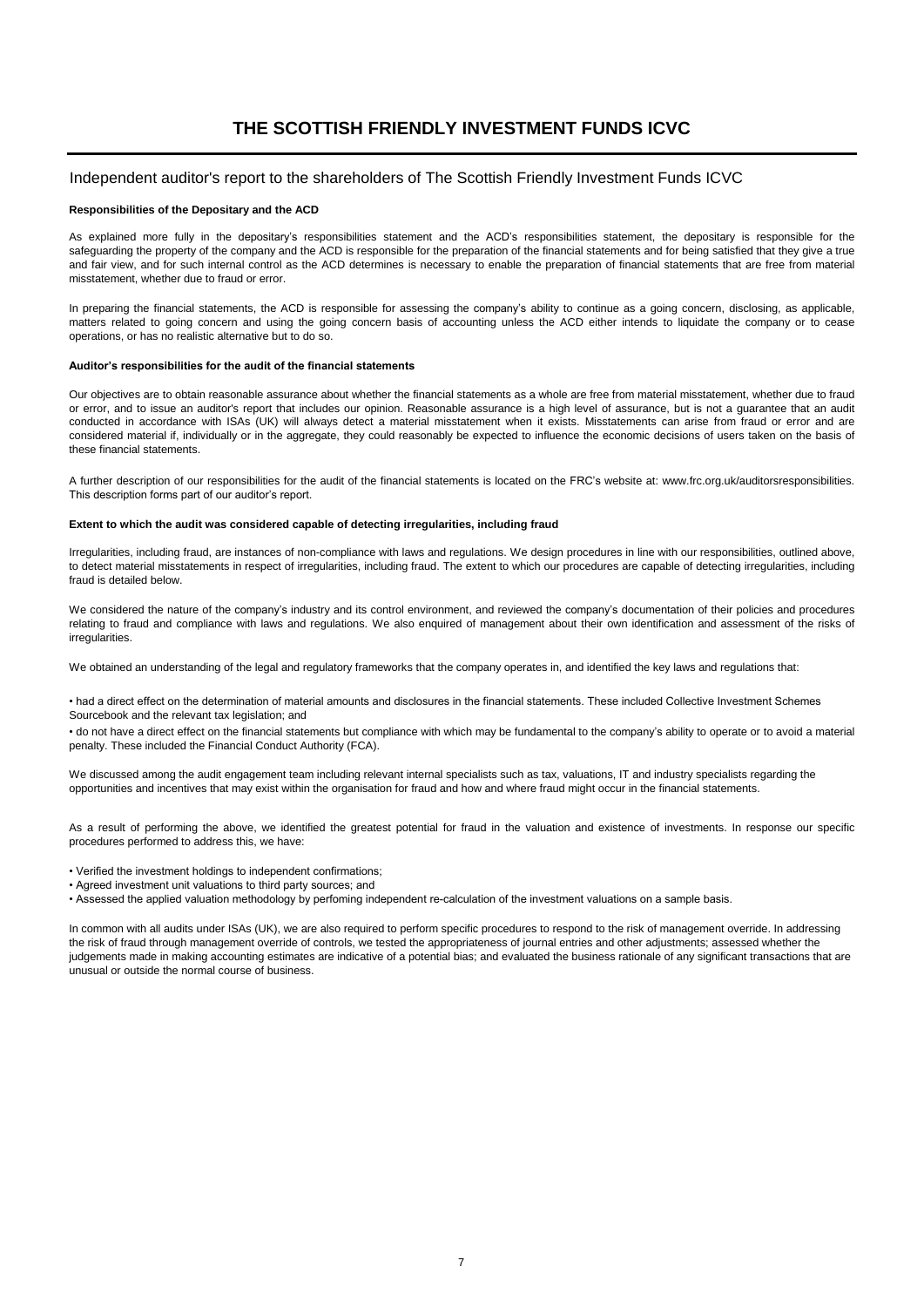## Independent auditor's report to the shareholders of The Scottish Friendly Investment Funds ICVC

In addition to the above, our procedures to respond to the risks identified included the following:

• reviewing financial statement disclosures by testing to supporting documentation to assess compliance with provisions of relevant laws and regulations described as having a direct effect on the financial statements;

• performing analytical procedures to identify any unusual or unexpected relationships that may indicate risks of material misstatement due to fraud;

• enquiring of management concerning actual and potential litigation and claims, and instances of non-compliance with laws and regulations; and

• reading minutes of meetings of those charged with governance and reviewing correspondence with the FCA.

### **Report on other legal and regulatory requirements**

#### **Opinion on other matters prescribed by the Collective Investment Schemes Sourcebook**

In our opinion:

• proper accounting records for the company and the sub-funds have been kept and the financial statements are in agreement with those records;

• we have received all the information and explanations which, to the best of our knowledge and belief, were necessary for the purposes of our audit; and • the information given in the ACD's report for the year ended 30 November 2021 is consistent with the financial statements.

#### **Use of our report**

This report is made solely to the company's shareholders, as a body, in accordance with Paragraph 4.5.12R of the Collective Investment Schemes Sourcebook of the Financial Conduct Authority. Our audit work has been undertaken so that we might state to the company's shareholders those matters we are required to state to them in an auditor's report and for no other purpose. To the fullest extent permitted by law, we do not accept or assume responsibility to anyone other than the company and the company's shareholders as a body, for our audit work, for this report, or for the opinions we have formed.

Deloitte LLP Statutory Auditor Glasgow, United Kingdom

15 March 2022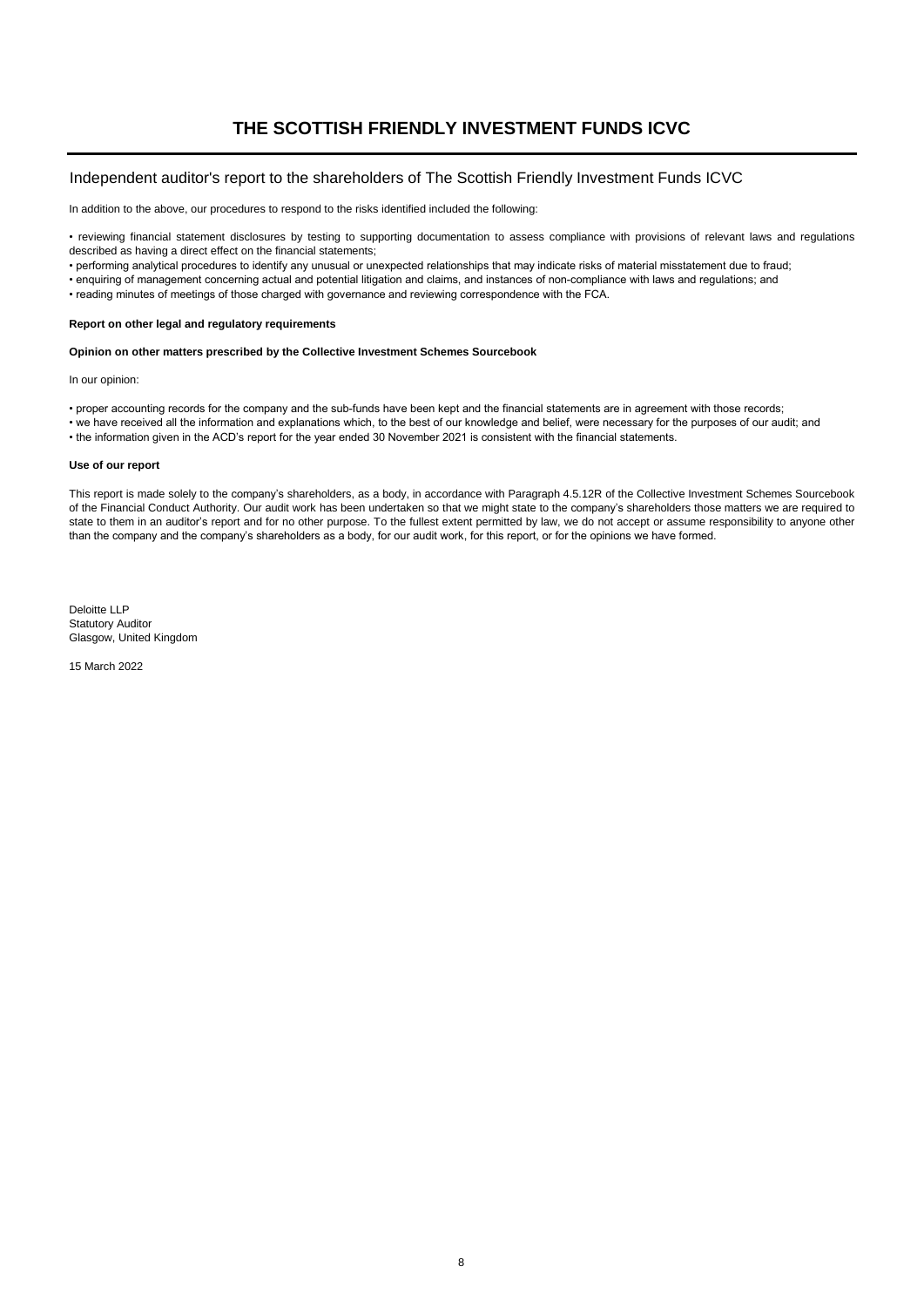#### **Accounting Policies and Risks**

#### **Accounting Policies Basis of accounting**

The financial statements have been prepared under the historical cost basis, as modified by the revaluation of investments, and in accordance with the Prospectus and with the Statement of Recommended Practice for UK Authorised Funds issued by The Investment Association in May 2014 (SORP 2014, as amended in 2017), and United Kingdom Generally Accepted Accounting Practice as defined within Financial Reporting Standard 102 ('FRS 102') as applicable in the UK and Republic of Ireland.

The base currency of the Company is Sterling which is the Company's functional currency.

Amounts are rounded to the nearest £'000 [thousand].

As stated in the Report of the Authorised Corporate Director on page 3, all of the funds have been prepared on a going concern basis.

#### **Revenue**

Dividends from equities are recognised when the security is quoted ex-dividend. Bank interest is accounted for as earned. Ordinary scrip dividends are recognised as revenue, based on the market value of the shares on the date they are quoted ex-dividend. Revenue on unquoted stocks is recognised when the entitlement to the dividend is established. Interest on fixed interest securities is recognised on an accruals basis, taking into account the effective yield on the investment. The effective yield basis amortises any discount or premium on the purchase of an investment over its remaining life.

Distributions from collective investment schemes are recognised when the security is quoted ex-dividend. Equalisation on distributions received is deducted from the cost of the investment. Distributions on investments in accumulation shares / units are recognised gross in the revenue statement, with a transfer being made from the capital property to the revenue property of the individual sub-fund.

#### **Special Dividends**

Special dividends are treated as repayments of capital except where there is sufficient evidence that they should be treated as revenue.

#### **Expenses**

All expenses, other than those relating to the purchase and sale of investments, are charged against income on an accrual basis. For purposes of determining the accumulation, security transaction charges are allocated to capital.

#### **Equalisation Policy**

The first distributions received from investments in collective investment schemes may include an element of equalisation which represents the average amount of income included in the price paid for shares/units. The equalisation is treated as a return of capital for taxation purposes and does not carry a tax credit. Equalisation received from the underlying investments has been treated as a reduction in the book cost of the investments and is not distributed.

### **Valuations**

All investments, some of which are collective investment schemes, are shown at their bid market value, or in the case of shares in open-ended investment companies, their single price at 12 noon on the last working day of the accounting year.

Delisted securities have been valued at nil pence per share.

#### **Dilution Levy**

The Company reserve the right to charge a dilution levy to protect existing investors in a fund from the costs of buying or selling investments that result from large investors joining or leaving the fund. The amount of any such dilution levy is calculated by reference to the estimated costs of dealing in the underlying investments, including any dealing spreads and broker commissions. Any dilution imposed on a particular investor or group of investors is paid into the fund and helps to protect existing investors from the costs of the resultant transactions.

#### **Taxation**

Provision is made for tax at the current rates on the excess of taxable revenue over allowable expenses.

Overseas dividends are disclosed gross of any foreign tax suffered, the tax element being separately disclosed in the tax note.

Corporation tax is charged at 20% of the revenue liable to corporation tax less expenses.

#### **Foreign Exchange**

The Company is required to identify its functional currency, being the currency of the primary economic environment in which the Company operates. The Board, having regard to the currency of the Company's share capital and the predominant currency in which its shareholders operate, has determined that Sterling is the functional currency. Sterling is also the currency in which the financial statements are presented.

Assets and liabilities denominated in foreign currencies at the end of the accounting year are translated into sterling at the exchange rates ruling at close of business on the last valuation day of the accounting year. Revenue items denominated in foreign currencies are translated into sterling at the exchange rates ruling at the date of the transaction.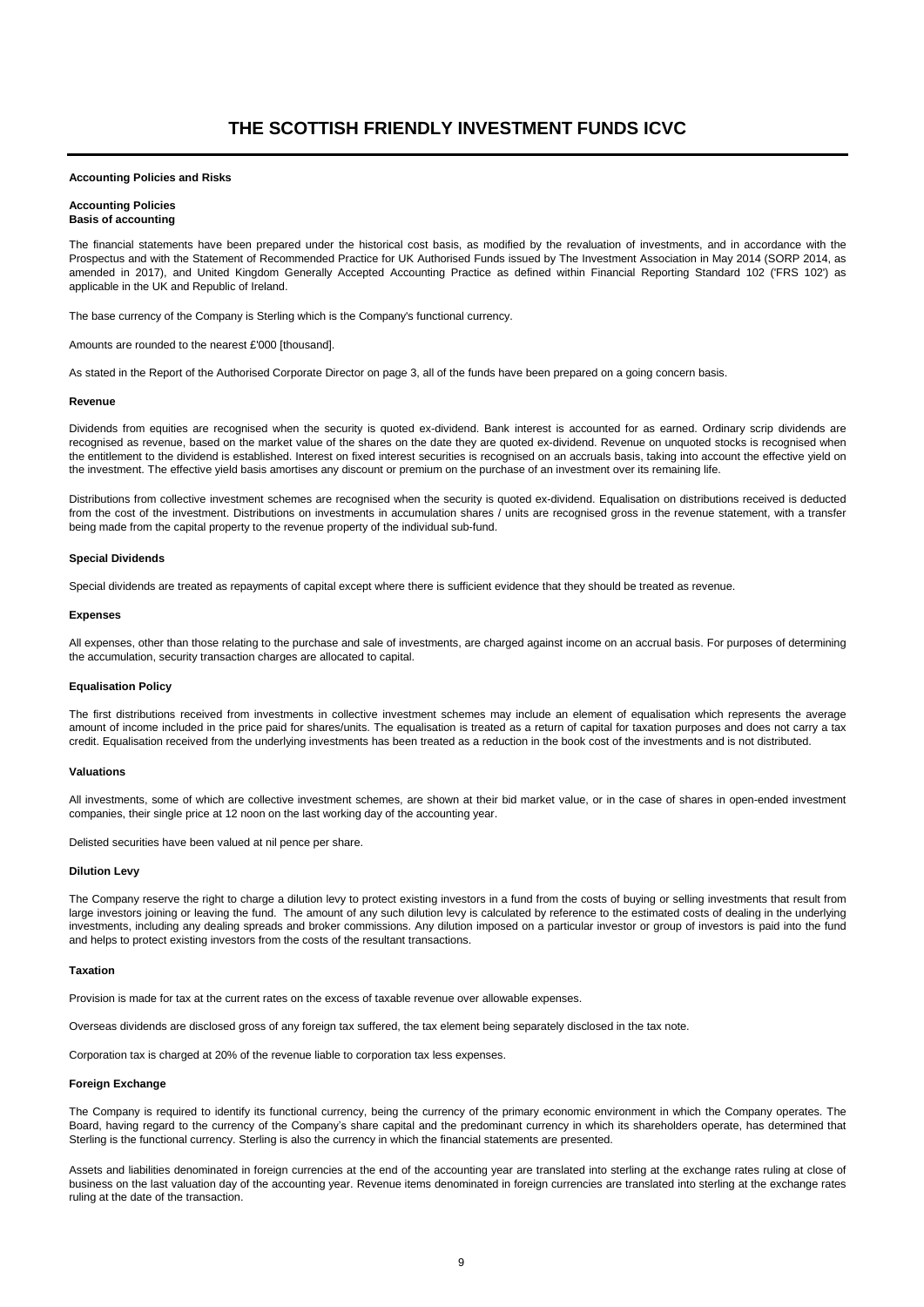#### **Distribution policy Accumulations**

Where the income from investments exceeds the expenses (for any share class), an accumulation will be made to that share class, except where due to a deficit in which case the accumulation is restricted and a capital transfer will be made. Should expenses exceed income, there will be no accumulation and the shortfall will be transferred from capital. The policy of the sub-funds is to make dividend accumulations on a semi-annual basis.

#### **Financial instruments**

In pursuing the investment objectives of the individual sub-funds, the Company may hold a number of financial instruments which comprise:

- equity and non-equity shares, Collective Investment Schemes, fixed income securities, and floating rate securities.
- cash, liquid resources and short-term debtors and creditors that arise directly from its operations.
- shares/units in collective investment schemes which are either a money market scheme or a scheme of a category that is equivalent to a money market scheme.

#### **Risk of financial instruments**

The main risks arising from the Company's financial instruments are market, foreign currency, interest rate and liquidity risks. The ACD reviews (and agrees with the Depositary) policies for managing each of these risks as summarised below. These policies have remained unchanged since the beginning of the year to which these financial statements relate:

• Market risk - arises mainly from uncertainty about future prices of financial instruments held. It represents the potential loss the Company might suffer through holding market positions in the face of price movements.

The ACD meets regularly to consider the asset allocation of the portfolios in order to minimise the risk associated with particular industry sectors whilst continuing to follow the investment objective. An individual fund manager has responsibility for monitoring the existing portfolios selected in accordance with the overall asset allocation parameter described above and seeks to ensure that individual stocks also meet the risk reward profile that is acceptable.

The ACD does not currently use derivative instruments to hedge the investment portfolios against market risk, as in its opinion the cost of such a process would result in an unacceptable reduction in the potential for capital growth.

• Foreign currency risk - the revenue and capital value of the Company's investments can be affected by foreign currency translation movements as a proportion of the Company's assets and revenue is denominated in currencies other than sterling which is the Company's functional currency.

The ACD has identified three principal areas where foreign currency risk could impact the Company. These are movement in exchange rates affecting the value of investments, short-term timing differences such as exposure to exchange rate movements during the year between when an investment purchase or sale is entered into and the date of settlement, and finally movements in exchange rates affecting revenue received by the Company. The Company converts all receipts of revenue, received in currency, into sterling on the day of receipt.

• Interest rate risk - the Company invests in fixed rate securities. Thus any change to the interest rates relevant for particular securities may result in either income increasing or decreasing, or the ACD being unable to secure similar returns on the expiry of contracts or the sale of securities. In addition, changes to prevailing rates or changes in expectations of future rates may result in an increase or decrease in the value of the securities held.

In general, if interest rates rise the revenue potential of the Company also rises but the value of fixed rate securities will decline (along with certain expenses calculated by reference to the assets of the Company). A decline in interest rates will in general have the opposite effect.

- Liquidity risk the Company's assets comprise mainly realisable securities, which can be readily sold. The main liability of the Company is the redemption of any shares that investors wish to sell.
- Other risk certain transactions in securities that the Company may enter into expose it to the risk that the counterparty will not deliver the investment (purchase) or cash (sale) after the Company has fulfilled its responsibilities.

The Company only buys and sells investments through brokers which have been approved by the ACD as an acceptable counterparty. In addition, limits are set as to the maximum exposure to any individual broker that may exist at any time and these limits are reviewed regularly.

- Fair value there is no material difference between the value of the financial assets and liabilities, as shown in the Balance Sheet, and their fair value.
- Derivatives and other financial instruments The sub-funds do not hold any derivatives.

The numerical disclosures required by FRS102 are shown within each individual sub-fund.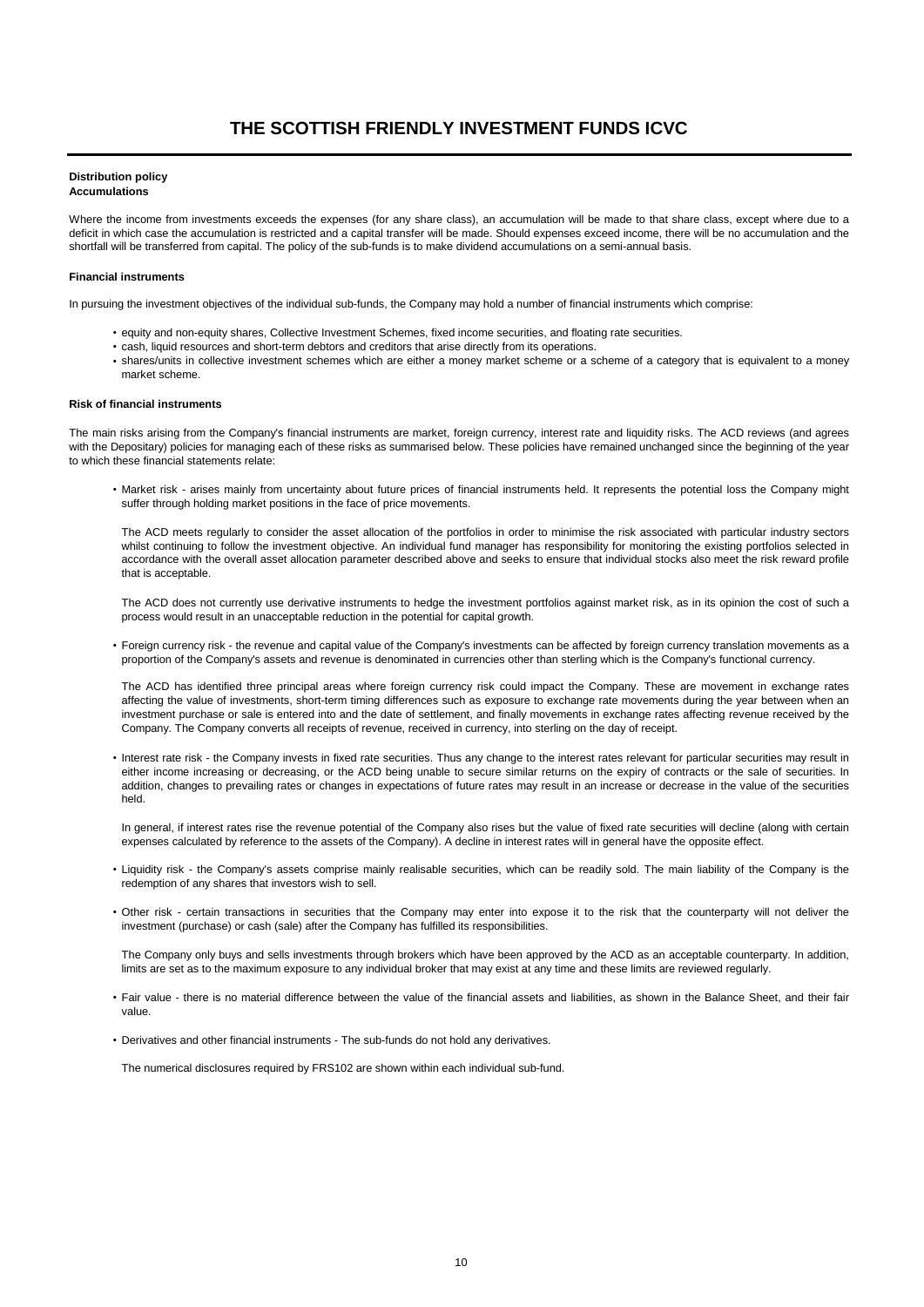## **Investment Report**

### **Fund Objective**

The aim of the Fund is to achieve medium to long term capital growth.

### **Investment Policy**

The investment policy is to invest in equities and fixed interest securities both in the UK and in other international stock markets. Fixed interest securities will comprise UK gilts or fixed interest securities denominated in sterling or foreign currencies issued by sovereign governments, supernational bodies, or local authorities. The Fund may also invest in corporate bonds denominated in sterling and other foreign currencies. The use of derivatives, stock lending or borrowing as permitted by the regulations for efficient portfolio management purposes may also take place when deemed appropriate for the achievement of the objectives of the Fund.

#### **Market Background**

Stockmarkets globally continued to be volatile over the 12 months under review, as optimism about economic recovery from the pandemic moved to concerns about new virus variants, supply shortages and inflation. Overall, shares performed better than bonds, which are vulnerable to inflation, and there was greater interest in businesses linked to economic recovery. These are typically labelled as value shares, and on average they have now outperformed growth shares for more than 12 months. Growth businesses generally fared well during the early stages of the pandemic, as they include many with significant use of technology and online presence but are viewed as potentially more at risk if central banks intervene to reduce inflation.

Most trading updates from portfolio companies have been positive, typically reporting an exceptional rebound as economies re-open. However the war in Ukraine will significantly cool global growth in 2022 and 2023. Initially it will dent consumer and business confidence,but the primary impact will likely come via higher energy and metals prices, combined with disruption of supply chains. Most investments in the Fund have little or no direct connection with Ukraine or Russia. The risk is that shortages of oil, gas and materials add to inflation and may restrict supply of goods and services. However, businesses are working to improve resilience and adapt their business models to deal with the challenges.

A feature of the recovery has been supply shortages, initially caused by a sharp pick-up in demand. The pandemic has meant that many of those in jobs and working from home had accumulated greater savings during the lockdown. However, as recovery progressed it has become clearer that there is real disruption to supply across a range of materials and goods. Increased trade frictions - including the impact of Brexit and the US/China technology dispute have impacted microchips for cars and electronic goods. Labour shortages have constrained services, and higher energy prices have affected transportation and delivery. In the short term, these effects cause inflation, but in time they are likely to act to cool the economy.

#### **Portfolio Review**

Over the 12-month period under review, the Managed Growth Fund gained 19.8%. This compares to a return for the MSCI UK Investable Market Index of 17.6%, and 12.0% for the IA Mixed Investment 40-85% Shares Sector average. Over three years to 30 November 2021, the Fund has returned 42.5% versus a return for the IA Mixed Investment 40-85% Shares Sector average of 28.1% and against the MSCI UK Investable Market Index return of 14.0%. \*

Over the 12 months, there were good contributions to performance from Ashtead, Chrysalis Investments, Microsoft, Oryx International Growth, Entain, Harbourvest and Molten Ventures (formerly Draper Esprit). The main disappointments in the period were Flutter Entertainment, Avon Protection, Arrow Global, JPM Japanese Investment Trust and Ocado.

Additional and new investments were made in Royal Dutch Shell, BP, Astra Zeneca, CRH, GlaxoSmithKline and National Grid. To fund these, Conduit, Ocado, Gamma Communications and Round Hill Music were sold. HutchMed China, Ryanair and technology fund investments were reduced.

During the 12 months, the funds exposed to earlier stage technology businesses raised further capital and generally performed well; Merian Chrysalis and Molten Ventures. The funds have potential to benefit further from flotations or realisations of some of their portfolio investments. Allianz Technology and Harbourvest give exposure to growing global technology businesses.

Portfolio changes during the period involved reducing equity exposure, particularly of growth businesses that had performed strongly over the past two years. New investments emphasise beneficiaries of higher inflation, particularly resources and banks. Overall, new and additional investments were in larger market capitalisation companies, with sales typically of medium sized and smaller companies. This has improved portfolio liquidity and is expected to reduce risk. The portfolio includes a UK government bond, and short dated German and UK treasury bills. Exposure to UK government bonds is low, recognising the risk of weakness in bonds as inflation picks up.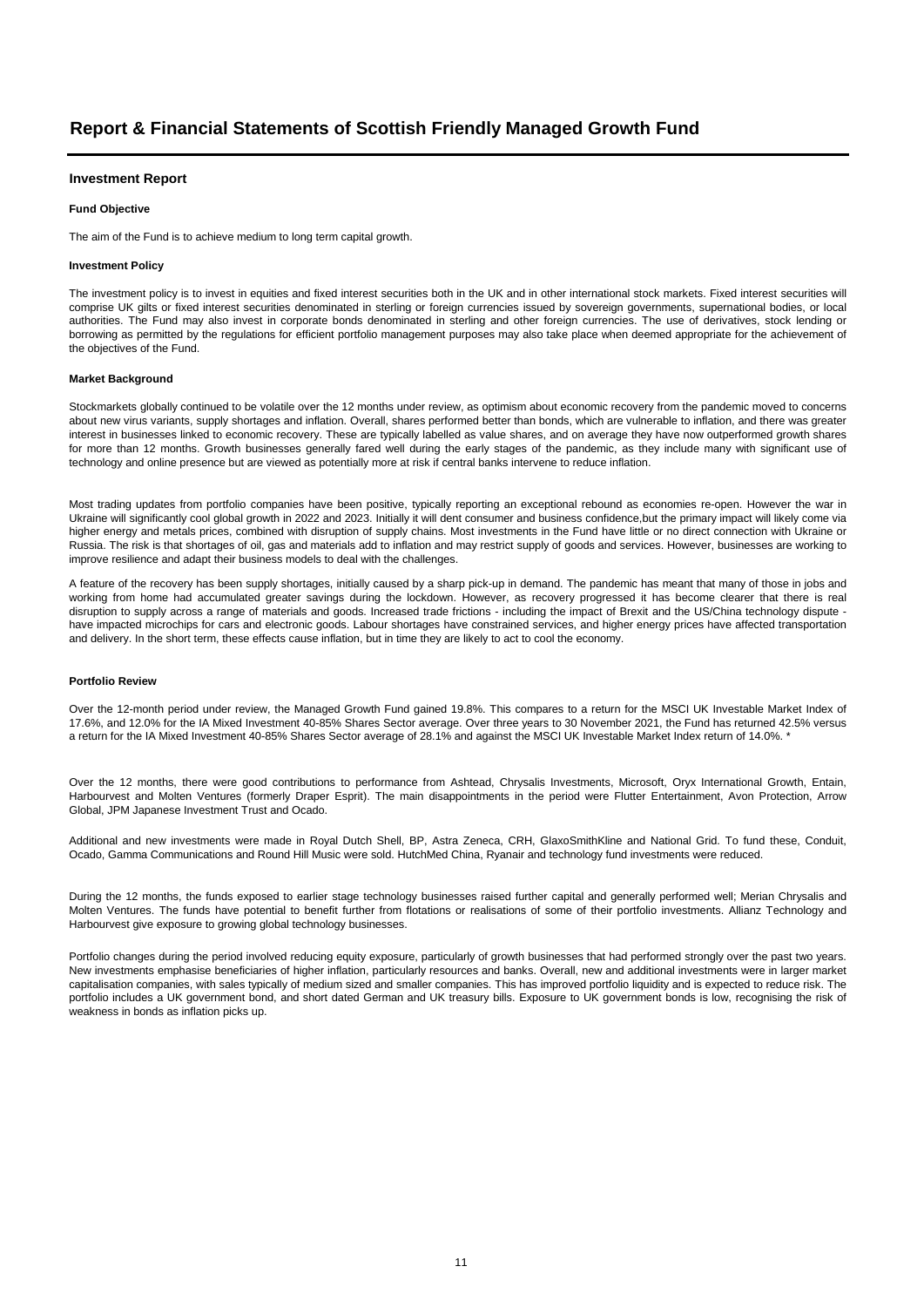#### **Investment Outlook**

It is not clear yet that inflation will become embedded in rising wages, or if that impact is transitory. Many activities are running below normal capacity despite the short-term boost of higher prices. Pressures on the labour market and supply chains may continue well into 2022.

Inflation – not least in energy prices – is putting pressure on consumers. Wages are not keeping pace with inflation, and so are currently declining in real terms. Alongside this, central banks such as the US Federal Reserve, may reduce the easy availability of money in 2022. Already, there are signs of economic slowdown in China and Eastern Europe, which may spread to the US, Western Europe and UK. This background combined with the global impact of the war in Ukraine may mean slower economic growth in 2022, despite the current recovery in corporate profitability.

The portfolio emphasises resilient growing businesses, with a competitive edge. It focuses on exposure to recovery and growth in the UK, Eurozone and US. Within equities, the emphasis is on scalable businesses with a competitive edge that can deliver above average growth. Investment trusts and funds are focused on private equity and other specialist areas. Currently, the Fund has reduced equity exposure, having taken some profits during the stockmarket rebound.

\*Source: FE fundinfo. Past performance is not a guide to future performance. The value of shares and any income from them can go down as well as up and *the original investment is not guaranteed. The basis of taxation may change.*

### **Synthetic Risk and Reward Indicator (SRRI)**

The SRRI is a numerical indicator of the risk and return profile of the Fund. This indicator is disclosed in the Key Investor Information Document (KIID) for each share class which can be found on the website www.scottishfriendly.co.uk. The values range from 1 through to 7 in a non-linear manner, where 1 denotes the lowest risk and therefore typically the lower rewards, while a 7 denotes the highest risk and therefore typically higher rewards. The SRRI is based on return volatility over the last five years. Historical data may not be a reliable indication for the future. The risk category shown is not guaranteed and may vary over time. The lowest category does not mean 'risk free'. The current SRRI for Scottish Friendly Managed Growth Fund is 6. The SRRI changed from 5 to 6 with effect from 31 March 2021.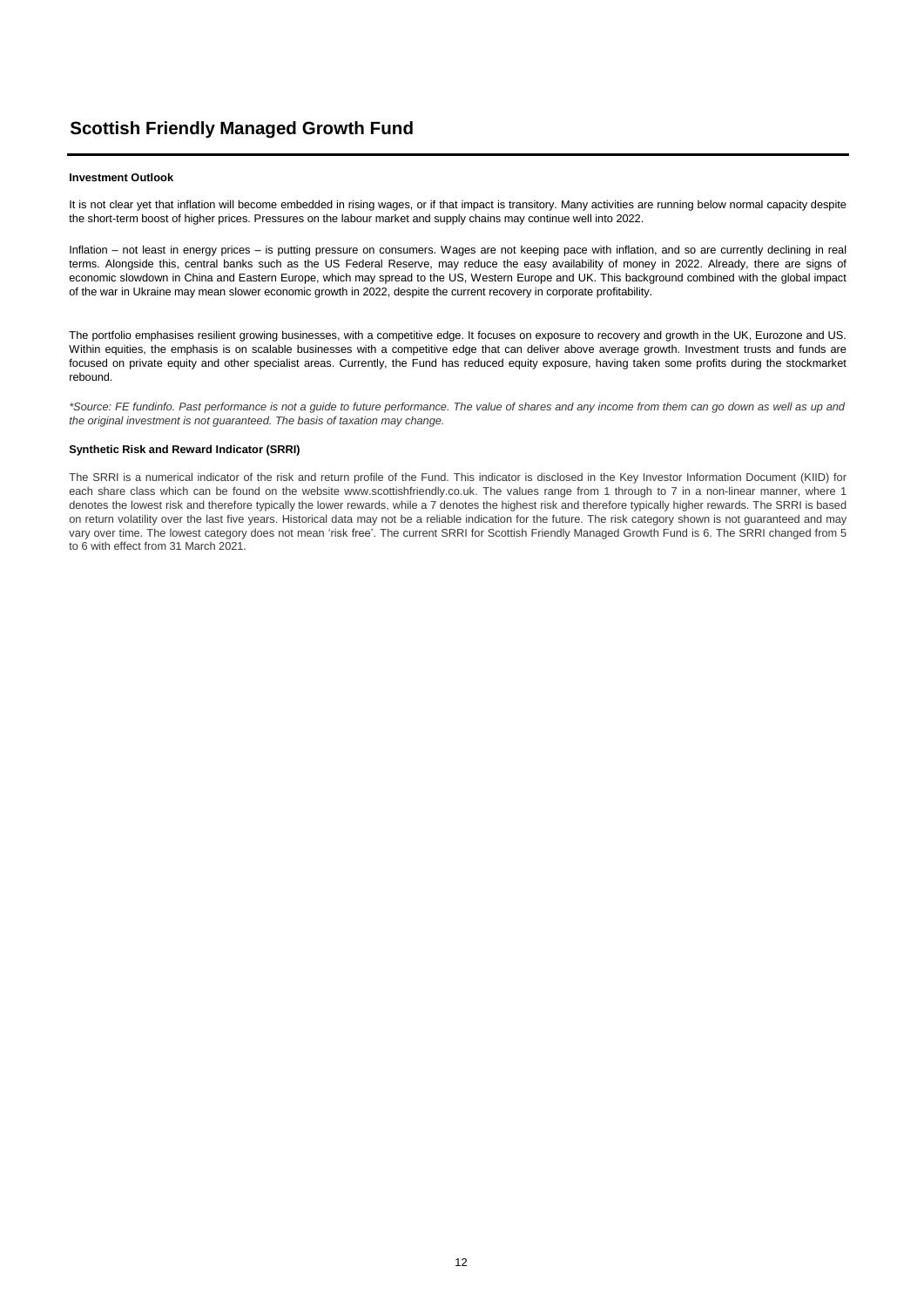## **Comparative tables**

|                                               | 2021        | 2020        | 2019        |
|-----------------------------------------------|-------------|-------------|-------------|
| A Accumulation                                | p per share | p per share | p per share |
| Change in net asset per share                 |             |             |             |
| Opening net asset value per share             | 298.4       | 278.2       | 262.0       |
| Return before operating charges +             | 50.5        | 24.2        | 20.0        |
| Operating charges                             | (4.7)       | (3.9)       | (3.8)       |
| Return after operating charges +              | 45.8        | 20.3        | 16.2        |
| <b>Distributions</b>                          | (0.1)       | (0.1)       | (2.3)       |
| Retained distributions on accumulation shares | 0.1         | 0.1         | 2.3         |
| Closing net asset value per share             | 344.2       | 298.4       | 278.2       |
|                                               |             |             |             |
| † after direct transaction costs of           | (0.8)       | (0.4)       | (0.5)       |
| Performance                                   |             |             |             |
| Return after operating charges                | 15.34%      | 7.28%       | 6.18%       |
| <b>Other information</b>                      |             |             |             |
| Closing net asset value (£'000)               | 178,067     | 169,452     | 159,802     |
| Closing number of shares                      | 51,733,640  | 56,780,663  | 57,444,996  |
| Operating charges (%)                         | 1.42%       | 1.42%       | 1.42%       |
| Direct transaction costs (%)                  | 0.23%       | 0.13%       | 0.20%       |
| <b>Prices</b>                                 |             |             |             |
| Highest share price                           | 358.1       | 299.1       | 280.1       |
| Lowest share price                            | 298.9       | 198.8       | 245.6       |
| <b>Ongoing Charges Figure</b>                 |             |             |             |
|                                               |             | 30.11.2021  | 30.11.2020  |
| A Accumulation                                |             |             |             |
|                                               |             | 1.42%       | 1.42%       |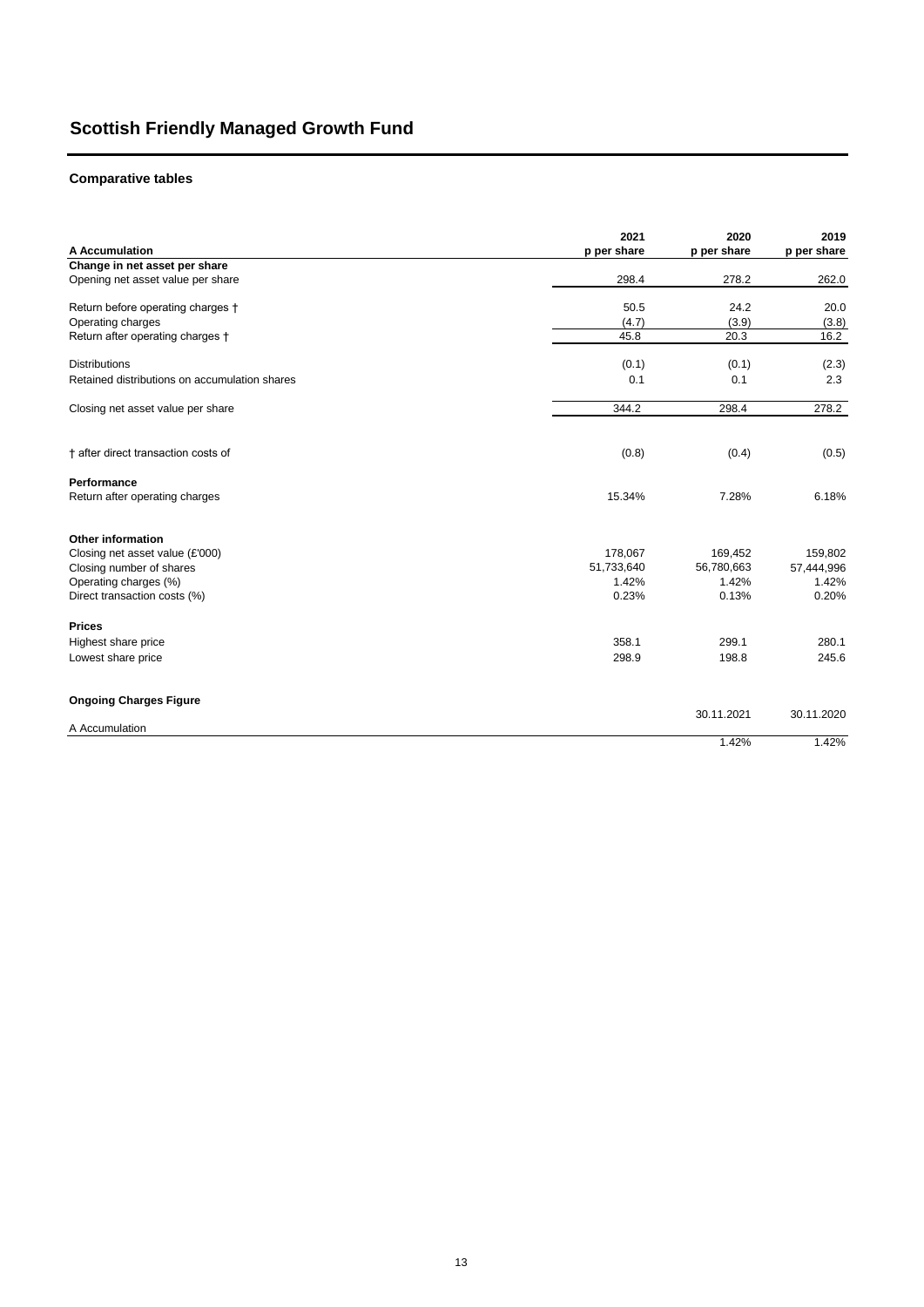## **Portfolio Statement (unaudited) As at 30 November 2021**

| Investment                                                                                                               | Holding           | <b>Market Value</b><br>£'000 | <b>Net Assets %</b> |
|--------------------------------------------------------------------------------------------------------------------------|-------------------|------------------------------|---------------------|
| Collective Investment Scheme 0.00% (2.36%)<br>Investment Companies 0.00% ((2.36%))                                       |                   |                              |                     |
| Equities 75.01% (81.69%)<br>Communication Services 0.00% (2.73%)<br>Diversified Telecommunication Services 0.00% (2.73%) |                   |                              |                     |
| Consumer Discretionary 5.95% (11.10%)                                                                                    |                   |                              |                     |
| Hotels, Restaurants & Leisure 4.49% (3.61%)<br>Entain plc                                                                | 327,284           | 5,579                        | 3.13                |
| Flutter Entertainment plc                                                                                                | 24,176            | 2,412                        | 1.36                |
| Internet & Direct Marketing Retail 0.00% (3.85%)<br>Leisure Products 0.00% (1.17%)                                       |                   | 7,991                        | 4.49                |
| Multiline Retail 1.46% (1.90%)<br>Marks & Spencer Group plc                                                              | 1,100,000         | 2,610                        | 1.46                |
|                                                                                                                          |                   | 2,610                        | 1.46                |
| Specialty Retail 0.00% (0.57%)                                                                                           |                   |                              |                     |
| <b>Consumer Discretionary total</b>                                                                                      |                   | 10,601                       | 5.95                |
| Consumer Staples 0.00% (1.19%)<br>Food Products 0.00% (1.19%)                                                            |                   |                              |                     |
| Energy 8.08% (2.00%)                                                                                                     |                   |                              |                     |
| Oil, Gas & Consumable Fuels 8.08% (2.00%)                                                                                |                   |                              |                     |
| BP plc                                                                                                                   | 1,300,000         | 4,187                        | 2.35                |
| Royal Dutch Shell plc 'B'                                                                                                | 655,000           | 10,201                       | 5.73                |
| <b>Energy total</b>                                                                                                      |                   | 14,388<br>14,388             | 8.08<br>8.08        |
|                                                                                                                          |                   |                              |                     |
| Financials 7.38% (12.92%)                                                                                                |                   |                              |                     |
| Banks 1.16% (1.00%)<br>Mediobanca Banca di Credito Finanziario SpA                                                       | 250,000           | 2,067                        | 1.16                |
|                                                                                                                          |                   | 2,067                        | 1.16                |
| Capital Markets 5.34% (10.27%)                                                                                           |                   |                              |                     |
| Augmentum Fintech plc                                                                                                    | 419,975           | 661                          | 0.37                |
| <b>BB Healthcare Trust plc</b>                                                                                           | 1,002,941         | 1,879                        | 1.06                |
| Hargreaves Lansdown plc                                                                                                  | 232,182           | 3,108                        | 1.74                |
| Intermediate Capital Group plc<br>Molten Ventures plc <sup>#</sup>                                                       | 140,000           | 2,934                        | 1.65                |
|                                                                                                                          | 100,491           | 926<br>9,508                 | 0.52<br>5.34        |
| Consumer Finance 0.00% (0.54%)                                                                                           |                   |                              |                     |
| Diversified Financial Services 0.88% (1.11%)                                                                             |                   |                              |                     |
| Plus500 Ltd.                                                                                                             | 121,000           | 1,563                        | 0.88                |
| <b>Financials total</b>                                                                                                  |                   | 1,563<br>13,138              | 0.88<br>7.38        |
|                                                                                                                          |                   |                              |                     |
| Health Care 8.50% (6.65%)                                                                                                |                   |                              |                     |
| Pharmaceuticals 8.50% (6.65%)                                                                                            |                   |                              |                     |
| AstraZeneca plc<br>GlaxoSmithKline plc                                                                                   | 66,060<br>565,000 | 5,478<br>8,593               | 3.08<br>4.82        |
| Hutchmed China Ltd. <sup>#</sup>                                                                                         | 202,600           | 1,068                        | 0.60                |
|                                                                                                                          |                   | 15,139                       | 8.50                |
| <b>Health Care total</b>                                                                                                 |                   | 15,139                       | 8.50                |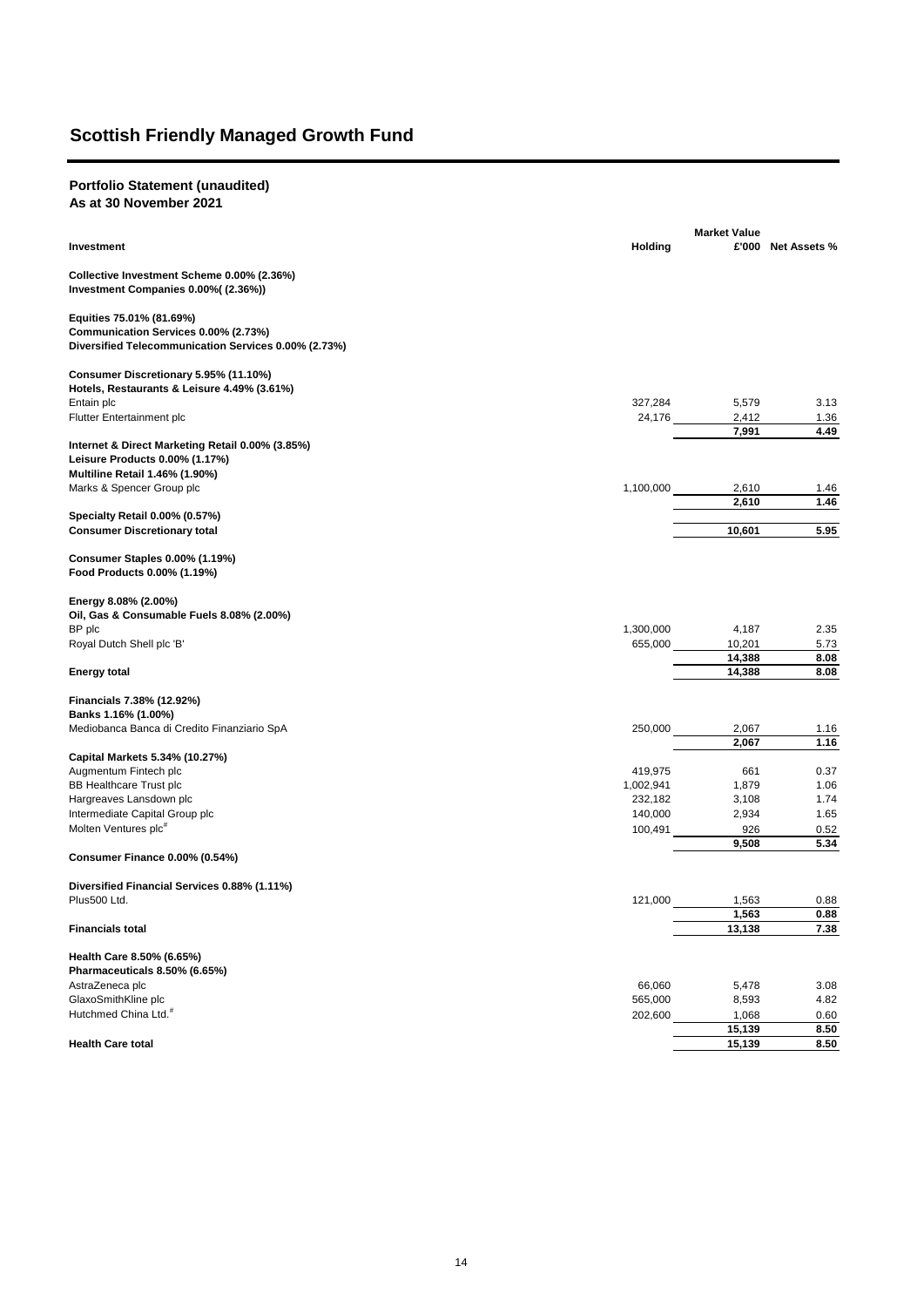## **Portfolio Statement (unaudited) (continued) As at 30 November 2021**

| Investment                                                          | Holding   | <b>Market Value</b><br>£000 | <b>Net Assets</b><br>% |
|---------------------------------------------------------------------|-----------|-----------------------------|------------------------|
| Industrials 11.48% (9.07%)                                          |           |                             |                        |
| Aerospace & Defense 0.27% (0.00%)                                   |           |                             |                        |
| Avon Protection plc                                                 | 45,000    | 482<br>482                  | 0.27<br>0.27           |
| Airlines 0.90% (1.48%)                                              |           |                             |                        |
| Ryanair Holdings plc                                                | 132,100   | 1,611                       | 0.90                   |
|                                                                     |           | 1,611                       | 0.90                   |
| Commercial Services & Supplies 0.76% (0.92%)                        |           |                             |                        |
| HomeServe plc                                                       | 150,000   | 1,350                       | 0.76                   |
|                                                                     |           | 1,350                       | 0.76                   |
| Professional Services 1.86% (1.58%)                                 |           |                             |                        |
| Experian plc                                                        | 99,000    | 3,314                       | 1.86                   |
|                                                                     |           | 3,314                       | 1.86                   |
| Trading Companies & Distributors 7.69% (5.09%)<br>Ashtead Group plc | 147,030   | 8,925                       | 5.01                   |
| Ferguson plc                                                        | 41,400    | 4,761                       | 2.68                   |
|                                                                     |           | 13,686                      | 7.69                   |
| Industrials total                                                   |           | 20,443                      | 11.48                  |
|                                                                     |           |                             |                        |
| Information Technology 9.75% (9.27%)                                |           |                             |                        |
| IT Services 2.20% (3.89%)                                           |           |                             |                        |
| Softcat plc                                                         | 85,000    | 1,569                       | 0.88                   |
| Visa, Inc. 'A'                                                      | 16,000    | 2,354                       | 1.32                   |
|                                                                     |           | 3,923                       | 2.20                   |
| Software 7.55% (5.38%)                                              |           |                             |                        |
| <b>AVEVA Group plc</b>                                              | 159,555   | 5,122                       | 2.88                   |
| Microsoft Corp.                                                     | 33,000    | 8,324<br>13,446             | 4.67<br>7.55           |
| Information Technology total                                        |           | 17,369                      | 9.75                   |
|                                                                     |           |                             |                        |
| Investment Funds 8.68% (16.58%)                                     |           |                             |                        |
| Investment Companies 8.68% (16.58%)                                 |           |                             |                        |
| Allianz Technology Trust plc                                        | 1,000,000 | 3,520                       | 1.98                   |
| HarbourVest Global Private Equity Ltd.                              | 122,187   | 3,287                       | 1.85                   |
| International Oil and Gas Technology Ltd.                           | 170,000   |                             |                        |
| JPMorgan Japanese Investment Trust plc                              | 266,000   | 1,763                       | 0.99                   |
| Oryx International Growth Fund Ltd.                                 | 397,500   | 6,877                       | 3.86                   |
| <b>Investment Funds total</b>                                       |           | 15,447<br>15,447            | 8.68<br>8.68           |
|                                                                     |           |                             |                        |
| Materials 13.21% (7.24%)                                            |           |                             |                        |
| Chemicals 2.02% (2.98%)                                             |           |                             |                        |
| Synthomer plc                                                       | 768,750   | 3,593                       | 2.02                   |
|                                                                     |           | 3,593                       | 2.02                   |
| Construction Materials 2.74% (0.00%)                                |           |                             |                        |
| CRH plc                                                             | 135,000   | 4,883                       | 2.74                   |
|                                                                     |           | 4,883                       | 2.74                   |
| Containers & Packaging 2.50% (1.21%)                                |           |                             |                        |
| Smurfit Kappa Group plc                                             | 116,000   | 4,462                       | 2.50                   |
|                                                                     |           | 4,462                       | 2.50                   |
| Metals & Mining 5.95% (3.05%)<br>Glencore plc                       | 1,860,000 | 6,606                       | 3.71                   |
| Rio Tinto plc                                                       | 87,000    | 3,983                       | 2.24                   |
|                                                                     |           | 10,589                      | 5.95                   |
| <b>Materials total</b>                                              |           | 23,527                      | 13.21                  |
|                                                                     |           |                             |                        |
| Real Estate 0.57% (2.94%)                                           |           |                             |                        |
| Real Estate Management & Development 0.57% (2.94%)                  |           |                             |                        |
| Watkin Jones plc <sup>#</sup>                                       | 419,666   | 1,022                       | 0.57                   |
|                                                                     |           | 1,022                       | 0.57                   |
| Real Estate total                                                   |           | 1,022                       | 0.57                   |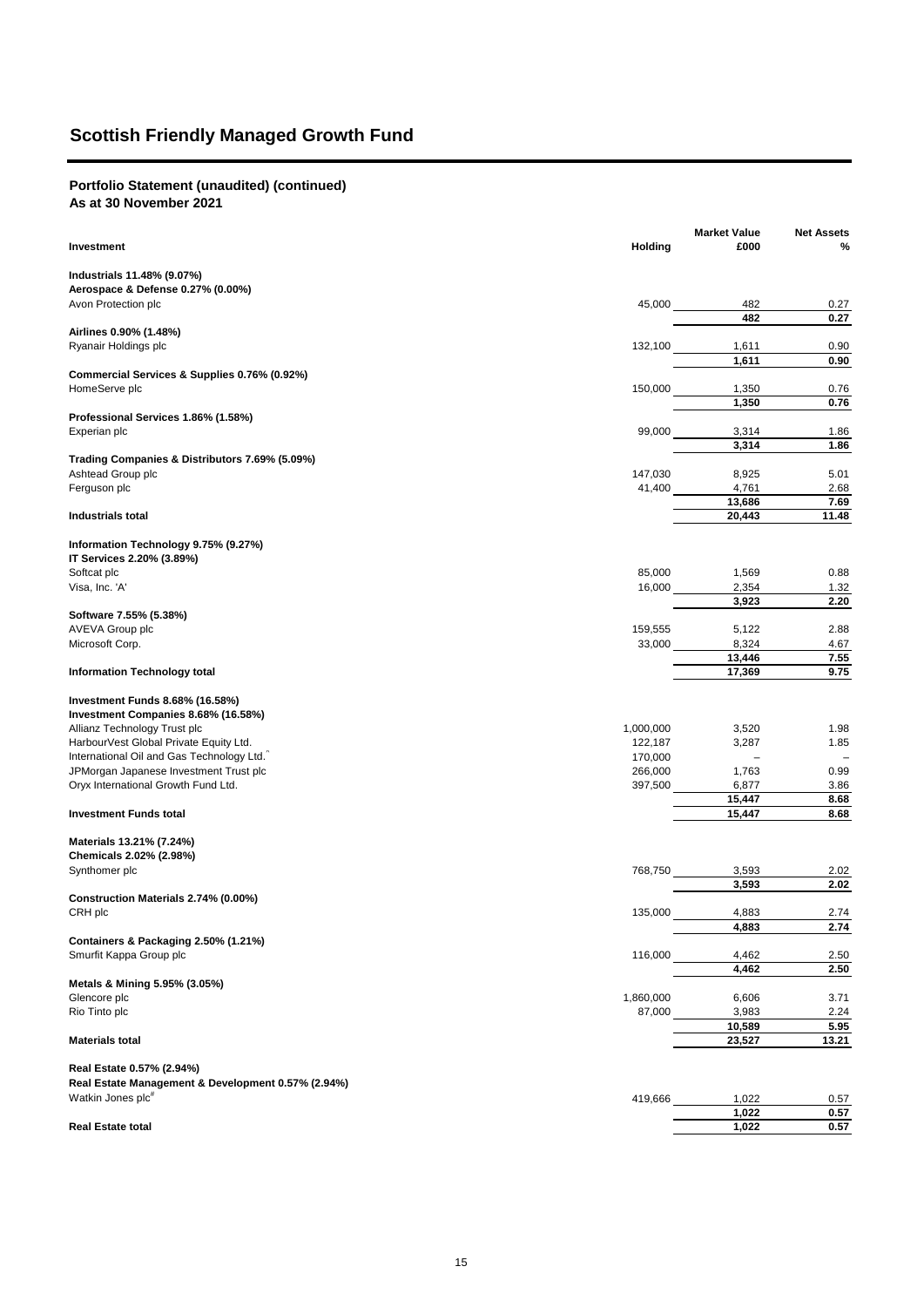## **Portfolio Statement (unaudited) (continued) As at 30 November 2021**

| Holding<br>Investment                                | <b>Market Value</b><br>£000 | <b>Net Assets</b><br>$\frac{9}{6}$ |
|------------------------------------------------------|-----------------------------|------------------------------------|
| Utilities 1.41% (0.00%)                              |                             |                                    |
| Multi-Utilities 1.41% (0.00%)                        |                             |                                    |
| National Grid plc<br>250,000                         | 2,501                       | 1.41                               |
|                                                      | 2,501                       | 1.41                               |
| <b>Utilities total</b>                               | 2,501                       | 1.41                               |
| <b>Equities total</b>                                | 133,575                     | 75.01                              |
| Government Bonds 11.77% (7.40%)                      |                             |                                    |
| Germany Treasury Bill 0.00% 15/12/2021<br>€7,300,000 | 6,211                       | 3.49                               |
| UK Treasury 2.75% 07/09/2024<br>£5,410,000           | 5,751                       | 3.23                               |
| UK Treasury Bill 0.00% 20/12/2021<br>£9,000,000      | 9,000                       | 5.05                               |
| <b>Government Bonds total</b>                        | 20,962                      | 11.77                              |
| Investment assets                                    | 154,537                     | 86.79                              |
| Net other assets                                     | 23,530                      | 13.21                              |
| <b>Net assets</b>                                    | 178,067                     | 100.00                             |

All holdings are ordinary shares or stock units and admitted to official stock exchange listings unless otherwise stated.

The comparative percentage figures in brackets are as at 30 November 2020. # Security traded on another regulated market.

^ Unlisted, suspended or delisted security.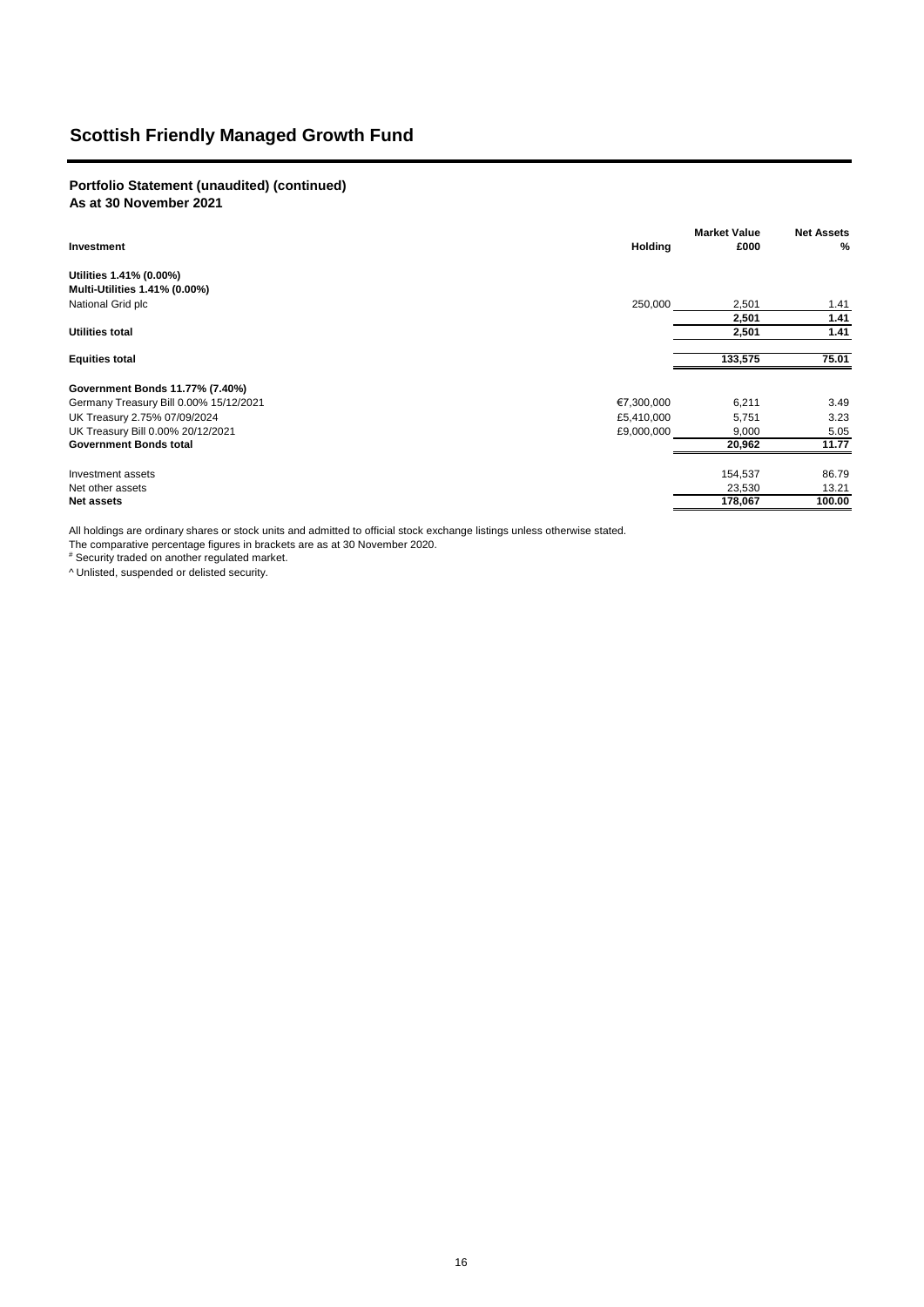## **Summary of Material Portfolio Changes (unaudited)**

*for the year ended 30 November 2021*

| <b>Purchases</b>                       | <b>Note</b> | Cost<br>£'000 | <b>Sales</b>                           | <b>Note</b> | <b>Proceeds</b><br>£'000 |
|----------------------------------------|-------------|---------------|----------------------------------------|-------------|--------------------------|
| UK Treasury Bill 0.00% 20/12/2021      |             | 9,003         | Chrysalis Investments Ltd.             |             | 9,870                    |
| GlaxoSmithKline plc                    |             | 8,465         | Hutchmed China Ltd.                    |             | 8,195                    |
| Germany Treasury Bill 0.00% 03/03/2021 |             | 6,654         | Germany Treasury Bill 0.00% 09/12/2020 |             | 6,571                    |
| Germany Treasury Bill 0.00% 09/06/2021 |             | 6,322         | Molten Ventures plc                    |             | 6,512                    |
| Germany Treasury Bill 0.00% 29/09/2021 |             | 6,287         | Germany Treasury Bill 0.00% 03/03/2021 |             | 6,311                    |
| Germany Treasury Bill 0.00% 15/12/2021 |             | 6,250         | Germany Treasury Bill 0.00% 29/09/2021 |             | 6,303                    |
| Royal Dutch Shell plc 'B'              |             | 6,034         | Germany Treasury Bill 0.00% 09/06/2021 |             | 6,280                    |
| AstraZeneca plc                        |             | 5,906         | JPMorgan Japanese Investment Trust plc |             | 5,300                    |
| Glencore plc                           |             | 5,317         | Ocado Group plc                        |             | 4,260                    |
| CRH plc                                |             | 5,112         | Next plc                               |             | 3,766                    |
| BP plc                                 |             | 4,508         | KraneShares CSI China Internet ETF     |             | 3,522                    |
| Hargreaves Lansdown plc                |             | 3,586         | Augmentum Fintech plc                  |             | 3,457                    |
| AVEVA Group plc                        |             | 3,383         | AstraZeneca plc                        |             | 3,268                    |
| National Grid plc                      |             | 2,363         | Phoenix Spree Deutschland Ltd.         |             | 2,942                    |
| Smurfit Kappa Group plc                |             | 1,957         | United Internet AG                     |             | 2,887                    |
| Conduit Holdings Ltd.                  |             | 1,808         | Fidelity European Trust plc            |             | 2,863                    |
| Marks & Spencer Group plc              |             | 1,801         | London Stock Exchange Group plc        |             | 2,581                    |
| Avon Protection plc                    |             | 1,721         | HarbourVest Global Private Equity Ltd. |             | 2,355                    |
| Chrysalis Investments Ltd.             |             | 1,351         | Visa. Inc. 'A'                         |             | 2,266                    |
| Wizz Air Holdings plc                  |             | 866           | Gamma Communications plc               |             | 2,213                    |
| Other purchases                        |             | 1,350         | Other sales                            |             | 24,571                   |
| Total for the year                     | 16          | 90,044        | Total for the year                     | 16          | 116,293                  |

The above represents the largest 20 purchases and sales during the year.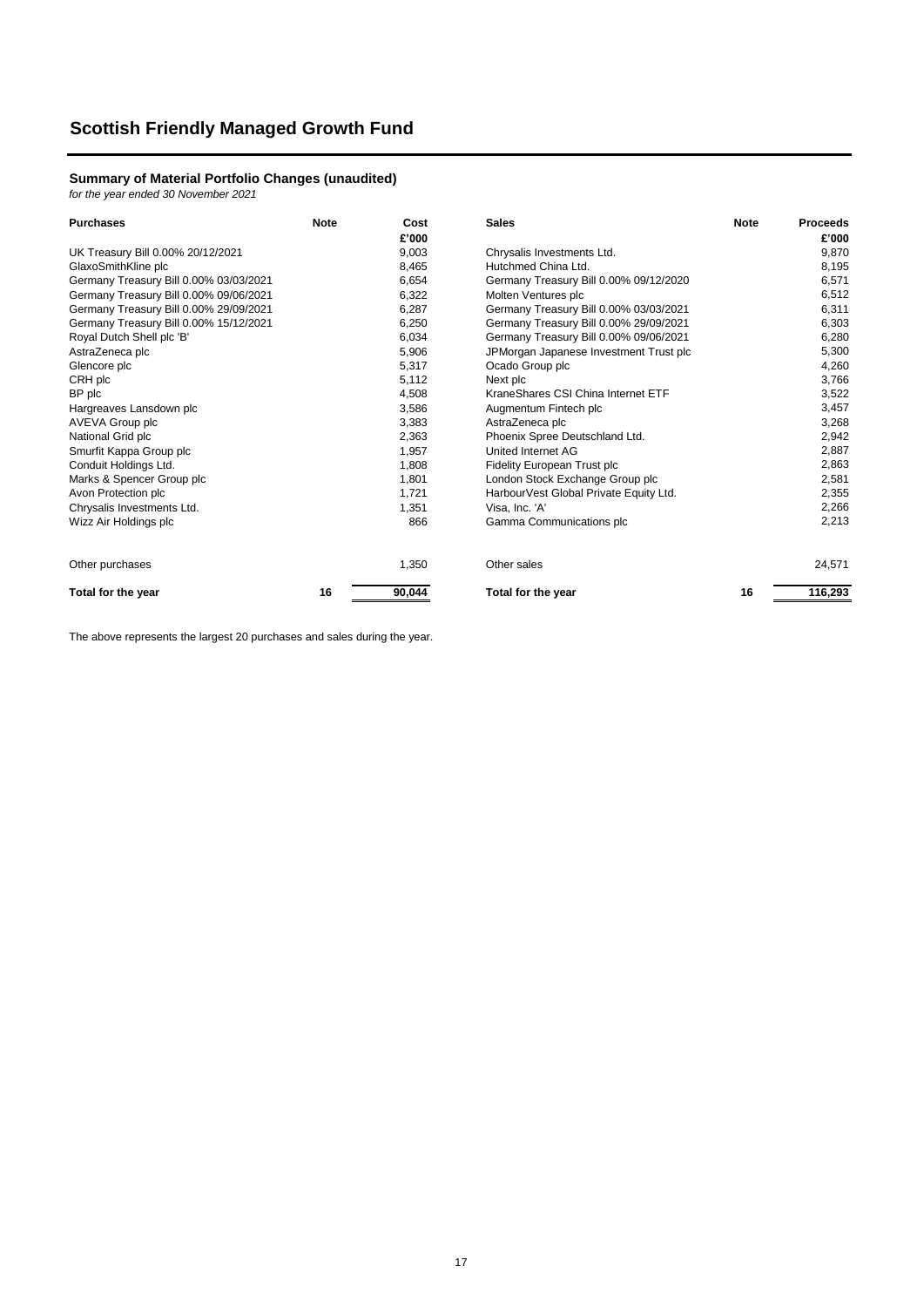## **Statement of Total Return**

*for the year ended 30 November 2021*

|                                                                                 |                |         | 30.11.2021 |          | 30.11.2020 |
|---------------------------------------------------------------------------------|----------------|---------|------------|----------|------------|
|                                                                                 | <b>Notes</b>   | £'000   | £'000      | £'000    | £'000      |
| Income                                                                          |                |         |            |          |            |
| Net capital gains                                                               | $\overline{2}$ |         | 25,542     |          | 11,631     |
| Revenue                                                                         | 3              | 2,765   |            | 2,187    |            |
| Expenses                                                                        | 4              | (2,624) |            | (2, 218) |            |
| Net revenue/(expense) before taxation                                           |                | 141     |            | (31)     |            |
| Taxation                                                                        | 5              | (83)    |            | (54)     |            |
| Net revenue/(expense) after taxation                                            |                |         | 58         |          | (85)       |
| Total return before distributions                                               |                |         | 25,600     |          | 11,546     |
| <b>Distributions</b>                                                            | 6              |         | (58)       |          | (66)       |
| Change in net assets attributable to shareholders from<br>investment activities |                |         | 25,542     |          | 11,480     |

## **Statement of Change in Net Assets Attributable to Shareholders**

*for the year ended 30 November 2021*

|                                                        |           | 30.11.2021 |         | 30.11.2020 |
|--------------------------------------------------------|-----------|------------|---------|------------|
|                                                        | £'000     | £'000      | £'000   | £'000      |
| Opening net assets attributable to shareholders        |           | 169,452    |         | 159,802    |
| Amounts receivable on creation of shares               | 425       |            | 793     |            |
| Amounts payable on cancellation of shares              | (17, 410) |            | (2,689) |            |
|                                                        |           | (16, 985)  |         | (1,896)    |
| Change in net assets attributable to shareholders from |           |            |         |            |
| investment activites (see above)                       |           | 25,542     |         | 11,480     |
| Retained distribution on accumulation shares           |           | 58         |         | 66         |
| Closing net assets attributable to shareholders        |           | 178.067    |         | 169,452    |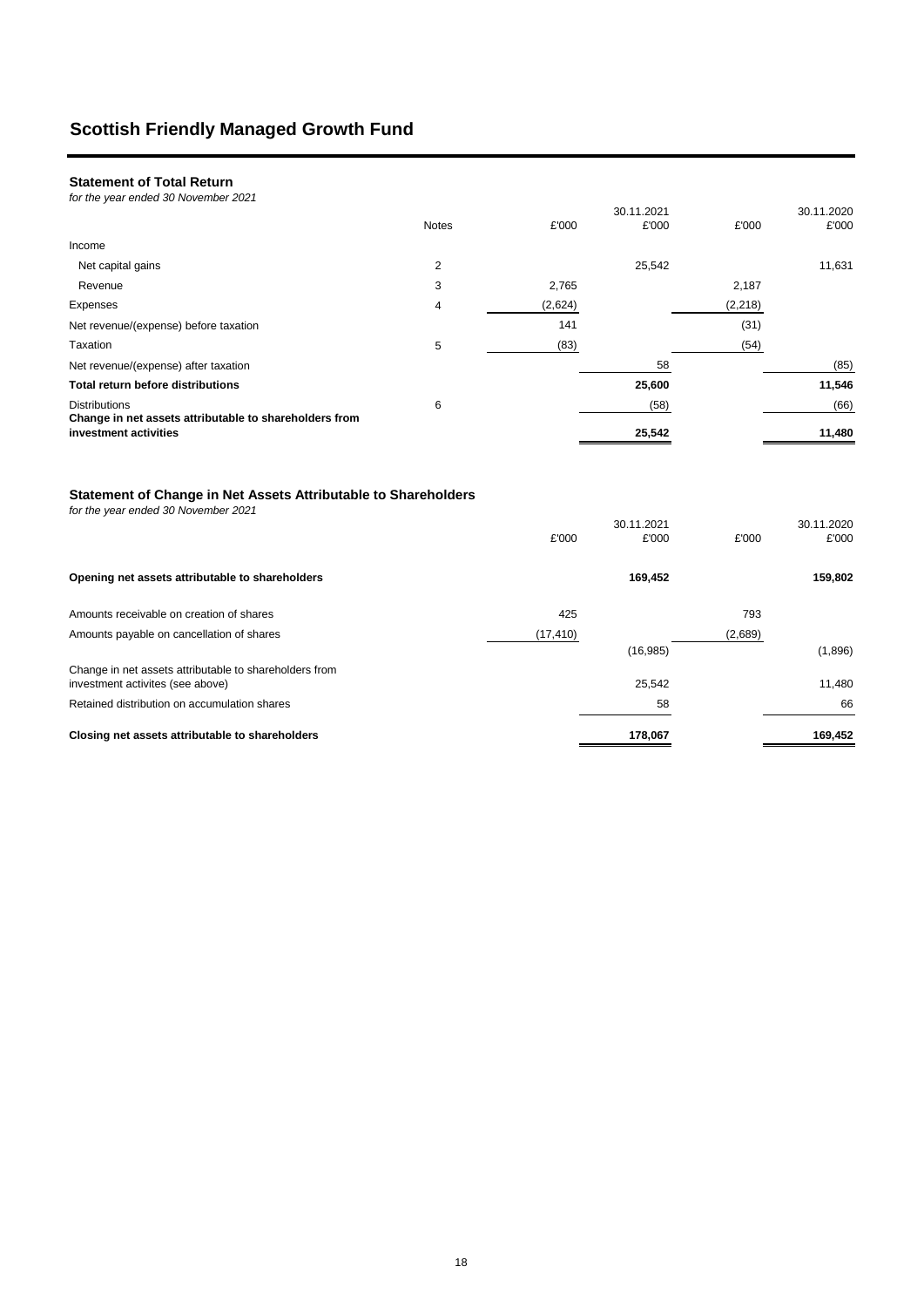| <b>Balance Sheet</b>                    |                |            |            |
|-----------------------------------------|----------------|------------|------------|
| as at 30 November 2021                  |                | 30.11.2021 | 30.11.2020 |
|                                         | <b>Notes</b>   | £'000      | £'000      |
| <b>Assets</b>                           |                |            |            |
| Investments                             | $\overline{7}$ | 154,537    | 154,957    |
| <b>Current assets</b>                   |                |            |            |
| Debtors                                 | 8              | 441        | 246        |
| Cash and bank balances                  |                | 23,348     | 14,458     |
| <b>Total assets</b>                     |                | 178,326    | 169,661    |
| Liabilities                             |                |            |            |
| <b>Creditors</b>                        |                |            |            |
| Other creditors                         | 9              | (259)      | (209)      |
| <b>Total liabilities</b>                |                | (259)      | (209)      |
| Net assets attributable to shareholders |                | 178,067    | 169,452    |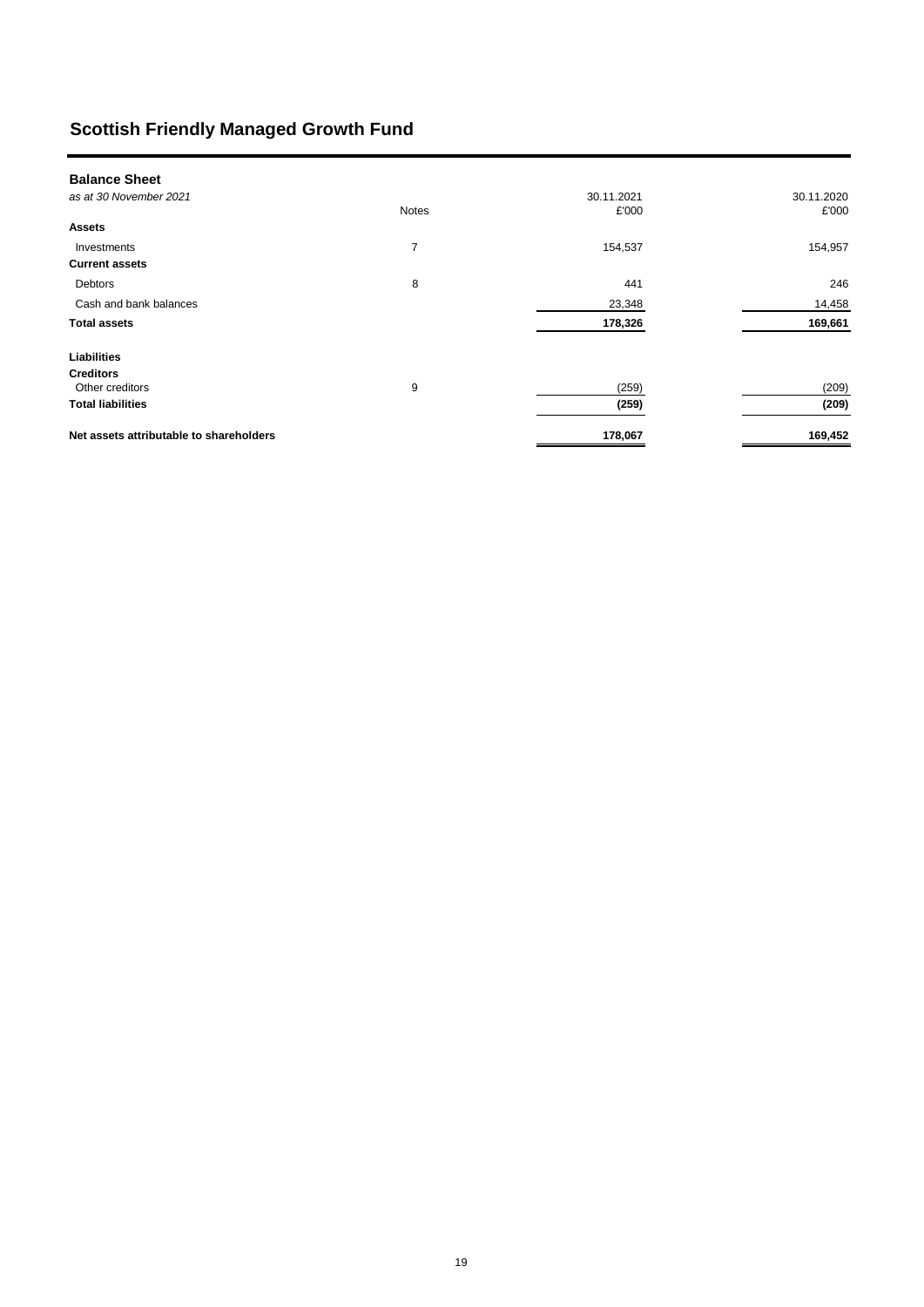## **1. Accounting Basis and Policies**

Please see pages 8 to 9 for accounting basis and policies.

## **2. Net capital gains**

Net capital gains on investments during the year comprise:

|                                                                                                                                 | 30.11.2021<br>£'000    | 30.11.2020<br>£'000   |
|---------------------------------------------------------------------------------------------------------------------------------|------------------------|-----------------------|
| Non-derivative securities<br><b>Currency losses</b><br><b>Transaction charges</b>                                               | 25,911<br>(366)<br>(3) | 11,691<br>(58)<br>(2) |
| Net capital gains                                                                                                               | 25,542                 | 11,631                |
| 3. Revenue                                                                                                                      |                        |                       |
|                                                                                                                                 | 30.11.2021<br>£'000    | 30.11.2020<br>£'000   |
| <b>UK</b> dividends                                                                                                             | 1,945                  | 1,433                 |
| Overseas dividends                                                                                                              | 757                    | 517                   |
| Interest on fixed interest stocks                                                                                               | 63                     | 237                   |
|                                                                                                                                 | 2,765                  | 2,187                 |
| 4. Expenses                                                                                                                     | 30.11.2021             | 30.11.2020            |
|                                                                                                                                 | £'000                  | £'000                 |
| Payable to the Authorised Corporate Director, associates of the<br>Authorised Corporate Director, and agents of either of them: |                        |                       |
| Authorised Corporate Director's periodic charge                                                                                 | 2,428                  | 2,107                 |
|                                                                                                                                 | 2.428                  | 2,107                 |
| Payable to the Depositary, associates of the Depositary<br>and agents of either of them:                                        |                        |                       |
| Depositary fee                                                                                                                  | 89                     | 81                    |
| Safe custody charges                                                                                                            | 20                     | 16                    |
|                                                                                                                                 | 109                    | 97                    |
| Other expenses:<br>Audit fee*                                                                                                   | 16                     | $\boldsymbol{7}$      |
| Price publication costs                                                                                                         | 6                      | 5                     |
| Accounting & administration fees                                                                                                | $\mathbf{1}$           | $\mathbf{1}$          |
| Interest payable                                                                                                                | 64                     | 1                     |
|                                                                                                                                 | $\overline{87}$        | 14                    |
| <b>Total expenses</b>                                                                                                           | 2,624                  | 2,218                 |

\*The audit fee paid was £12,000 (2020: £6,500) net of VAT.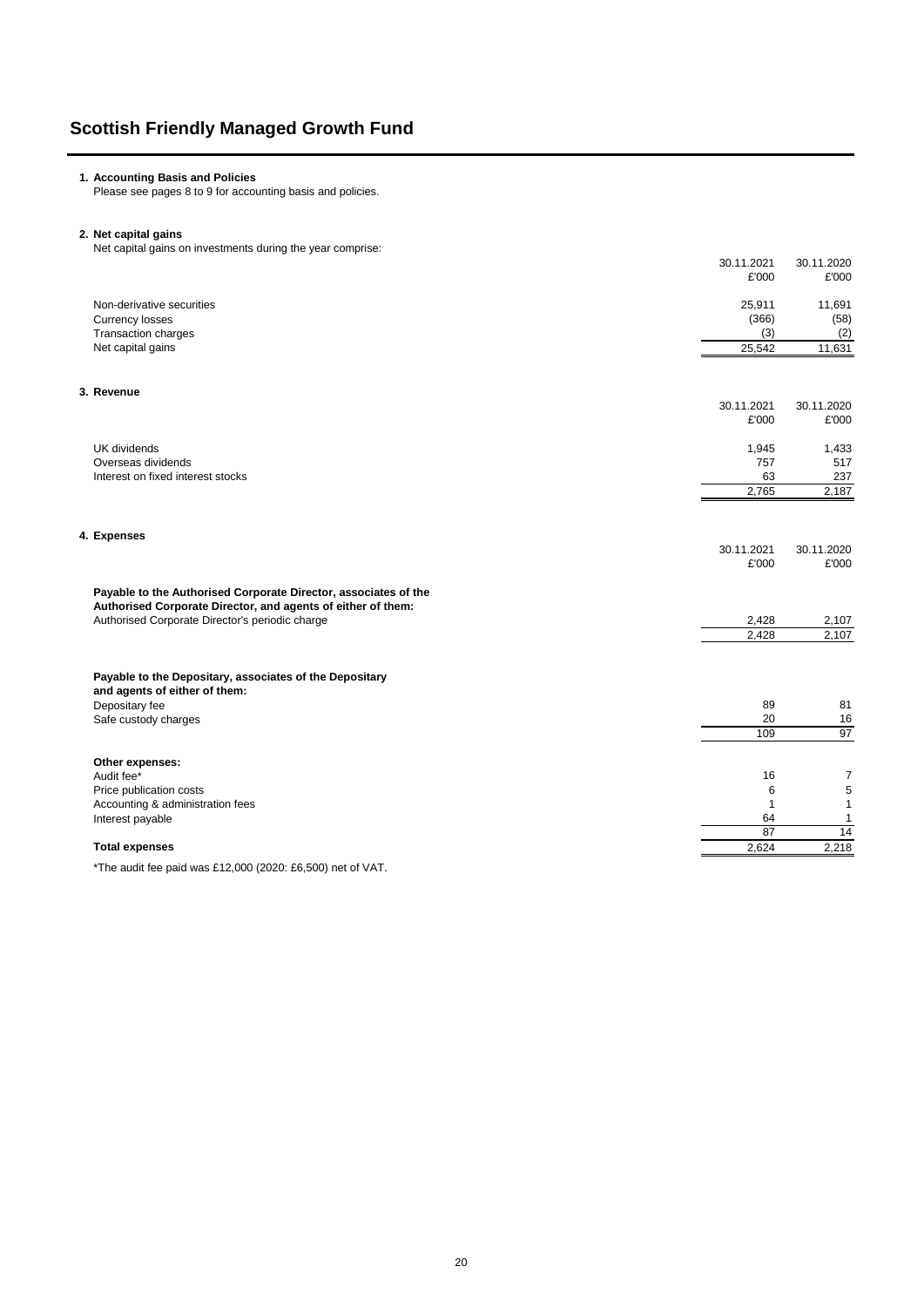## **5. Taxation**

|                                   | 30.11.2021 | 30.11.2020 |
|-----------------------------------|------------|------------|
|                                   | £'000      | £'000      |
| a) Analysis of charge in the year |            |            |
| Withholding tax suffered          | 83         | 54         |
| Total current taxation (note 5b)  | 83         | 54         |
|                                   |            |            |

#### **b) Factors affecting current tax charge**

The tax assessed for the year is higher than the standard rate of corporation tax in the UK for an Open Ended Investment Company (OEIC) of 20% (2020: 20%). The differences are explained below:

| Net revenue before taxation                                                                                                                                                                                                                    | 141                               | (31)                             |
|------------------------------------------------------------------------------------------------------------------------------------------------------------------------------------------------------------------------------------------------|-----------------------------------|----------------------------------|
| Corporation tax at 20% (2020: 20%)                                                                                                                                                                                                             | 28                                | (6)                              |
| Effects of:<br>UK dividend income not subject to corporation tax<br>Overseas dividends not subject to corporation tax<br>Excess management expenses for which no relief recognised<br>Withholding tax suffered<br>Current tax charge (note 5a) | (389)<br>(126)<br>487<br>83<br>83 | (287)<br>(76)<br>369<br>54<br>54 |

Open Ended Investment Companies are exempt from tax on capital gains. Therefore, any capital return is not included in the above reconciliation.

## **c) Factors that may affect future tax charges**

After claiming relief against accrued income taxable on receipt, the Fund has unrelieved excess expenses of £19,708,000 (2020: £17,274,000) creating a potential deferred tax asset of £3,942,000 (2020: £3,455,000). It is unlikely that the Fund will generate taxable profits in the future to utilise these amounts and therefore no deferred tax asset has been recognised in the current or prior year.

| <b>6. Distributions</b> |       |                       |
|-------------------------|-------|-----------------------|
|                         |       | 30.11.2021 30.11.2020 |
|                         | £'000 | £'000                 |
|                         |       |                       |

The distributions take account of revenue received on the issue of shares and revenue deducted on the cancellation of shares and comprise:

| Interim distribution                       |    | 66 |
|--------------------------------------------|----|----|
| Final distribution                         | 58 |    |
|                                            | 58 | 66 |
| Revenue deducted on cancellation of shares |    |    |
| Revenue received on issue of shares        |    |    |
|                                            |    |    |

#### **7. Fair Value Hierarchy**

All investments are designated at fair value through profit or loss on initial recognition. The following table provides an analysis of these investments based on the fair value hierarchy in accordance with FRS 102 which reflects the reliability and significance of the information used to measure their fair value.

The disclosure is split into the following categories:

Level 1 – Investments with unadjusted quoted prices in an active market;

Level 2 – Investments whose fair value is based on inputs other than quoted prices that are either directly or indirectly observable;

Level 3 – Investments whose fair value is based on inputs that are unobservable (i.e. for which market data is unavailable).

|                    | 30.11.2021<br>Assets<br>£'000 | 30.11.2020<br>Assets<br>£'000       |
|--------------------|-------------------------------|-------------------------------------|
| Level 1<br>Level 2 | 133,575<br>20,962             | 154,957<br>$\overline{\phantom{a}}$ |
| Total              | 154,537                       | 154,957                             |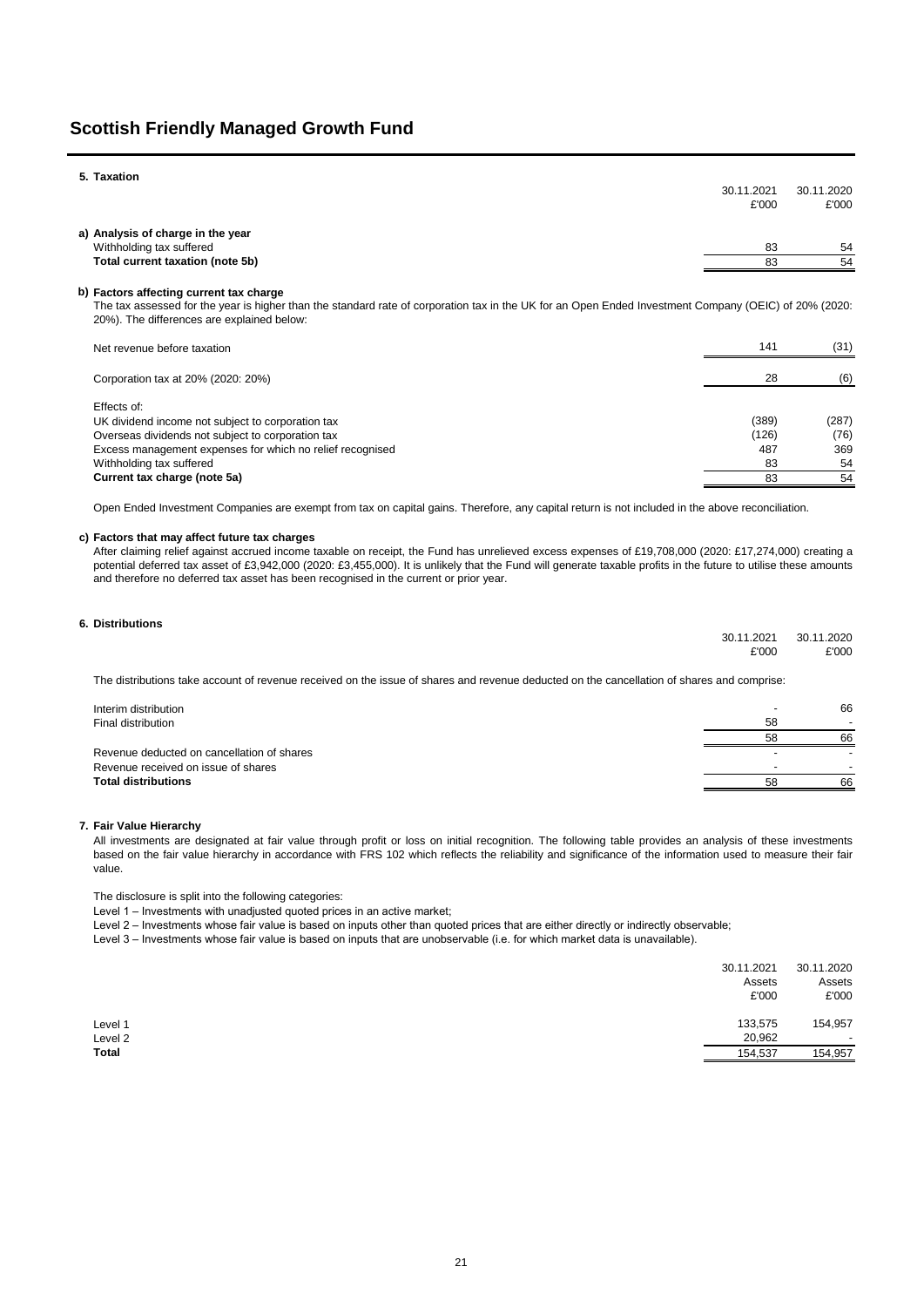## **8. Debtors**

| .                                                                        | 30.11.2021<br>£'000                   | 30.11.2020<br>£'000 |
|--------------------------------------------------------------------------|---------------------------------------|---------------------|
| Sales awaiting settlement<br>Accrued revenue<br>Overseas tax recoverable | $\overline{\phantom{0}}$<br>408<br>33 | 29<br>207<br>10     |
|                                                                          | 441                                   | 246                 |
| 9. Other creditors                                                       | 30.11.2021<br>£'000                   | 30.11.2020<br>£'000 |
| Accrued expenses                                                         | 259<br>259                            | 209<br>209          |

#### **10. Contingent liabilities**

There were no contingent liabilities as at the year end (2020: nil).

#### **11. Post balance sheet events**

There were no material post balance sheet events which have a bearing on the financial statements.

Subsequent to the year end, the net asset value per share of the fund has decreased from 344.2p to 325.2p as at 8 March 2022. This movement takes into account routine transactions but also reflects the market movements of recent months.

#### **12. Related parties**

Scottish Friendly Asset Managers Limited is regarded as the controlling party in respect of the operations of the Company.

Scottish Friendly Asset Managers Limited, a related party, acts as principal on all transactions of shares in the Company. The aggregate monies received and paid through creations and cancellations is disclosed in the Statement of Change in Net Assets Attributable to Shareholders. Amounts due from Scottish Friendly Asset Managers Limited in respect of share transactions at the end of the year are disclosed in note 8. Amounts due to Scottish Friendly Asset Managers Limited in respect of share transactions at the end of the year are disclosed in note 9.

The amounts paid to Scottish Friendly Asset Managers Limited in respect of Authorised Corporate Director's periodic charges are disclosed in note 4. The amounts due at the year end are £203,256 (2020: £178,132).

Scottish Friendly Asset Managers Limited did not enter into any other transactions with the Company during the year.

Jim Galbraith was a director of the company and held accumulation units in Managed Growth Fund during the period until 7th April 2021. From 7th April he was no longer a director.

Scottish Friendly Asset Managers Limited held 62,867.51 (2020: 97,381.28) accumulation shares in the Managed Growth Fund as at 30 November 2021.

Scottish Friendly Asset Managers Limited's parent company, Scottish Friendly Assurance Society Limited, held 5,975,986.69 (2020: 6,777,866.84) accumulation shares in the Managed Growth Fund as at 30 November 2021.

#### **13. Shares in issue reconciliation**

|                | Number of shares | Number of |             | Number of Number of shares |
|----------------|------------------|-----------|-------------|----------------------------|
|                | in issue at      | shares    | shares      | in issue at                |
|                | 30.11.2020       | issued    | cancelled   | 30.11.2021                 |
|                |                  |           |             |                            |
| A Accumulation | 56.780.663       | 131.742   | (5.178.765) | 51,733,640                 |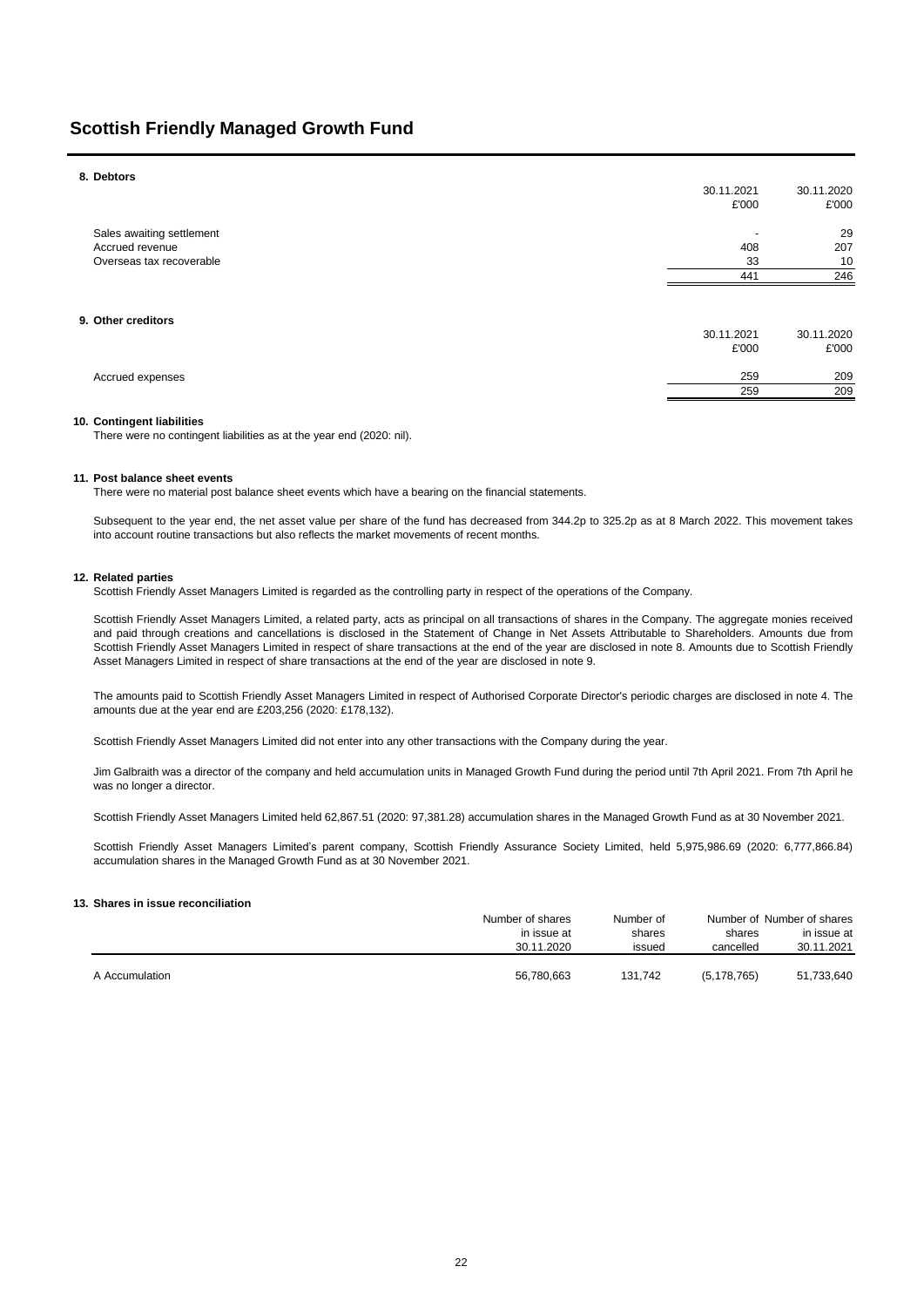### **14. Financial instruments**

The analysis and tables provided below refer to the narrative disclosure on 'Risk of financial instruments' on page 9.

#### **Currency exposure**

**Inte** 

At the year end date a proportion of the net assets of the Fund are denominated in currencies other than Sterling with the effect that the balance sheet and total return can be affected by exchange rate movement.

|                  | 30.11.2021<br>£'000 | 30.11.2020<br>£'000 |
|------------------|---------------------|---------------------|
| Euro             | 17,576              | 24,821              |
| <b>US Dollar</b> | 10.696              | 15,896              |
|                  | 28.272              | 40,717              |

If the value of sterling exchange rate increased by 10% against all other currencies, the net asset value of the fund would decrease by the amount shown below. If the value of sterling exchange rate decreased by 10% against all other currencies, the net asset value of the fund would increase by the amount shown below. These calculations assume all other variables remain constant.

|                    |                                                                                                              | 30.11.2021          | 30.11.2020          |
|--------------------|--------------------------------------------------------------------------------------------------------------|---------------------|---------------------|
|                    |                                                                                                              | £'000               | £'000               |
|                    | Increased Other currencies to Sterling rate                                                                  | 3,141               | 4,524               |
|                    | Decreased Other currencies to Sterling rate                                                                  | 2,570               | 3,702               |
| Interest rate risk |                                                                                                              |                     |                     |
|                    | Interest rate risk profile of financial assets and financial liabilities of the Fund as at 30 November 2021. |                     |                     |
|                    |                                                                                                              | 30.11.2021          | 30.11.2020          |
|                    | <b>Fixed interest assets</b>                                                                                 | £'000               | £'000               |
|                    | Sterling                                                                                                     | 14,751              | 5,976               |
|                    | Euro                                                                                                         | 6,211               | 6,553               |
|                    |                                                                                                              | 20,962              | 12,529              |
|                    |                                                                                                              | 30.11.2021          | 30.11.2020          |
|                    |                                                                                                              | £'000               | £'000               |
|                    | Floating interest assets                                                                                     |                     |                     |
|                    | Sterling<br>Euro                                                                                             | 15,693<br>7,655     | 6,380<br>8,078      |
|                    |                                                                                                              | 23,348              | 14,458              |
|                    |                                                                                                              |                     |                     |
|                    |                                                                                                              | 30.11.2021<br>£'000 | 30.11.2020<br>£'000 |
|                    | Non interest rate bearing assets                                                                             |                     |                     |
|                    | Euro                                                                                                         | 3,710               | 10,190              |
|                    | Sterling                                                                                                     | 119,610             | 116,588             |
|                    | <b>US Dollar</b>                                                                                             | 10,696              | 15,896              |
|                    |                                                                                                              | 134,016             | 142,674             |
|                    | Non interest rate bearing liabilities                                                                        |                     |                     |
|                    | Sterling                                                                                                     | (259)               | (209)               |
|                    |                                                                                                              | 133,757             | 142,465             |

Changes in interest rates would have no material impact to the valuation of floating rate financial assets or liabilities as at the balance sheet date. Consequently, no sensitivity analysis has been presented.

The floating rate financial assets earn interest which is based on the London Inter Bank Offer Rate (LIBOR).

| 30.11.2021                                                                          | 30.11.2020 |
|-------------------------------------------------------------------------------------|------------|
| Fixed rate financial assets<br>Weighted average interest rate:<br>1.00%<br>Sterling | 1.00%      |
| Fixed rate financial assets<br>Weighted average maturity:<br>Sterling<br>$2.8$ yrs  | $3.8$ yrs  |

**Market Risk**

If market prices had increased by 10% as at the balance sheet date, the net asset value of the fund would have increased by the following amounts. If market prices had decreased by 10% as at the balance sheet date, the net asset value of the fund would have decreased by the following amounts. These calculations assume all other variables remain constant.

|          | 30.11.2021 | 30.11.2020 |
|----------|------------|------------|
|          | £'000      | £'000      |
| Increase | 15.454     | 15,496     |
| Decrease | 15.454     | 15,496     |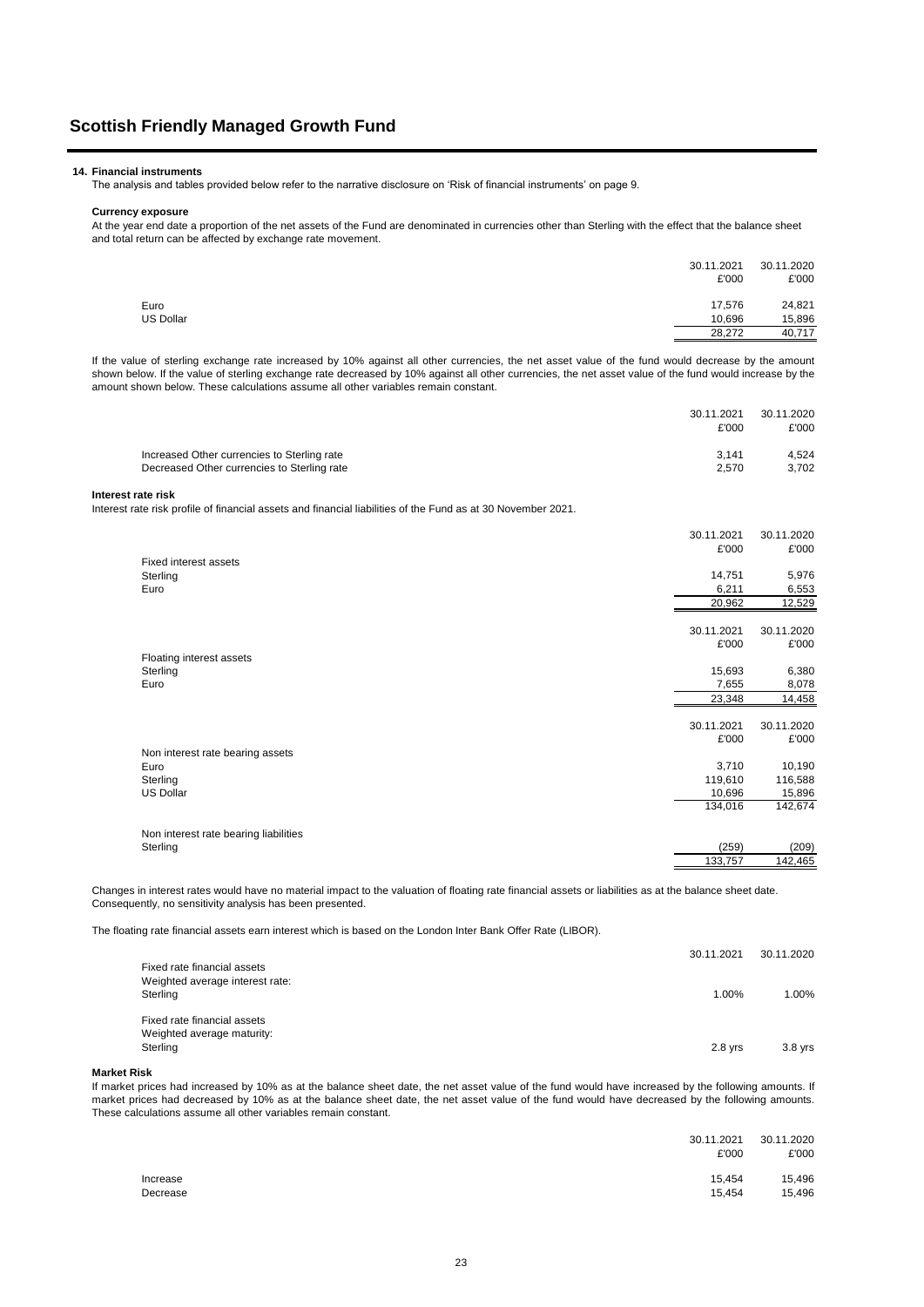## **15. Debt security credit analysis**

|                  |            | Market value<br>£'000 |            | Total net asets |
|------------------|------------|-----------------------|------------|-----------------|
|                  | 30.11.2021 | 30.11.2020            | 30.11.2021 | 30.11.2020      |
| Investment grade | 20.962     | 4.005                 | 11.77      | 2.63            |
|                  | 20.962     | 4.005                 | 11.77      | 2.63            |
|                  |            |                       |            |                 |

\*All debt securities are considered Investment Grade. Credit rating designations BBB or above are considered investment grade whereas credit rating designations BB or lower are considered below investment grade.

## **16. Direct transaction costs**

In the case of shares, broker commissions and transfer taxes, stamp duty is paid by the Fund on each transaction. In addition, there is a dealing spread between buying and selling prices of the underlying investments. Unlike shares, other types of investments (such as bonds, money market instruments, derivatives) have no separately identifiable transaction costs; these costs form part of the dealing spread.

|                                                             |           |             |                          | Total       | Commissions | <b>Taxes</b> |
|-------------------------------------------------------------|-----------|-------------|--------------------------|-------------|-------------|--------------|
|                                                             | Principal | Commissions | Taxes                    | after costs | as % of     | as % of      |
| 30.11.2021                                                  | £'000     | £'000       | £'000                    | £'000       | Principal   | Principal    |
| Purchases (excluding In-specie & corporate action activity) |           |             |                          |             |             |              |
| Equities                                                    | (52, 895) | (51)        | (251)                    | (53, 197)   | 0.10%       | 0.47%        |
| <b>Bonds</b>                                                | (34, 506) | (10)        | $\overline{\phantom{a}}$ | (34, 516)   | 0.03%       |              |
| Purchases (include corporate Action activity only)          |           |             |                          |             |             |              |
| Equities                                                    | (2, 331)  |             |                          | (2, 331)    |             |              |
|                                                             | (89, 732) | (61)        | (251)                    | (90, 044)   |             |              |
| Sales (excluding In-specie & corporate action activity)     |           |             |                          |             |             |              |
| Equities                                                    | 87,412    | (105)       |                          | 87,307      | 0.12%       |              |
| <b>Bonds</b>                                                | 25,464    |             |                          | 25,464      |             |              |
| Funds                                                       | 3,522     |             |                          | 3,522       |             |              |
|                                                             | 116,398   | (105)       | $\blacksquare$           | 116,293     |             |              |
| Total                                                       |           | (166)       | (251)                    |             |             |              |
|                                                             |           |             |                          |             |             |              |
| Percent of Fund average net assets                          |           | 0.09%       | 0.14%                    |             |             |              |
|                                                             |           |             |                          |             |             |              |

|                                                             |           |             |       | Total       | Commissions | Taxes     |
|-------------------------------------------------------------|-----------|-------------|-------|-------------|-------------|-----------|
|                                                             | Principal | Commissions | Taxes | after costs | as % of     | as % of   |
| 30.11.2020                                                  | £'000     | £'000       | £'000 | £'000       | Principal   | Principal |
| Purchases (excluding In-specie & corporate action activity) |           |             |       |             |             |           |
| Equities                                                    | (44, 252) | (42)        | (107) | (44, 401)   | 0.09%       | 0.24%     |
| <b>Bonds</b>                                                | (13, 103) | (6)         |       | (13, 109)   | 0.05%       |           |
|                                                             | (57, 355) | (48)        | (107) | (57, 510)   |             |           |
| Sales (excluding In-specie & corporate action activity)     |           |             |       |             |             |           |
| Equities                                                    | 49,366    | (50)        |       | 49,316      | 0.10%       |           |
| <b>Bonds</b>                                                | 15,023    | (3)         |       | 15,020      | 0.02%       |           |
|                                                             | 64,389    | (53)        |       | 64,336      |             |           |
| Total                                                       |           | (101)       | (107) |             |             |           |
| Percent of Fund average net assets                          |           | 0.06%       | 0.07% |             |             |           |

#### **Dealing spread**

As at 30 November 2021, the average portfolio dealing spread was 0.25% (2020: 0.51%). This spread represents the difference between the values determined retrospectively by reference to the bid and offer prices of investments expressed as a percentage of the value determined by reference to the offer price.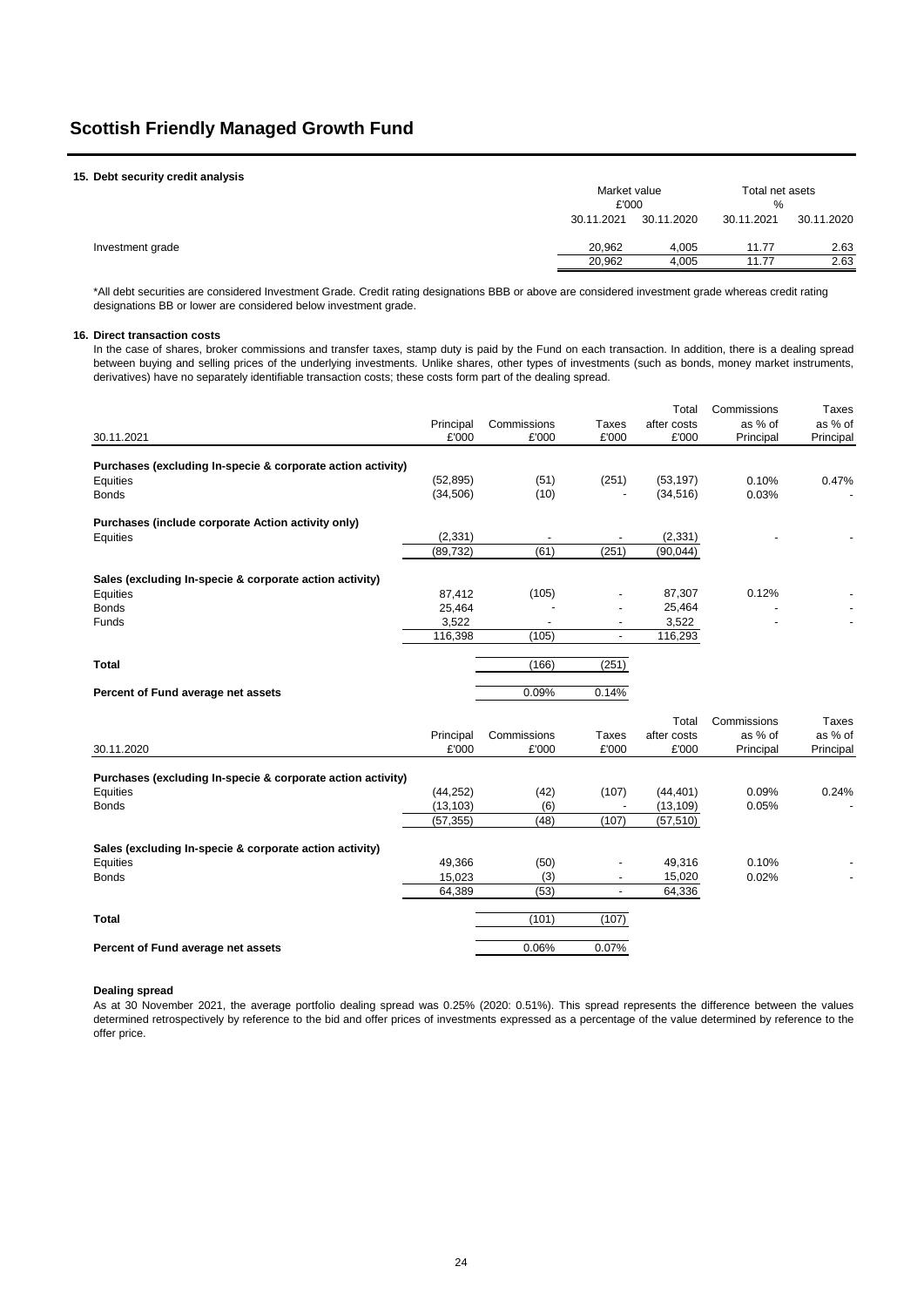## **Distribution Tables**

## **Scottish Friendly Managed Growth Fund**

Interim Accumulation (in pence per share)

# Group 1: shares purchased prior to 1 December 2020.

Group 2: shares purchased from 1 December 2020 to 31 May 2021.

| Group | Net<br>Revenue   | Equalisation                       | 2021<br>Accumulation<br>Paid | 2020<br>Accumulation<br>Paid |
|-------|------------------|------------------------------------|------------------------------|------------------------------|
|       | 0.0000<br>0.0000 | $\overline{\phantom{a}}$<br>0.0000 | 0.0000<br>0.0000             | 0.1143<br>0.1143             |

Final Accumulation (in pence per share)

Group 1: shares purchased prior to 1 June 2021. Group 2: shares purchased from 1 June 2021 to 30 November 2021.

| Group | Net<br>Revenue | Equalisation             | 2021<br>Accumulation<br>Pavable | 2020<br>Accumulation<br>Paid |
|-------|----------------|--------------------------|---------------------------------|------------------------------|
|       | 0.1269         | $\overline{\phantom{a}}$ | 0.1269                          | 0.0000                       |
|       | 0.1202         | 0.0067                   | 0.1269                          | 0.0000                       |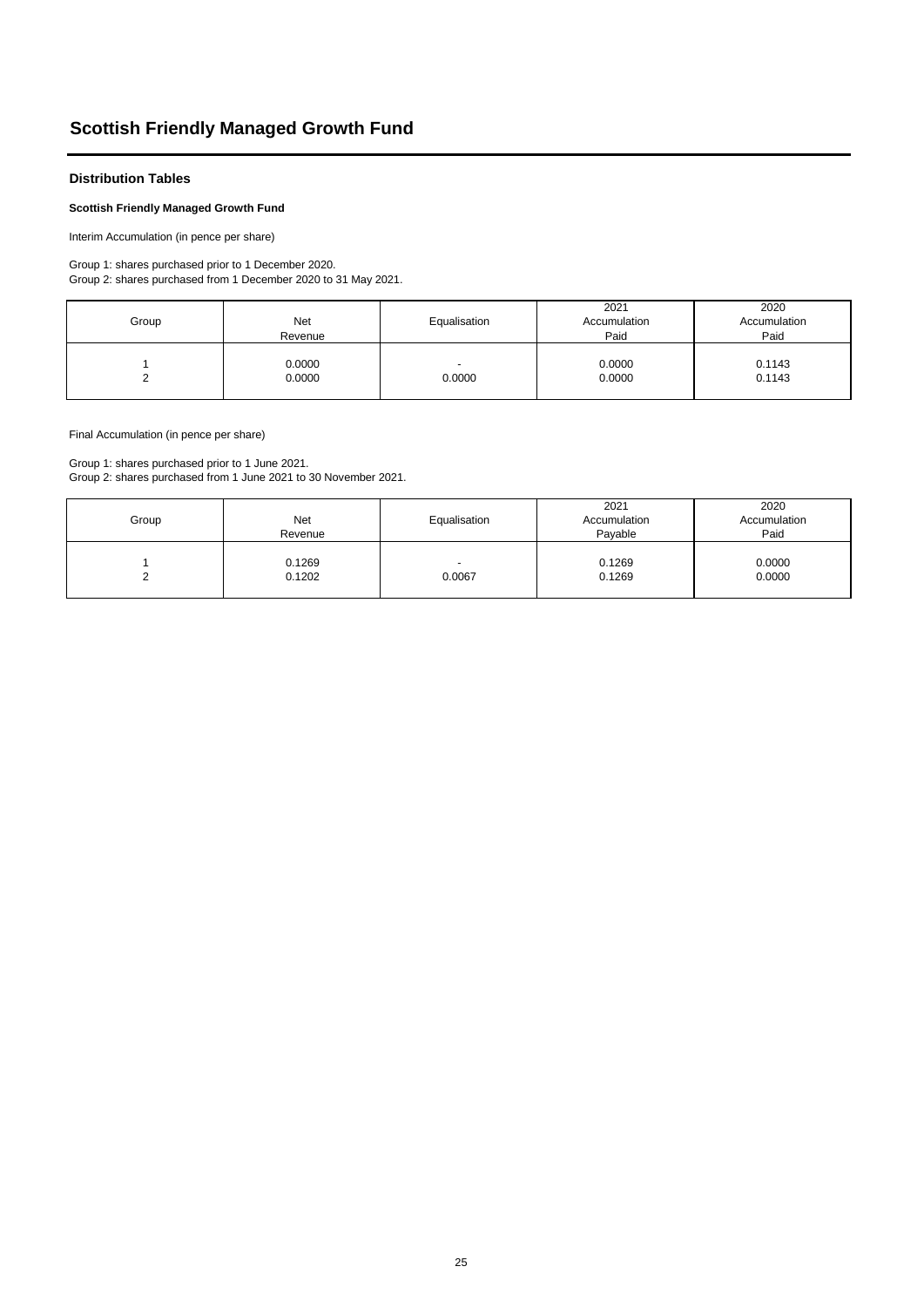## **Investment Report**

### **Fund Objective**

The aim of the Fund is to achieve medium to long term capital growth.

#### **Investment Policy**

The investment policy will be to invest in a diversified portfolio of UK listed equities.

#### **Market Background**

The UK stock market continued to be volatile over the 12 months under review, as optimism about economic recovery from the pandemic moved to concerns about new virus variants, supply shortages and inflation. Overall, shares performed better than bonds, which are vulnerable to inflation, and there was greater interest in businesses linked to economic recovery. These are typically labelled as value shares, and on average they have now outperformed growth shares for more than 12 months. Growth businesses generally fared well during the early stages of the pandemic, as they include many with significant use of technology and online presence but are viewed as potentially more at risk if the Bank of England intervenes to reduce inflation.

Most trading updates from portfolio companies have been positive, typically reporting an exceptional rebound as economies re-open. However the war in Ukraine will significantly cool global growth in 2022 and 2023. Initially it will dent consumer and business confidence, but the primary impact will likely come via higher energy and metals prices, combined with disruption of supply chains. Most investments in the Fund have little or no direct connection with Ukraine or Russia. The risk is that shortages of oil, gas and materials add to inflation and may restrict supply of goods and services. However, businesses are working to improve resilience and adapt their business models to deal with the challenges.

A feature of the recovery has been supply shortages, initially caused by a sharp pick-up in demand. The pandemic has meant that many of those in jobs and working from home had accumulated greater savings during the lockdown. However, as recovery progressed it has become clearer that there is real disruption to supply across a range of materials and goods. Increased trade frictions - including the impact of Brexit and the US/China technology dispute have impacted microchips for cars and electronic goods. Labour shortages have constrained services, and higher energy prices have affected transportation and delivery. In the short term, these effects cause inflation, but in time they are likely to act to cool the economy.

#### **Portfolio Review**

Over the 12-month period under review, the UK Growth Fund gained 19.8%. This compares to a return for the MSCI UK Investable Market Index of 17.6% and 17.3% for the IA UK All Companies Sector average. Over five years to 30 November 2021, the Fund has returned 62.2% versus a return for the MSCI UK Investable Market Index of 27.1% and 35.7% for the IA UK All Companies Sector average. \*

Over the 12 months, there were good contributions to performance from Ashtead, Maxcyte, Chrysalis Investments, Ceres Power, Volution and Molten Ventures (formerly Draper Esprit). The main disappointments in the period were Flutter Entertainment, Avon Protection, Rio Tinto, London Stock Exchange and Plus 500.

Additional and new investments were made in NatWest Group, Royal Dutch Shell, BP, Astra Zeneca, GlaxoSmithKline, Rio Tinto and National Grid. To fund these, Ceres Power, Conduit, Gamma Communications and Hipgnosis Songs were sold. HutchMed China, Ocado and technology fund investments were reduced.

During the 12 months, the funds exposed to earlier stage technology businesses raised further capital and generally performed well; Augmentum Fintech and Molten Ventures. The funds have potential to benefit further from realisations and flotations of some of their portfolio investments.

Portfolio changes during the period involved reducing equity exposure, particularly of growth businesses that had performed strongly over the past two years. New investments emphasise beneficiaries of higher inflation, particularly resources and banks. Overall, new and additional investments were in larger market capitalisation companies, with sales typically of medium sized and smaller companies. This has improved portfolio liquidity and is expected to reduce risk.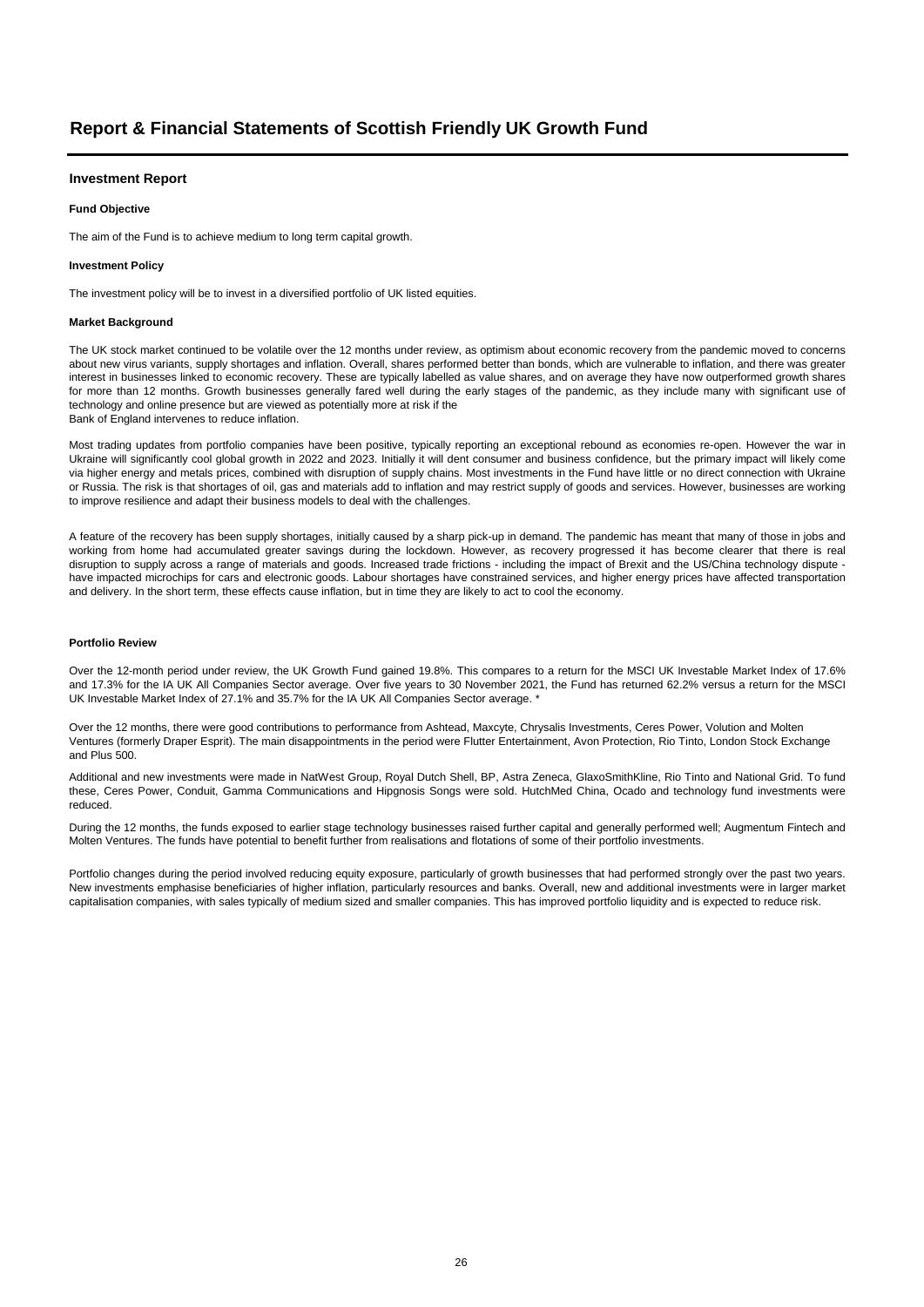#### **Investment Outlook**

It is not yet clear that inflation will become embedded in rising wages, or if that impact is transitory. Economies are dislocated with real shortages. It is likely also to cut the dynamism of the UK economy, making it harder to establish new businesses. The UK has been one of the strongest G7 economies in 2022, helped by its early vaccination roll-out and a number of government initiatives to boost the economy. Many activities are running below normal capacity despite the short-term boost of higher prices. Pressures on the labour market and supply chains may continue well into 2022.

Inflation – not least in energy prices – is putting pressure on consumers. Wages are not keeping pace with inflation, and so are currently declining in real terms. Alongside this, the Bank of England and other central banks, may reduce the easy availability of money in 2022. Already, there are signs of economic slowdown in China and Eastern Europe, which may spread to the US, Western Europe and the UK. This background combined with the global impact of the war in Ukraine may mean slower economic growth in 2022, despite the current recovery in corporate profitability.

The portfolio emphasises resilient growing businesses. It focuses on the UK, with some indirect exposure to companies trading in the US and Eurozone. The emphasis is on scalable businesses with a competitive edge that can deliver above average growth. Currently, the Fund has reduced equity exposure, having taken some profits during the stock market rebound.

\*Source: FE fundinfo. Past performance is not a quide to future performance. The value of shares and any income from them can go down as well as up and *the original investment is not guaranteed. The basis of taxation may change.*

## **Synthetic Risk and Reward Indicator**

The SRRI is a numerical indicator of the risk and return profile of the Fund. This indicator is disclosed in the Key Investor Information Document (KIID) for each share class which can be found on the website www.scottishfriendly.co.uk.The values range from 1 through to 7 in a non-linear manner, where 1 denotes the lowest risk and therefore typically the lower rewards, while a 7 denotes the highest risk and therefore typically higher rewards. The SRRI is based on return volatility over the last five years. Historical data may not be a reliable indication for the future. The risk category shown is not guaranteed and may vary over time. The lowest category does not mean 'risk free'. The current SRRI for Scottish Friendly UK Growth Fund is 6.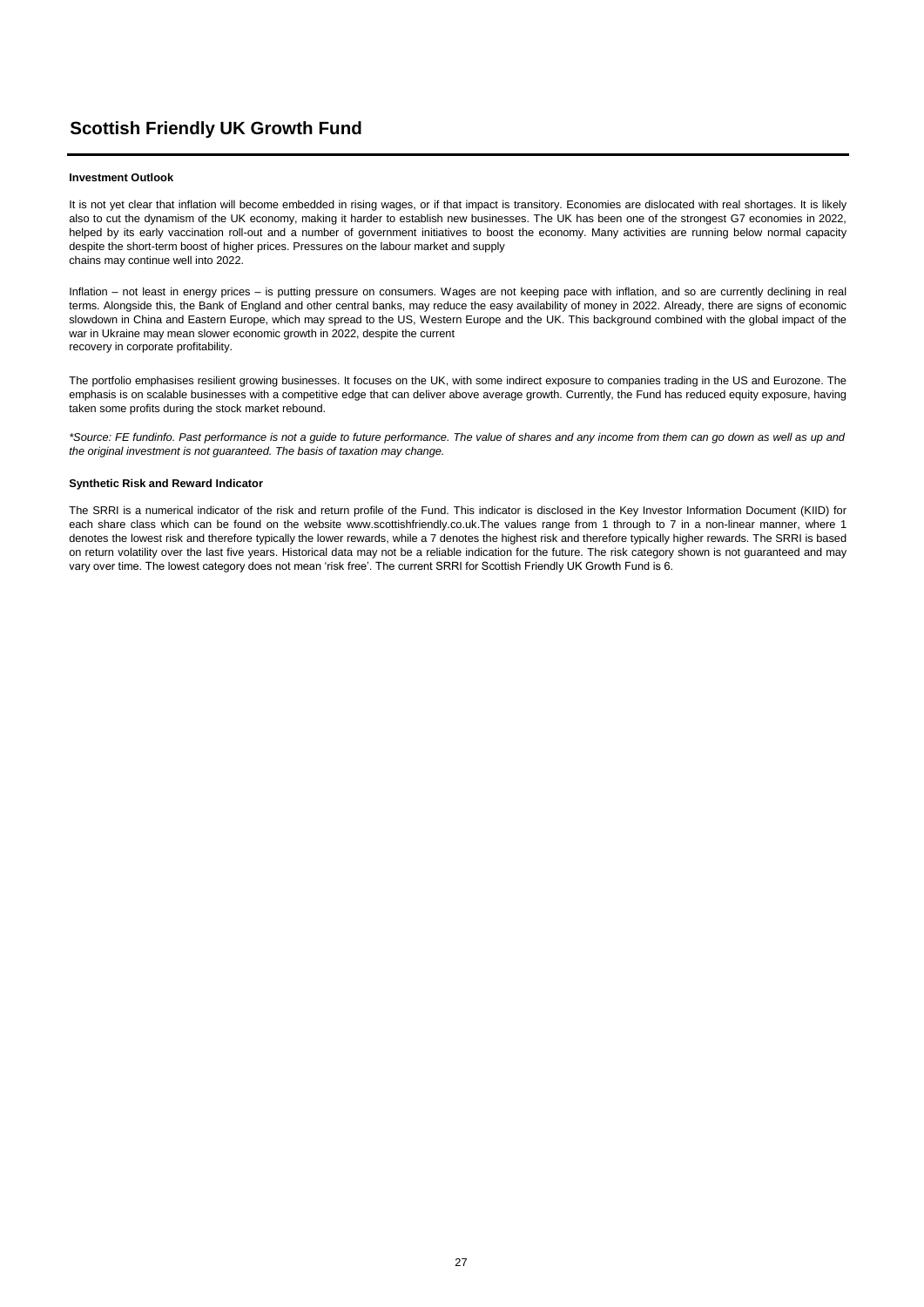## **Comparative tables**

|                                               | 2021        | 2020        | 2019        |
|-----------------------------------------------|-------------|-------------|-------------|
| A Accumulation                                | p per share | p per share | p per share |
| Change in net asset per share                 |             |             |             |
| Opening net asset value per share             | 340.4       | 319.6       | 286.3       |
| Return before operating charges +             | 77.8        | 25.3        | 37.9        |
| Operating charges                             | (6.2)       | (4.5)       | (4.6)       |
| Return after operating charges +              | 71.6        | 20.8        | 33.3        |
| <b>Distributions</b>                          | (1.6)       | 0.0         | (3.5)       |
| Retained distributions on accumulation shares | 1.6         | 0.0         | 3.5         |
| Closing net asset value per share             | 412.0       | 340.4       | 319.6       |
| t after direct transaction costs of           | (1.1)       | (0.5)       | (0.9)       |
| Performance                                   |             |             |             |
| Return after operating charges                | 21.06%      | 6.50%       | 11.63%      |
| Other information                             |             |             |             |
| Closing net asset value (£'000)               | 23,927      | 21,886      | 21,163      |
| Closing number of shares                      | 5,807,054   | 6,430,445   | 6,622,282   |
| Operating charges (%)                         | 1.52%       | 1.49%       | 1.49%       |
| Direct transaction costs (%)                  | 0.26%       | 0.18%       | 0.29%       |
| <b>Prices</b>                                 |             |             |             |
| Highest share price                           | 451.9       | 346.0       | 322.3       |
| Lowest share price                            | 340.9       | 201.1       | 267.4       |
| <b>Ongoing Charges Figure</b>                 |             |             |             |
|                                               |             | 30.11.2021  | 30.11.2020  |
| A Accumulation                                |             |             |             |
|                                               |             | 1.52%       | 1.49%       |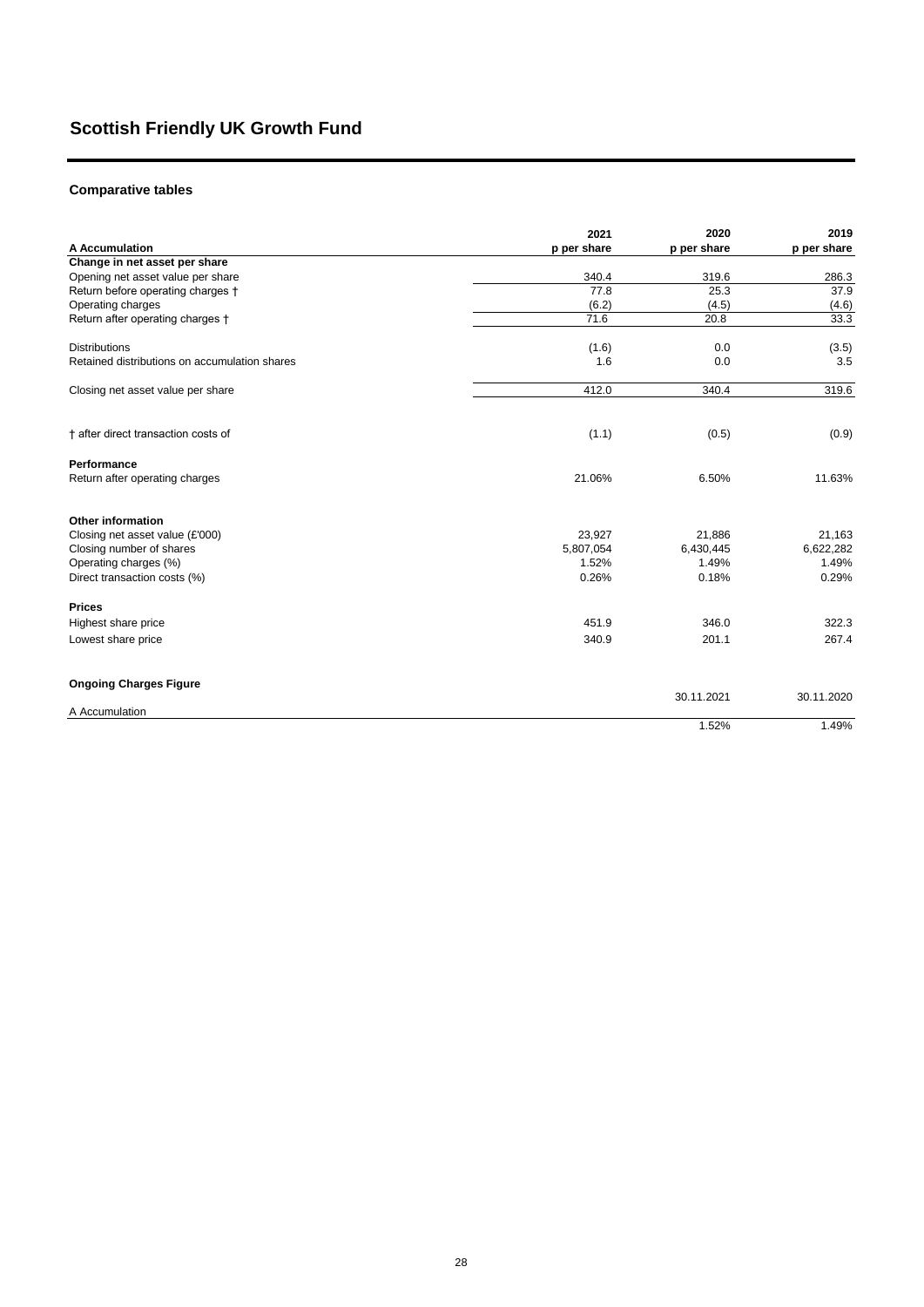## **Portfolio Statement (unaudited) As at 30 November 2021**

| Investment                                                                         | <b>Holding</b> | <b>Market Value</b><br>£000 | <b>Net Assets</b><br>% |
|------------------------------------------------------------------------------------|----------------|-----------------------------|------------------------|
| Equities 81.61% (98.35%)                                                           |                |                             |                        |
| Communication Services 1.79% (3.49%)                                               |                |                             |                        |
| Diversified Telecommunication Services 0.00% (2.24%)                               |                |                             |                        |
| Entertainment 0.93% (1.25%)                                                        |                |                             |                        |
| Team17 Group plc <sup>#</sup>                                                      | 35,000         | 224                         | 0.93                   |
|                                                                                    |                | 224                         | 0.93                   |
| Media 0.86% (0.00%)<br>Reach plc                                                   | 80,000         | 205                         | 0.86                   |
|                                                                                    |                | 205                         | 0.86                   |
| <b>Communication Services total</b>                                                |                | 429                         | 1.79                   |
| Consumer Discretionary 8.48% (18.86%)                                              |                |                             |                        |
| Auto Components 0.00% (1.42%)                                                      |                |                             |                        |
| Hotels, Restaurants & Leisure 5.14% (5.43%)                                        |                |                             |                        |
| Entain plc                                                                         | 35,929         | 612                         | 2.56                   |
| Flutter Entertainment plc                                                          | 6,183          | 617                         | 2.58                   |
|                                                                                    |                | 1,229                       | 5.14                   |
| Household Durables 1.06% (0.00%)                                                   |                |                             |                        |
| Barratt Developments plc                                                           | 37,000         | 253                         | 1.06                   |
|                                                                                    |                | 253                         | 1.06                   |
| Internet & Direct Marketing Retail 0.00% (5.38%)<br>Leisure Products 0.00% (2.71%) |                |                             |                        |
| Multiline Retail 2.28% (3.33%)                                                     |                |                             |                        |
| Marks & Spencer Group plc                                                          | 230,000        | 546                         | 2.28                   |
|                                                                                    |                | 546                         | 2.28                   |
| Specialty Retail 0.00% (0.59%)                                                     |                |                             |                        |
| <b>Consumer Discretionary total</b>                                                |                | 2,028                       | 8.48                   |
|                                                                                    |                |                             |                        |
| Consumer Staples 0.98% (2.55%)                                                     |                |                             |                        |
| Food & Staples Retailing 0.98% (0.00%)<br>Ocado Group plc                          | 12,940         | 235                         | 0.98                   |
|                                                                                    |                | 235                         | 0.98                   |
| Food Products 0.00% (2.55%)                                                        |                |                             |                        |
| <b>Consumer Staples total</b>                                                      |                | 235                         | 0.98                   |
|                                                                                    |                |                             |                        |
| Energy 11.91% (1.87%)                                                              |                |                             |                        |
| Oil, Gas & Consumable Fuels 11.91% (1.87%)                                         |                |                             |                        |
| BP plc                                                                             | 440,000        | 1,417                       | 5.92                   |
| Royal Dutch Shell plc 'B'                                                          | 92,000         | 1,433<br>2,850              | 5.99                   |
| <b>Energy total</b>                                                                |                | 2.850                       | 11.91<br>11.91         |
|                                                                                    |                |                             |                        |
| Financials 9.27% (15.46%)                                                          |                |                             |                        |
| Banks 1.77% (0.00%)                                                                |                |                             |                        |
| NatWest Group plc                                                                  | 200,000        | 422                         | 1.77                   |
|                                                                                    |                | 422                         | 1.77                   |
| Capital Markets 5.99% (13.05%)                                                     |                |                             |                        |
| Hargreaves Lansdown plc                                                            | 33,298         | 446                         | 1.86                   |
| Intermediate Capital Group plc                                                     | 26,000         | 545                         | 2.28                   |
| London Stock Exchange Group plc<br>Molten Ventures plc <sup>#</sup>                | 3,606          | 241                         | 1.01                   |
|                                                                                    | 21,999         | 202<br>1,434                | 0.84<br>5.99           |
| Diversified Financial Services 1.51% (2.41%)                                       |                |                             |                        |
| Plus500 Ltd.                                                                       | 28,000         | 362                         | 1.51                   |
|                                                                                    |                | 362                         | 1.51                   |
| <b>Financials total</b>                                                            |                | 2,218                       | 9.27                   |
|                                                                                    |                |                             |                        |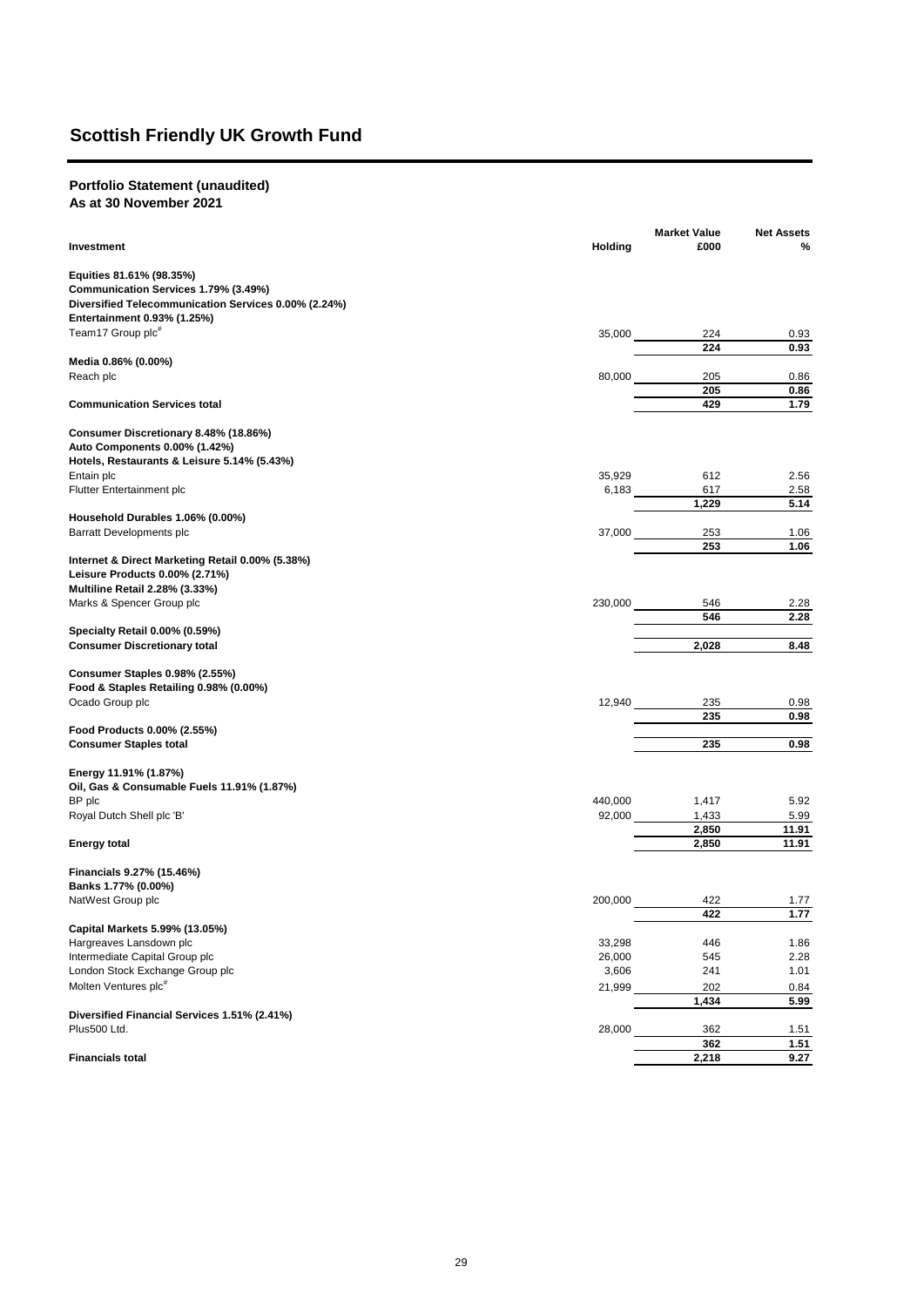## **Portfolio Statement (unaudited) (continued) As at 30 November 2021**

| Investment                                                                    | <b>Holding</b> | <b>Market Value</b><br>£000 | <b>Net Assets</b><br>% |
|-------------------------------------------------------------------------------|----------------|-----------------------------|------------------------|
| Health Care 10.08% (11.16%)                                                   |                |                             |                        |
| Biotechnology 0.00% (2.33%)<br>Health Care Providers & Services 0.53% (0.37%) |                |                             |                        |
| Kooth plc <sup>#</sup>                                                        | 35,000         | 127                         | 0.53                   |
|                                                                               |                | 127                         | 0.53                   |
| Life Sciences Tools & Services 1.44% (0.00%)                                  |                |                             |                        |
| MaxCyte, Inc. <sup>#</sup>                                                    | 51,999         | 344                         | 1.44                   |
|                                                                               |                | 344                         | 1.44                   |
| Pharmaceuticals 8.11% (8.46%)<br>AstraZeneca plc                              | 13,600         | 1,128                       | 4.71                   |
| Dechra Pharmaceuticals plc                                                    | 6,989          | 358                         | 1.49                   |
| GlaxoSmithKline plc                                                           | 30,000         | 456                         | 1.91                   |
| <b>Health Care total</b>                                                      |                | 1,942<br>2,413              | 8.11<br>10.08          |
| Industrials 15.36% (22.61%)                                                   |                |                             |                        |
| Aerospace & Defense 0.26% (0.00%)                                             |                |                             |                        |
| Avon Protection plc                                                           | 5,900          | 63                          | 0.26                   |
|                                                                               |                | 63                          | 0.26                   |
| Airlines 2.13% (1.72%)<br>Ryanair Holdings plc                                | 27,400         | 334                         | 1.40                   |
| Wizz Air Holdings plc                                                         | 4,500          | 176                         | 0.73                   |
|                                                                               |                | 510                         | 2.13                   |
| Building Products 0.00% (1.07%)                                               |                |                             |                        |
| Commercial Services & Supplies 2.60% (1.38%)                                  |                |                             |                        |
| HomeServe plc                                                                 | 29,000         | 261                         | 1.09                   |
| Marlowe plc#                                                                  | 39,000         | 360<br>621                  | 1.51<br>2.60           |
| Electrical Equipment 0.00% (5.68%)                                            |                |                             |                        |
| Professional Services 0.00% (5.92%)                                           |                |                             |                        |
| Trading Companies & Distributors 10.37% (6.84%)                               |                |                             |                        |
| Ashtead Group plc                                                             | 22,800         | 1,384                       | 5.78                   |
| Diploma plc                                                                   | 11,899         | 384                         | 1.61                   |
| Ferguson plc                                                                  | 6,200          | 713<br>2,481                | 2.98<br>10.37          |
| Industrials total                                                             |                | 3,675                       | 15.36                  |
| Information Technology 6.98% (5.40%)                                          |                |                             |                        |
| IT Services 4.83% (3.39%)                                                     |                |                             |                        |
| Kainos Group plc                                                              | 40,500         | 769                         | 3.21                   |
| Softcat plc                                                                   | 21,000         | 387                         | 1.62                   |
| Software 2.15% (2.01%)                                                        |                | 1,156                       | 4.83                   |
| <b>AVEVA Group plc</b>                                                        | 16,000         | 514                         | 2.15                   |
|                                                                               |                | 514                         | 2.15                   |
| <b>Information Technology total</b>                                           |                | 1,670                       | 6.98                   |
| <b>Investment Funds 0.76% (3.06%)</b>                                         |                |                             |                        |
| Investment Companies 0.76% (3.06%)                                            |                |                             |                        |
| Augmentum Fintech plc                                                         | 115,934        | 183                         | 0.76                   |
|                                                                               |                | 183                         | 0.76                   |
| <b>Investment Funds total</b>                                                 |                | 183                         | 0.76                   |
| Materials 12.99% (7.92%)                                                      |                |                             |                        |
| Chemicals 3.56% (3.00%)                                                       |                |                             |                        |
| Synthomer plc                                                                 | 182,500        | 853                         | 3.56                   |
| Containers & Packaging 3.22% (1.61%)                                          |                | 853                         | 3.56                   |
| Smurfit Kappa Group plc                                                       | 20,000         | 770                         | 3.22                   |
|                                                                               |                | 770                         | 3.22                   |
| Metals & Mining 6.21% (3.31%)                                                 |                |                             |                        |
| Glencore plc                                                                  | 170,000        | 604                         | 2.52                   |
| Rio Tinto plc                                                                 | 19,300         | 883<br>1,487                | 3.69<br>6.21           |
| <b>Materials total</b>                                                        |                | 3,110                       | 12.99                  |
|                                                                               |                |                             |                        |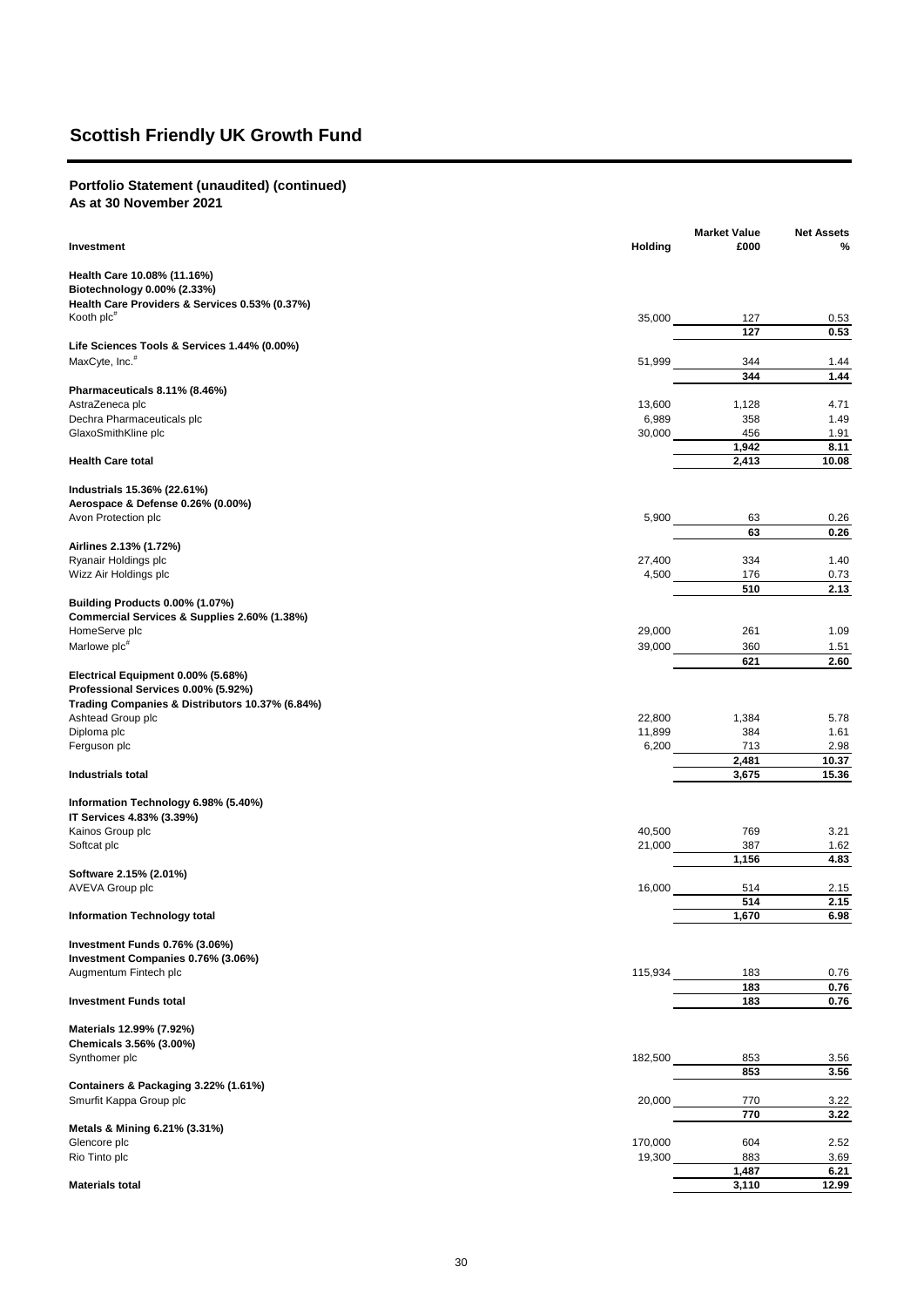## **Portfolio Statement (unaudited) (continued) As at 30 November 2021**

| Investment                                                 | <b>Holding</b> | <b>Market Value</b><br>£000 | <b>Net Assets</b><br>% |
|------------------------------------------------------------|----------------|-----------------------------|------------------------|
| Real Estate 3.01% (5.97%)                                  |                |                             |                        |
| Equity Real Estate Investment Trusts (REITs) 3.01% (3.33%) |                |                             |                        |
| LondonMetric Property plc                                  | 115,650        | 312                         | 1.30                   |
| UNITE Group plc (The)                                      | 38,854         | 409                         | 1.71                   |
|                                                            |                | 721                         | 3.01                   |
| Real Estate Management & Development 0.00% (2.64%)         |                |                             |                        |
| <b>Real Estate total</b>                                   |                | 721                         | 3.01                   |
| <b>Equities total</b>                                      |                | 19,532                      | 81.61                  |
| Investment assets                                          |                | 19,532                      | 81.63                  |
| Net other assets                                           |                | 4,395                       | 18.37                  |
| <b>Net assets</b>                                          |                | 23,927                      | 100.00                 |

All holdings are ordinary shares or stock units and admitted to official stock exchange listings unless otherwise stated.

The comparative percentage figures in brackets are as at 30 November 2020.

# Security traded on another regulated market.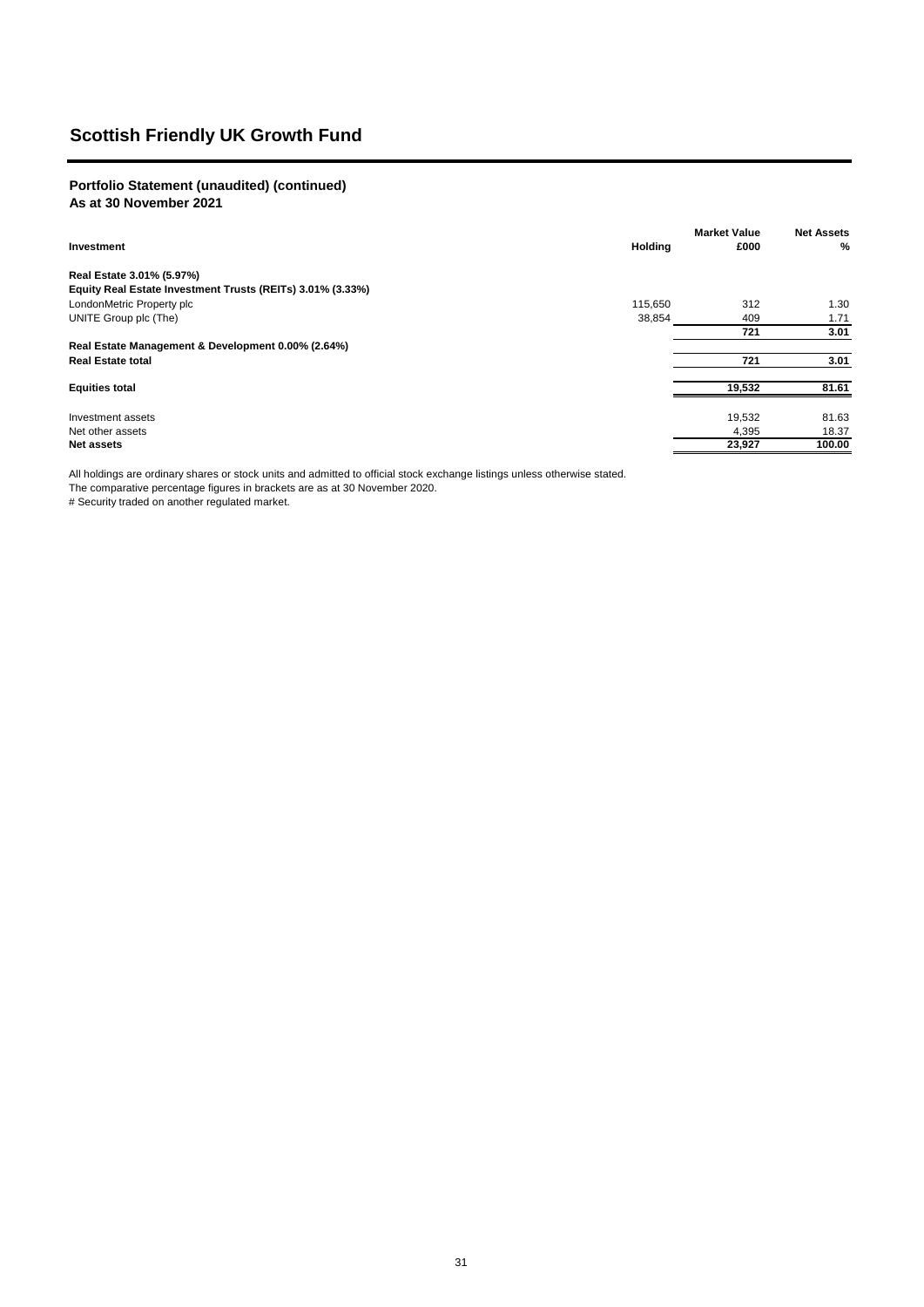### **Summary of Material Portfolio Changes (Unaudited)**

*for the year ended 30 November 2021*

| <b>Purchases</b>                | <b>Note</b> | Cost  | <b>Sales</b>                           | <b>Note</b> | Proceeds |
|---------------------------------|-------------|-------|----------------------------------------|-------------|----------|
|                                 |             | £'000 |                                        |             | £'000    |
| BP plc                          |             | 1,387 | Ceres Power Holdings plc               |             | 1,425    |
| AstraZeneca plc                 |             | 1,189 | Chrysalis Investments Ltd.             |             | 1,319    |
| Royal Dutch Shell plc 'B'       |             | 872   | Hutchmed China Ltd.                    |             | 1,276    |
| Hargreaves Lansdown plc         |             | 515   | Molten Ventures plc                    |             | 969      |
| Rio Tinto plc                   |             | 505   | Next plc                               |             | 865      |
| Glencore plc                    |             | 488   | Experian plc                           |             | 834      |
| GlaxoSmithKline plc             |             | 452   | Ocado Group plc                        |             | 731      |
| NatWest Group plc               |             | 432   | Games Workshop Group Plc               |             | 601      |
| Marks & Spencer Group plc       |             | 377   | Hilton Food Group plc                  |             | 577      |
| Conduit Holdings Ltd.           |             | 373   | Keystone Law Group plc                 |             | 563      |
| AVEVA Group plc                 |             | 373   | Gamma Communications plc               |             | 546      |
| Smurfit Kappa Group plc         |             | 320   | AstraZeneca plc                        |             | 528      |
| Marlowe plc                     |             | 272   | MaxCyte, Inc.                          |             | 518      |
| Barratt Developments plc        |             | 255   | Volution Group plc                     |             | 489      |
| Wizz Air Holdings plc           |             | 244   | Nucleus Financial Group plc            |             | 489      |
| Avon Protection plc             |             | 226   | Phoenix Spree Deutschland Ltd.         |             | 435      |
| Chrysalis Investments Ltd.      |             | 191   | Conduit Holdings Ltd.                  |             | 355      |
| Synthomer plc                   |             | 146   | AB Dynamics plc                        |             | 354      |
| London Stock Exchange Group plc |             | 136   | Hipgnosis Songs Fund Ltd. (The)        |             | 343      |
| ActiveOps plc                   |             | 120   | Alpha Financial Markets Consulting plc |             | 319      |
| Other purchases                 |             | 421   | Other sales                            |             | 2,383    |
| Total for the year              | 15          | 9,294 | <b>Total for the vear</b>              | 15          | 15,919   |

| Purchases                       | <b>Note</b> | Cost  | Sales                                  | <b>Note</b> | Proceeds |
|---------------------------------|-------------|-------|----------------------------------------|-------------|----------|
|                                 |             | £'000 |                                        |             | £'000    |
| BP plc                          |             | 1,387 | Ceres Power Holdings plc               |             | 1,425    |
| AstraZeneca plc                 |             | 1,189 | Chrysalis Investments Ltd.             |             | 1,319    |
| Royal Dutch Shell plc 'B'       |             | 872   | Hutchmed China Ltd.                    |             | 1,276    |
| Hargreaves Lansdown plc         |             | 515   | Molten Ventures plc                    |             | 969      |
| Rio Tinto plc                   |             | 505   | Next plc                               |             | 865      |
| Glencore plc                    |             | 488   | Experian plc                           |             | 834      |
| GlaxoSmithKline plc             |             | 452   | Ocado Group plc                        |             | 731      |
| NatWest Group plc               |             | 432   | Games Workshop Group Plc               |             | 601      |
| Marks & Spencer Group plc       |             | 377   | Hilton Food Group plc                  |             | 577      |
| Conduit Holdings Ltd.           |             | 373   | Keystone Law Group plc                 |             | 563      |
| AVEVA Group plc                 |             | 373   | Gamma Communications plc               |             | 546      |
| Smurfit Kappa Group plc         |             | 320   | AstraZeneca plc                        |             | 528      |
| Marlowe plc                     |             | 272   | MaxCyte, Inc.                          |             | 518      |
| Barratt Developments plc        |             | 255   | Volution Group plc                     |             | 489      |
| Wizz Air Holdings plc           |             | 244   | Nucleus Financial Group plc            |             | 489      |
| Avon Protection plc             |             | 226   | Phoenix Spree Deutschland Ltd.         |             | 435      |
| Chrysalis Investments Ltd.      |             | 191   | Conduit Holdings Ltd.                  |             | 355      |
| Synthomer plc                   |             | 146   | AB Dynamics plc                        |             | 354      |
| London Stock Exchange Group plc |             | 136   | Hipgnosis Songs Fund Ltd. (The)        |             | 343      |
| ActiveOps plc                   |             | 120   | Alpha Financial Markets Consulting plc |             | 319      |
| Other purchases                 |             | 421   | Other sales                            |             | 2,383    |
| Total for the year              | 15          | 9,294 | Total for the year                     | 15          | 15,919   |

The above represents the largest 20 purchases and sales during the year.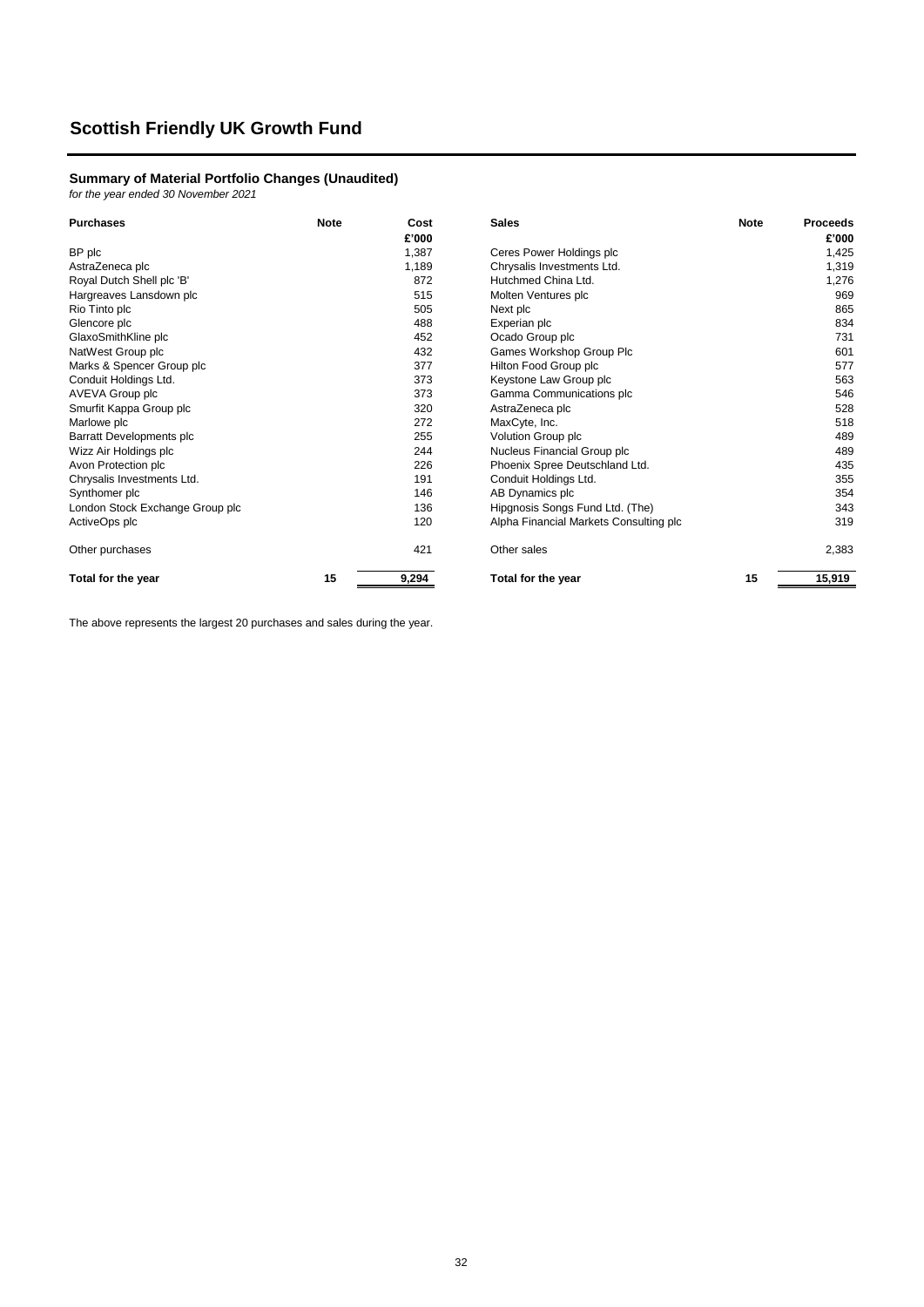## **Statement of Total Return**

*for the year ended 30 November 2021*

| $\overline{\phantom{a}}$                                                        | <b>Notes</b>   | £'000 | 30.11.2021<br>£'000 | £'000 | 30.11.2020<br>£'000 |
|---------------------------------------------------------------------------------|----------------|-------|---------------------|-------|---------------------|
| Income                                                                          |                |       |                     |       |                     |
| Net capital gains                                                               | $\overline{2}$ |       | 4,628               |       | 1,283               |
| Revenue                                                                         | 3              | 478   |                     | 302   |                     |
| Expenses                                                                        | 4              | (379) |                     | (294) |                     |
| Net revenue before taxation                                                     |                | 99    |                     | 8     |                     |
| Taxation                                                                        | 5              | (7)   |                     | (7)   |                     |
| Net revenue after taxation                                                      |                |       | 92                  |       |                     |
| Total return before distributions                                               |                |       | 4,720               |       | 1,284               |
| <b>Distributions</b>                                                            | 6              |       | (92)                |       | (1)                 |
| Change in net assets attributable to shareholders from<br>investment activities |                |       | 4,628               |       | 1,283               |

#### **Statement of Change in Net Assets Attributable to Shareholders**

*for the year ended 30 November 2021*

|                                                        |          | 30.11.2021 |       | 30.11.2020 |
|--------------------------------------------------------|----------|------------|-------|------------|
|                                                        | £'000    | £'000      | £'000 | £'000      |
| Opening net assets attributable to shareholders        |          | 21,886     |       | 21,163     |
| Amounts receivable on creation of shares               | 755      |            | 285   |            |
| Amounts payable on cancellation of shares              | (3, 434) |            | (846) |            |
|                                                        |          | (2,679)    |       | (561)      |
| Change in net assets attributable to shareholders from |          |            |       |            |
| investment activites (see above)                       |          | 4.628      |       | 1,283      |
| Retained distribution on accumulation shares           |          | 92         |       |            |
| Closing net assets attributable to shareholders        |          | 23,927     |       | 21,886     |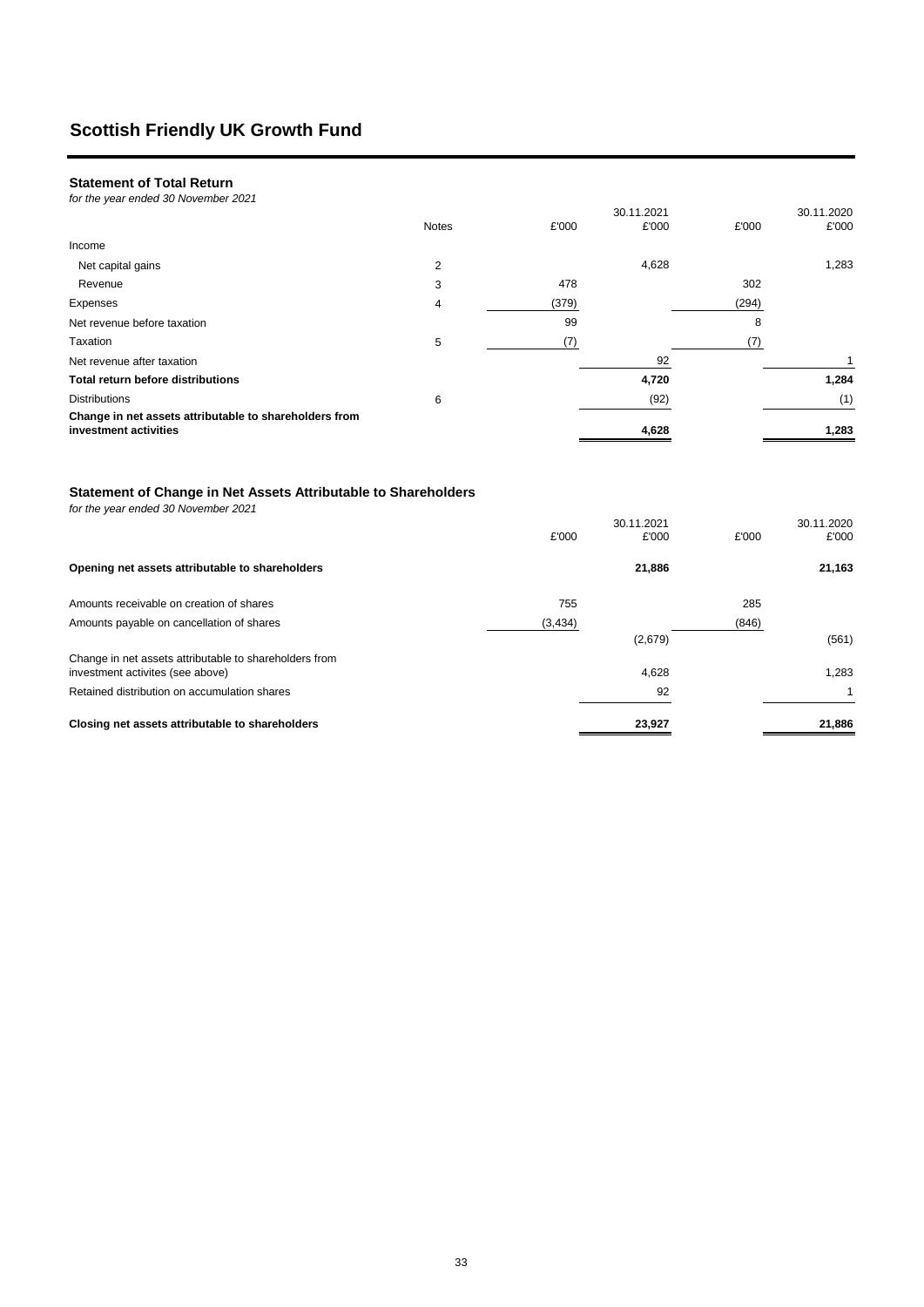|       | 30.11.2021 | 30.11.2020 |
|-------|------------|------------|
| Notes | £'000      | £'000      |
|       |            |            |
| 7     | 19,532     | 21,526     |
|       |            |            |
| 8     | 66         | 36         |
|       | 4,812      | 357        |
|       | 24,410     | 21,919     |
|       |            |            |
|       |            |            |
| 9     | (483)      | (33)       |
|       | (483)      | (33)       |
|       | 23,927     | 21,886     |
|       |            |            |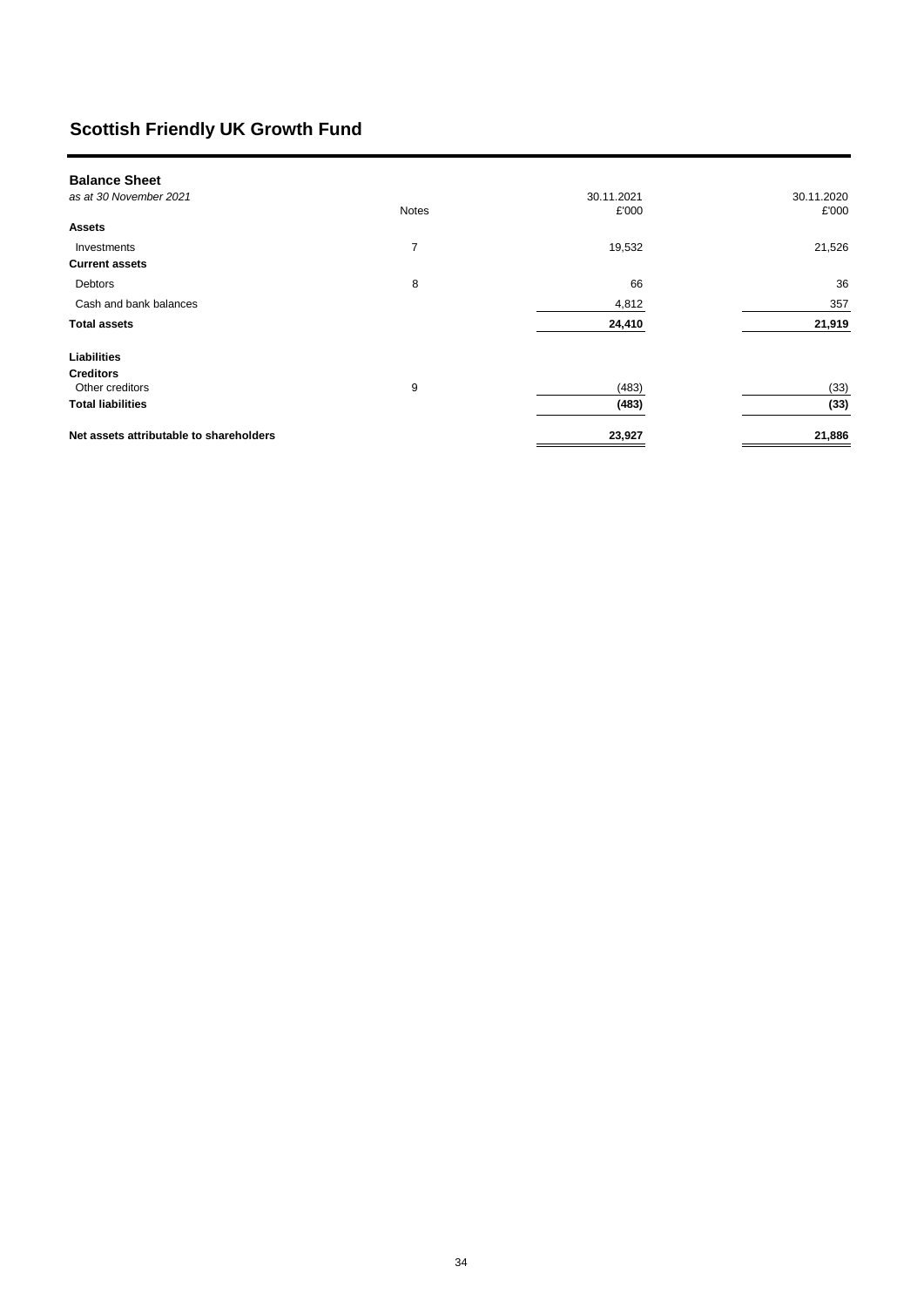## **1. Accounting Basis and Policies**

Please see pages 8 to 9 for accounting basis and policies.

#### **2. Net capital gains**

Net capital gains on investments during the year comprise:

| Non-derivative securities<br>4,632<br><b>Currency losses</b><br>(1)<br>Transaction charges<br>(3)<br>(2)<br>Net capital gains<br>4,628<br>1,283<br>3. Revenue<br>30.11.2021<br>30.11.2020<br>£'000<br><b>UK</b> dividends<br>352<br>108<br>Overseas dividends<br>18<br>Unfranked component of Real Estate Investment Income<br>478<br>4. Expenses<br>30.11.2021<br>£'000<br>£'000<br>Payable to the Authorised Corporate Director, associates of the<br>Authorised Corporate Director, and agents of either of them:<br>339<br>Authorised Corporate Director's periodic charge<br>267<br>339<br>267<br>Payable to the Depositary, associates of the Depositary<br>and agents of either of them:<br>Depositary fee<br>15<br>12<br>$\overline{2}$<br>Safe custody charges<br>17<br>Other expenses:<br>Audit fee*<br>16<br>Price publication costs<br>6<br>Accounting & administration fees<br>1<br>23<br><b>Total expenses</b><br>379<br>294 |  | 30.11.2021<br>£'000 | 30.11.2020<br>£'000     |
|--------------------------------------------------------------------------------------------------------------------------------------------------------------------------------------------------------------------------------------------------------------------------------------------------------------------------------------------------------------------------------------------------------------------------------------------------------------------------------------------------------------------------------------------------------------------------------------------------------------------------------------------------------------------------------------------------------------------------------------------------------------------------------------------------------------------------------------------------------------------------------------------------------------------------------------------|--|---------------------|-------------------------|
|                                                                                                                                                                                                                                                                                                                                                                                                                                                                                                                                                                                                                                                                                                                                                                                                                                                                                                                                            |  |                     | 1,287                   |
|                                                                                                                                                                                                                                                                                                                                                                                                                                                                                                                                                                                                                                                                                                                                                                                                                                                                                                                                            |  |                     | (2)                     |
|                                                                                                                                                                                                                                                                                                                                                                                                                                                                                                                                                                                                                                                                                                                                                                                                                                                                                                                                            |  |                     |                         |
|                                                                                                                                                                                                                                                                                                                                                                                                                                                                                                                                                                                                                                                                                                                                                                                                                                                                                                                                            |  |                     |                         |
|                                                                                                                                                                                                                                                                                                                                                                                                                                                                                                                                                                                                                                                                                                                                                                                                                                                                                                                                            |  |                     |                         |
|                                                                                                                                                                                                                                                                                                                                                                                                                                                                                                                                                                                                                                                                                                                                                                                                                                                                                                                                            |  |                     |                         |
|                                                                                                                                                                                                                                                                                                                                                                                                                                                                                                                                                                                                                                                                                                                                                                                                                                                                                                                                            |  |                     | £'000                   |
|                                                                                                                                                                                                                                                                                                                                                                                                                                                                                                                                                                                                                                                                                                                                                                                                                                                                                                                                            |  |                     | 205                     |
|                                                                                                                                                                                                                                                                                                                                                                                                                                                                                                                                                                                                                                                                                                                                                                                                                                                                                                                                            |  |                     | 84                      |
|                                                                                                                                                                                                                                                                                                                                                                                                                                                                                                                                                                                                                                                                                                                                                                                                                                                                                                                                            |  |                     | 13                      |
|                                                                                                                                                                                                                                                                                                                                                                                                                                                                                                                                                                                                                                                                                                                                                                                                                                                                                                                                            |  |                     | 302                     |
|                                                                                                                                                                                                                                                                                                                                                                                                                                                                                                                                                                                                                                                                                                                                                                                                                                                                                                                                            |  |                     |                         |
|                                                                                                                                                                                                                                                                                                                                                                                                                                                                                                                                                                                                                                                                                                                                                                                                                                                                                                                                            |  |                     | 30.11.2020              |
|                                                                                                                                                                                                                                                                                                                                                                                                                                                                                                                                                                                                                                                                                                                                                                                                                                                                                                                                            |  |                     |                         |
|                                                                                                                                                                                                                                                                                                                                                                                                                                                                                                                                                                                                                                                                                                                                                                                                                                                                                                                                            |  |                     |                         |
|                                                                                                                                                                                                                                                                                                                                                                                                                                                                                                                                                                                                                                                                                                                                                                                                                                                                                                                                            |  |                     |                         |
|                                                                                                                                                                                                                                                                                                                                                                                                                                                                                                                                                                                                                                                                                                                                                                                                                                                                                                                                            |  |                     |                         |
|                                                                                                                                                                                                                                                                                                                                                                                                                                                                                                                                                                                                                                                                                                                                                                                                                                                                                                                                            |  |                     |                         |
|                                                                                                                                                                                                                                                                                                                                                                                                                                                                                                                                                                                                                                                                                                                                                                                                                                                                                                                                            |  |                     |                         |
|                                                                                                                                                                                                                                                                                                                                                                                                                                                                                                                                                                                                                                                                                                                                                                                                                                                                                                                                            |  |                     |                         |
|                                                                                                                                                                                                                                                                                                                                                                                                                                                                                                                                                                                                                                                                                                                                                                                                                                                                                                                                            |  |                     | $\overline{\mathbf{c}}$ |
|                                                                                                                                                                                                                                                                                                                                                                                                                                                                                                                                                                                                                                                                                                                                                                                                                                                                                                                                            |  |                     | 14                      |
|                                                                                                                                                                                                                                                                                                                                                                                                                                                                                                                                                                                                                                                                                                                                                                                                                                                                                                                                            |  |                     |                         |
|                                                                                                                                                                                                                                                                                                                                                                                                                                                                                                                                                                                                                                                                                                                                                                                                                                                                                                                                            |  |                     | 7                       |
|                                                                                                                                                                                                                                                                                                                                                                                                                                                                                                                                                                                                                                                                                                                                                                                                                                                                                                                                            |  |                     | 5                       |
|                                                                                                                                                                                                                                                                                                                                                                                                                                                                                                                                                                                                                                                                                                                                                                                                                                                                                                                                            |  |                     | $\mathbf{1}$            |
|                                                                                                                                                                                                                                                                                                                                                                                                                                                                                                                                                                                                                                                                                                                                                                                                                                                                                                                                            |  |                     | 13                      |
|                                                                                                                                                                                                                                                                                                                                                                                                                                                                                                                                                                                                                                                                                                                                                                                                                                                                                                                                            |  |                     |                         |

\*The audit fee paid was £12,000 (2020: £6,500) net of VAT.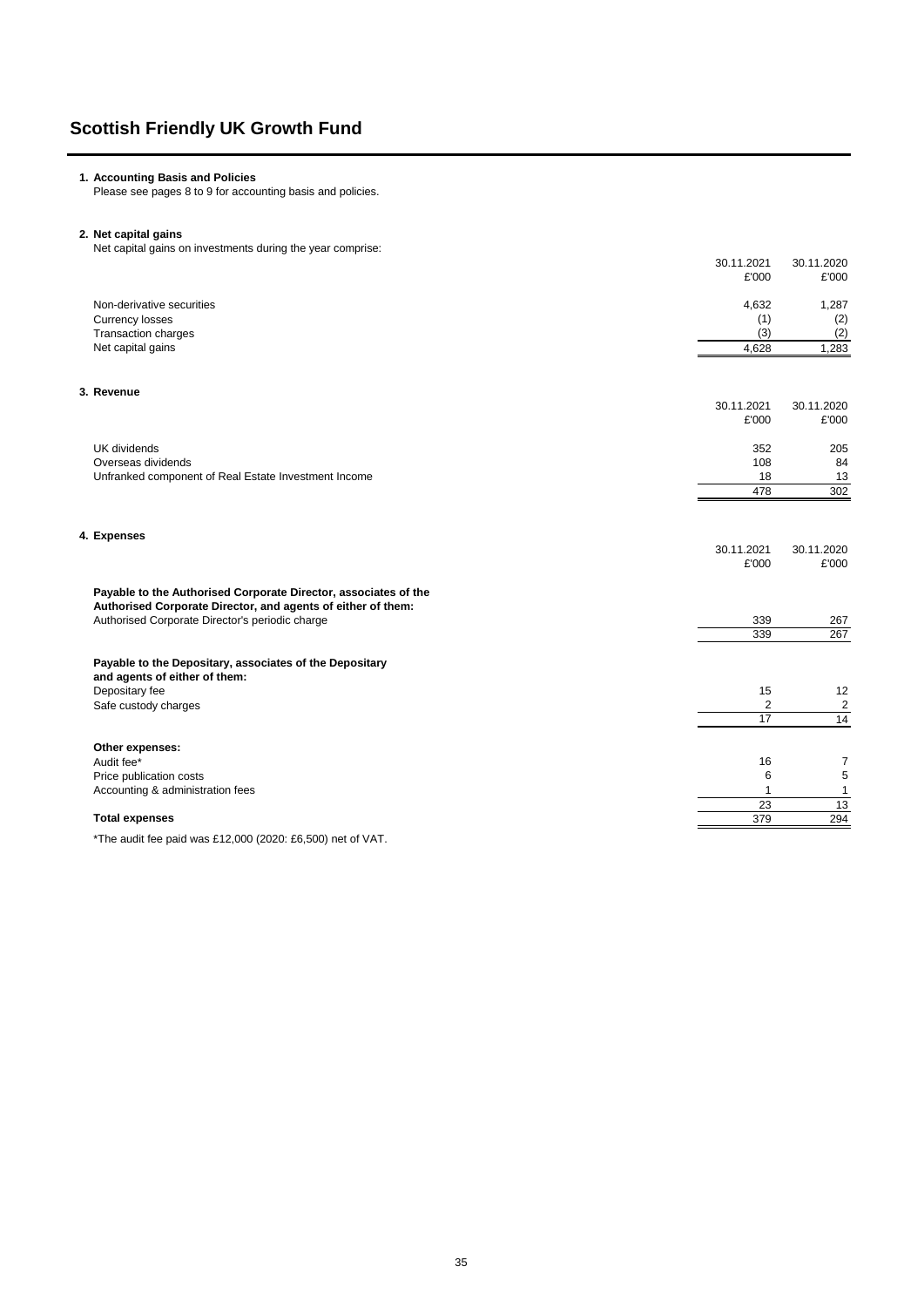## **5. Taxation**

|                                                               | 30.11.2021<br>£'000 | 30.11.2020<br>£'000 |
|---------------------------------------------------------------|---------------------|---------------------|
| a) Analysis of charge in the year<br>Withholding tax suffered |                     |                     |
| Total current taxation (note 5b)                              |                     |                     |
|                                                               |                     |                     |

#### **b) Factors affecting current tax charge**

The tax assessed for the year is higher than the standard rate of corporation tax in the UK for an Open Ended Investment Company (OEIC) of 20% (2020: 20%). The differences are explained below:

| Net revenue before taxation                                                                                                                                                                                                                    | 99                 |                    |
|------------------------------------------------------------------------------------------------------------------------------------------------------------------------------------------------------------------------------------------------|--------------------|--------------------|
| Corporation tax at 20% (2020: 20%)                                                                                                                                                                                                             | 20                 | 2                  |
| Effects of:<br>UK dividend income not subject to corporation tax<br>Overseas dividends not subject to corporation tax<br>Excess management expenses for which no relief recognised<br>Withholding tax suffered<br>Current tax charge (note 5a) | (71)<br>(15)<br>66 | (41)<br>(10)<br>49 |

Open Ended Investment Companies are exempt from tax on capital gains. Therefore, any capital return is not included in the above reconciliation.

## **c) Factors that may affect future tax charges**

After claiming relief against accrued income taxable on receipt, the Fund has unrelieved excess expenses of £2,878,000 (2020: £2,549,000) creating a potential deferred tax asset of £576,000 (2020: £510,000). It is unlikely that the Fund will generate taxable profits in the future to utilise these amounts and therefore no deferred tax asset has been recognised in the current or prior year.

## **6. Distributions**

| . |            |                       |
|---|------------|-----------------------|
|   |            | 30.11.2021 30.11.2020 |
|   | £'000<br>. | £'000                 |

The distributions take account of revenue received on the issue of shares and revenue deducted on the cancellation of shares and comprise:

| Interim distribution                |    |  |
|-------------------------------------|----|--|
| Final distribution                  | 92 |  |
|                                     | 92 |  |
| Revenue received on issue of shares |    |  |
| <b>Total distributions</b>          | 92 |  |

## **7. Fair Value Hierarchy**

All investments are designated at fair value through profit or loss on initial recognition. The following table provides an analysis of these investments based on the fair value hierarchy in accordance with FRS 102 which reflects the reliability and significance of the information used to measure their fair value.

The disclosure is split into the following categories:

Level 1 – Investments with unadjusted quoted prices in an active market;

Level 2 – Investments whose fair value is based on inputs other than quoted prices that are either directly or indirectly observable;

Level 3 – Investments whose fair value is based on inputs that are unobservable (i.e. for which market data is unavailable).

| 19,532<br>Level 1<br><b>Total</b><br>19,532 | 30.11.2021<br>Assets<br>£'000 | 30.11.2020<br>Assets<br>£'000 |
|---------------------------------------------|-------------------------------|-------------------------------|
|                                             |                               | 21,526<br>21,526              |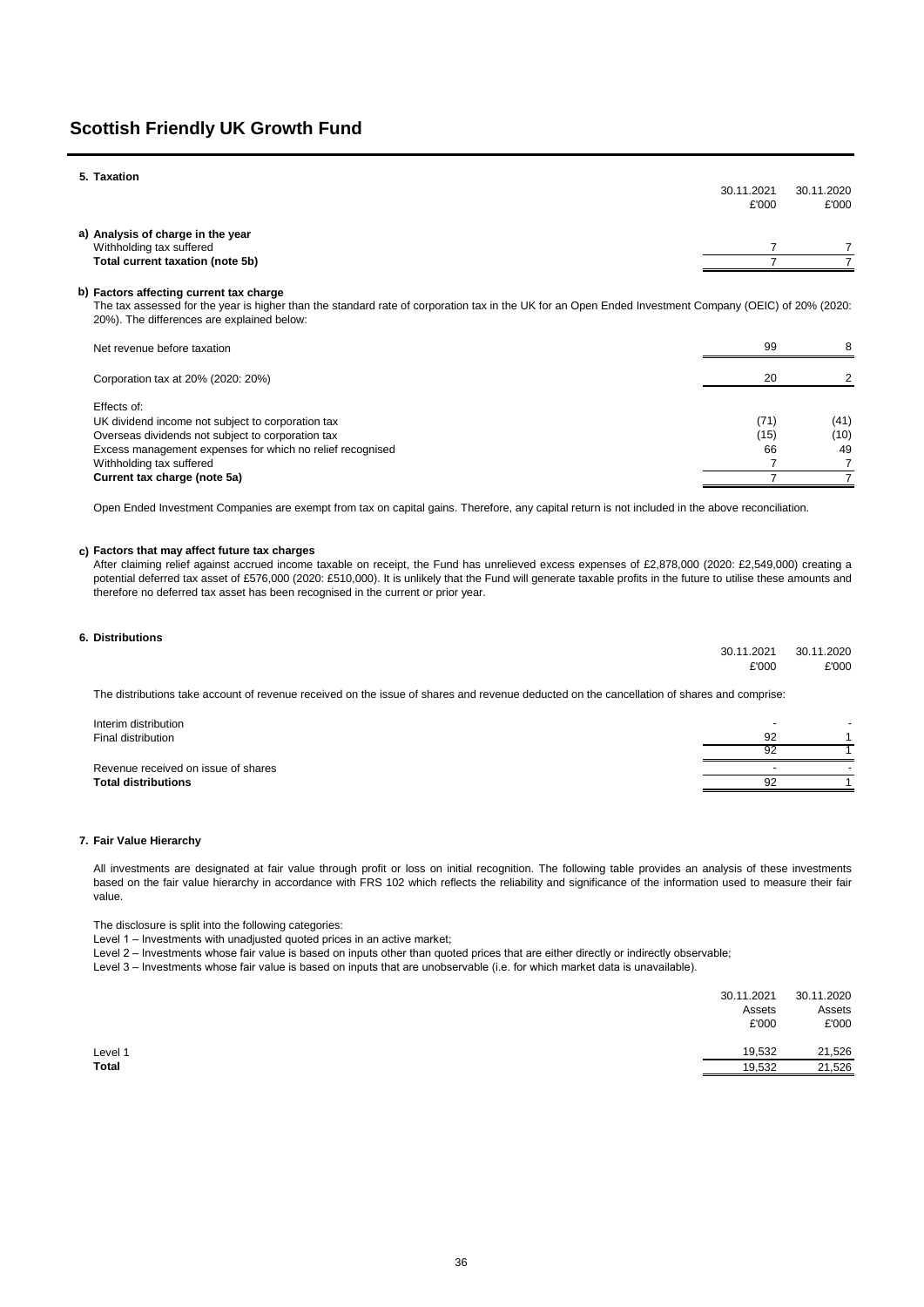## **8. Debtors**

|                               | 30.11.2021<br>£'000 | 30.11.2020<br>£'000 |
|-------------------------------|---------------------|---------------------|
| Accrued revenue               | 60                  | 31                  |
| Overseas tax recoverable      | 6                   | $\overline{2}$      |
| Sales awaiting settlement     |                     | 3                   |
|                               | 66                  | 36                  |
| 9. Other creditors            | 30.11.2021<br>£'000 | 30.11.2020<br>£'000 |
| Accrued expenses              | 52                  | 33                  |
| Purchases awaiting settlement | 431                 | $\blacksquare$      |
|                               | 483                 | 33                  |

## **10. Contingent liabilities**

There were no contingent liabilities as at the year end (2020: nil).

#### **11. Post balance sheet events**

There were no material post balance sheet events which have a bearing on the financial statements.

Subsequent to the year end, the net asset value per share of the fund has decreased from 412.03p to 379.50p as at 8 March 2022. This movement takes into account routine transactions but also reflects the market movements of recent months.

#### **12. Related parties**

Scottish Friendly Asset Managers Limited is regarded as the controlling party in respect of the operations of the Company.

Scottish Friendly Asset Managers Limited, a related party, acts as principal on all transactions of shares in the Company. The aggregate monies received and paid through creations and cancellations is disclosed in the Statement of Change in Net Assets Attributable to Shareholders. Amounts due from Scottish Friendly Asset Managers Limited in respect of share transactions at the end of the year are disclosed in notes 8. Amounts due to Scottish Friendly Asset Managers Limited in respect of share transactions at the end of the year are disclosed in notes 9.

The amounts paid to Scottish Friendly Asset Managers Limited in respect of Authorised Corporate Director's periodic charges are disclosed in note 4. The amounts due at the year end are £27,987 (2020: £23,051).

Scottish Friendly Asset Managers Limited did not enter into any other transactions with the Company during the year.

Jim Galbraith was a director of the company and held accumulation units in UK Growth Fund during the period until 7th April 2021. From 7th April he was no longer a director.

Scottish Friendly Asset Managers Limited held 6,672.62 (2020: 24,296.28) accumulation shares in the UK Growth Fund at 30 November 2021.

Scottish Friendly Asset Managers Limited's parent company, Scottish Friendly Assurance Society Limited, held 4,365,736.22 (2020: 4,917,633.02) accumulation shares in the UK Growth Fund at 30 November 2021.

### **13. Shares in issue reconciliation**

|                | Number of shares | Number of |            | Number of Number of shares |
|----------------|------------------|-----------|------------|----------------------------|
|                | in issue at      | shares    | shares     | in issue at                |
|                | 30.11.2020       | issued    | cancelled  | 30.11.2021                 |
|                |                  |           |            |                            |
| A Accumulation | 6.430.445        | 182.382   | (805, 773) | 5,807,054                  |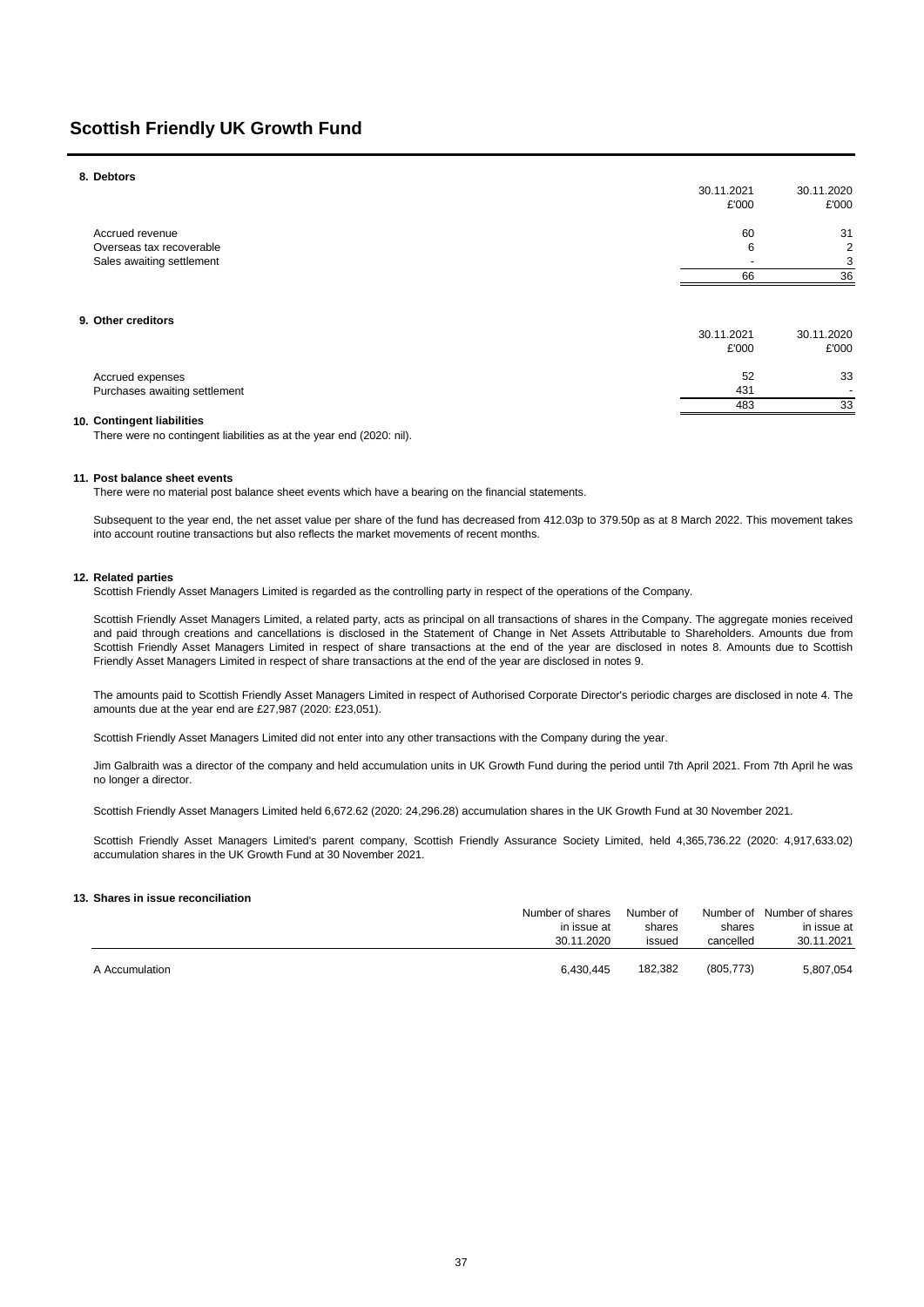#### **14. Financial instruments**

The analysis and tables provided below refer to the narrative disclosure on 'Risk of financial instruments' on page 9.

#### **Currency exposure**

At the year end date a proportion of the net assets of the Fund are denominated in currencies other than Sterling with the effect that the balance sheet and total return can be affected by exchange rate movement.

|            | 30.11.2021<br>£'000      | 30.11.2020<br>£'000 |
|------------|--------------------------|---------------------|
| Euro       | 340                      | 382                 |
| US dollars | $\overline{\phantom{a}}$ | 219                 |
|            | 340                      | 601                 |
|            |                          |                     |

If the value of sterling exchange rate increased by 10% against all other currencies, the net asset value of the fund would decrease by the amount shown below. If the value of sterling exchange rate decreased by 10% against all other currencies, the net asset value of the fund would increase by the amount shown below. These calculations assume all other variables remain constant.

|                                                                                                              | 30.11.2021<br>£'000 | 30.11.2020<br>£'000 |
|--------------------------------------------------------------------------------------------------------------|---------------------|---------------------|
| Increased Other currencies to Sterling rate                                                                  | 38                  | 67                  |
| Decreased Other currencies to Sterling rate                                                                  | 31                  | 55                  |
| Interest rate risk                                                                                           |                     |                     |
| Interest rate risk profile of financial assets and financial liabilities of the Fund as at 30 November 2021. |                     |                     |
|                                                                                                              | 30.11.2021          | 30.11.2020          |
|                                                                                                              | £'000               | £'000               |
| Floating interest assets<br>Sterling                                                                         | 4,812               | 357                 |
|                                                                                                              | 4,812               | 357                 |
|                                                                                                              | 30.11.2021          | 30.11.2020          |
|                                                                                                              | £'000               | £'000               |
| Non interest rate bearing assets                                                                             |                     |                     |
| Euro                                                                                                         | 340                 | 382                 |
| Sterling                                                                                                     | 19,259              | 20,961              |
| US dollars                                                                                                   |                     | 219                 |
|                                                                                                              | 19,599              | 21,562              |
| Non interest rate bearing liabilities                                                                        |                     |                     |
| Sterling                                                                                                     | (483)               | (33)                |
|                                                                                                              | 19,116              | 21,529              |

Changes in interest rates would have no material impact to the valuation of floating rate financial assets or liabilities as at the balance sheet date. Consequently, no sensitivity analysis has been presented.

The floating rate financial assets earn interest which is based on the London Inter Bank Offer Rate (LIBOR).

#### **Market Risk**

If market prices had increased by 10% as at the balance sheet date, the net asset value of the fund would have increased by the following amounts. If market prices had decreased by 10% as at the balance sheet date, the net asset value of the fund would have decreased by the following amounts. These calculations assume all other variables remain constant.

|          | 30.11.2021<br>£'000 | 30.11.2020<br>£'000 |
|----------|---------------------|---------------------|
| Increase | 1,953               | 2,153               |
| Decrease | 1,953               | 2,153               |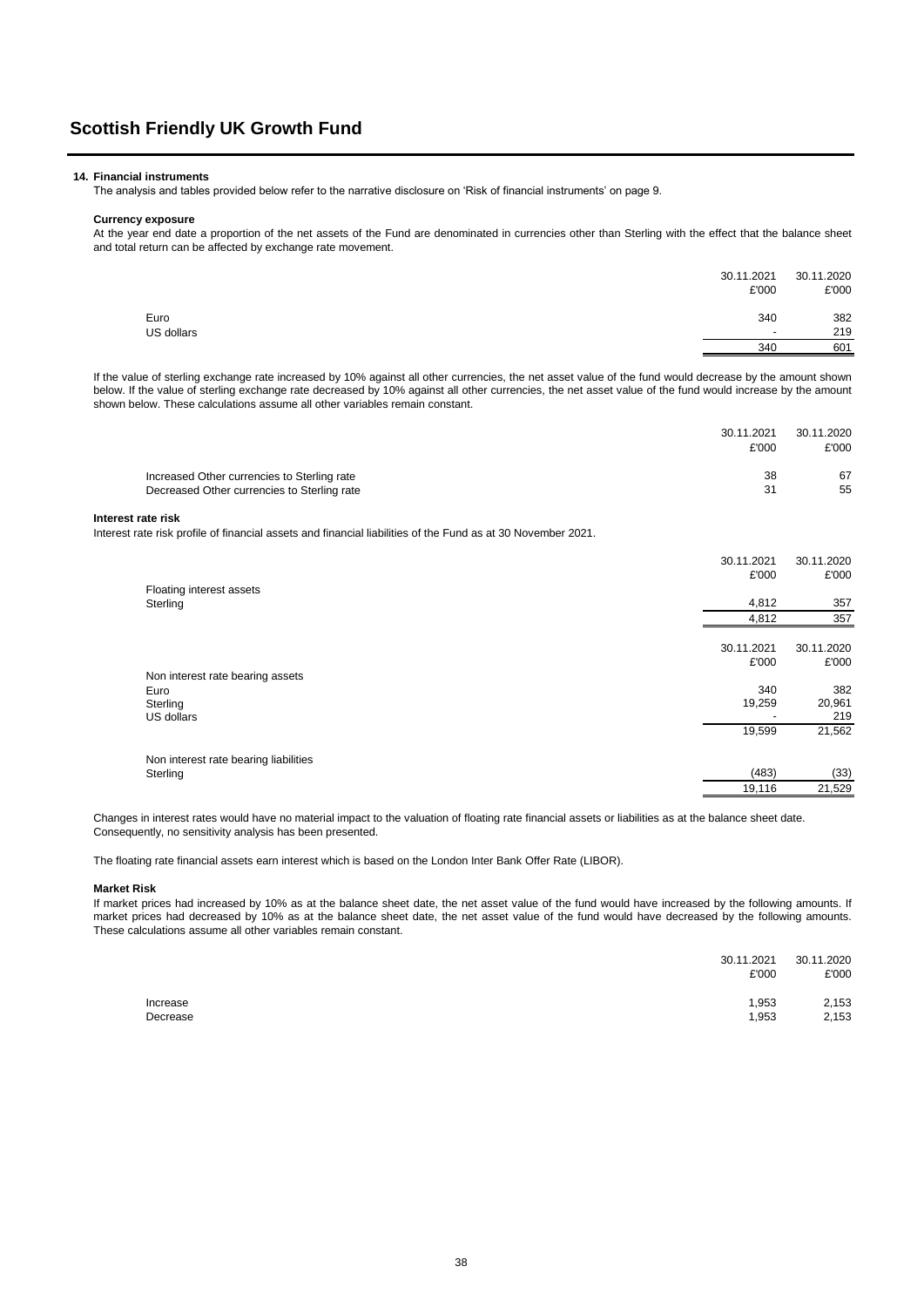#### **15. Direct transaction costs**

In the case of shares, broker commissions and transfer taxes, stamp duty is paid by the Fund on each transaction. In addition, there is a dealing spread between buying and selling prices of the underlying investments. Unlike shares, other types of investments (such as bonds, money market instruments, derivatives) have no separately identifiable transaction costs; these costs form part of the dealing spread.

|                                                                         |           |                          |                          | Total       | Commissions | Taxes     |
|-------------------------------------------------------------------------|-----------|--------------------------|--------------------------|-------------|-------------|-----------|
|                                                                         | Principal | Commissions              | Taxes                    | after costs | as % of     | as % of   |
| 30.11.2021                                                              | £'000     | £'000                    | £'000                    | £'000       | Principal   | Principal |
| Purchases (excluding In-specie & corporate action activity)<br>Equities | (8,978)   | (9)                      | (37)                     | (9,024)     | 0.10%       | 0.41%     |
| Purchases (include corporate Action activity only)                      |           |                          |                          |             |             |           |
| Equities                                                                | (270)     | $\overline{\phantom{0}}$ |                          | (270)       |             |           |
|                                                                         | (9,248)   | (9)                      | (37)                     | (9, 294)    |             |           |
| Sales (excluding In-specie & corporate action activity)                 |           |                          |                          |             |             |           |
| Equities                                                                | 15,937    | (18)                     | ٠                        | 15,919      | 0.11%       |           |
|                                                                         | 15,937    | (18)                     | $\overline{\phantom{a}}$ | 15,919      |             |           |
| <b>Total</b>                                                            |           | (27)                     | (37)                     |             |             |           |
| Percent of Fund average net assets                                      |           | 0.11%                    | 0.15%                    |             |             |           |

|                                                             |           |             |       | Total       | Commissions | Taxes     |
|-------------------------------------------------------------|-----------|-------------|-------|-------------|-------------|-----------|
|                                                             | Principal | Commissions | Taxes | after costs | as % of     | as % of   |
| 30.11.2020                                                  | £'000     | £'000       | £'000 | £'000       | Principal   | Principal |
| Purchases (excluding In-specie & corporate action activity) |           |             |       |             |             |           |
| Equities                                                    | (7,611)   | (7)         | (19)  | (7,637)     | 0.09%       | 0.25%     |
|                                                             | (7,611)   |             | (19)  | (7,637)     |             |           |
| Sales (excluding In-specie & corporate action activity)     |           |             |       |             |             |           |
| Equities                                                    | 8,427     | (9)         |       | 8,418       | 0.11%       |           |
|                                                             | 8,427     | (9)         |       | 8,418       |             |           |
| <b>Total</b>                                                |           | (16)        | (19)  |             |             |           |
| Percent of Fund average net assets                          |           | 0.08%       | 0.10% |             |             |           |

### **Dealing spread**

As at 30 November 2021, the average portfolio dealing spread was 0.22% (2020: 0.65%). This spread represents the difference between the values determined retrospectively by reference to the bid and offer prices of investments expressed as a percentage of the value determined by reference to the offer price.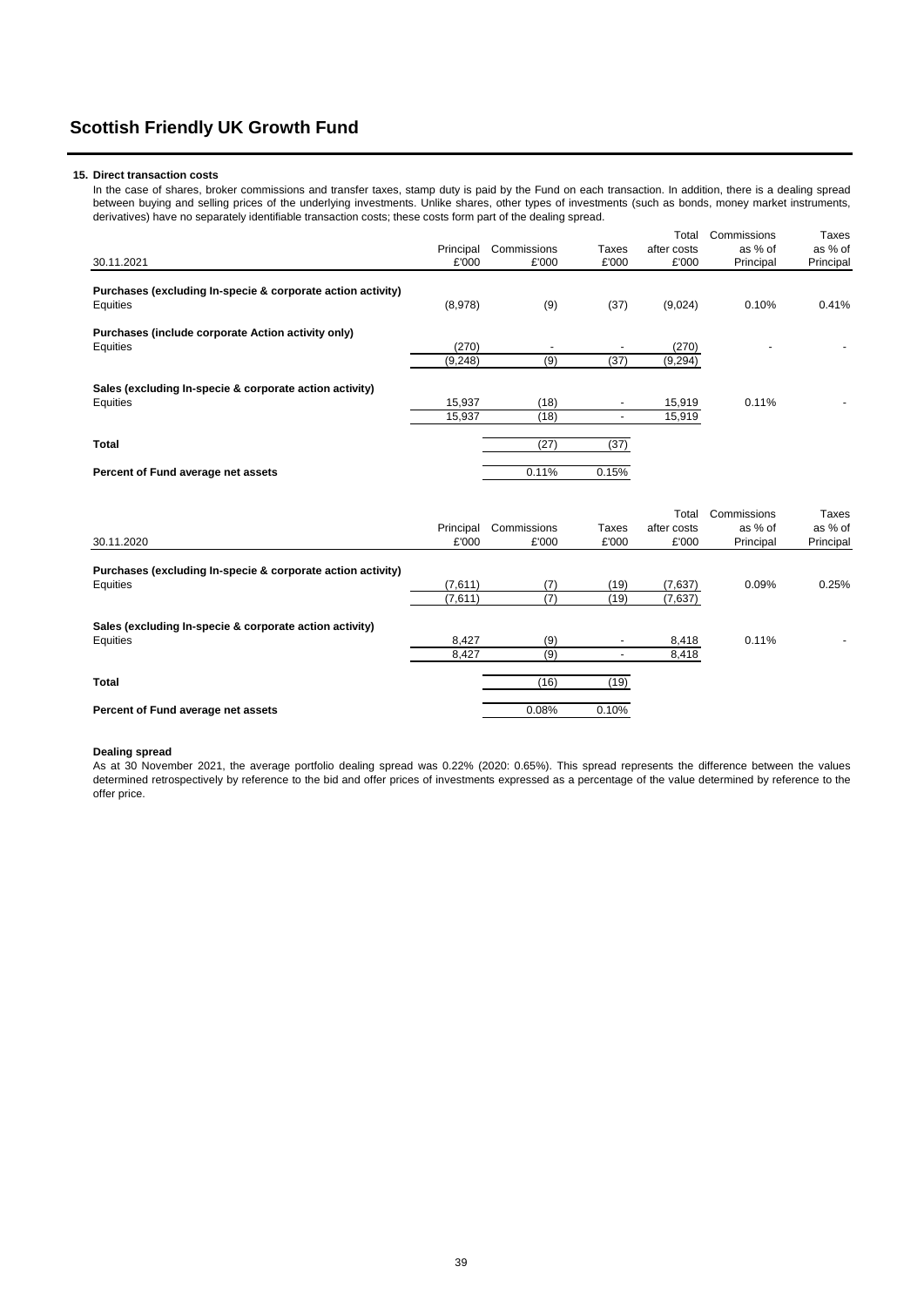## **Distribution Tables**

## **Scottish Friendly UK Growth Fund**

Interim Accumulation (in pence per share)

### Group 1: shares purchased prior to 1 December 2020. Group 2: shares purchased from 1 December 2020 to 31 May 2021.

| Group | Net<br>Revenue | Equalisation             | 2021<br>Accumulation<br>Paid | 2020<br>Accumulation<br>Paid |
|-------|----------------|--------------------------|------------------------------|------------------------------|
|       | 0.0000         | $\overline{\phantom{a}}$ | 0.0000                       | 0.0000                       |
|       | 0.0000         | 0.0000                   | 0.0000                       | 0.0000                       |

Final Accumulation (in pence per share)

Group 1: shares purchased prior to 1 June 2021. Group 2: shares purchased from 1 June 2021 to 30 November 2021.

| Group | Net<br>Revenue | Equalisation             | 2021<br>Accumulation<br>Pavable | 2020<br>Accumulation<br>Paid |
|-------|----------------|--------------------------|---------------------------------|------------------------------|
|       | 1.7171         | $\overline{\phantom{a}}$ | 1.7171                          | 0.0144                       |
|       | 0.8619         | 0.8552                   | 1.7171                          | 0.0144                       |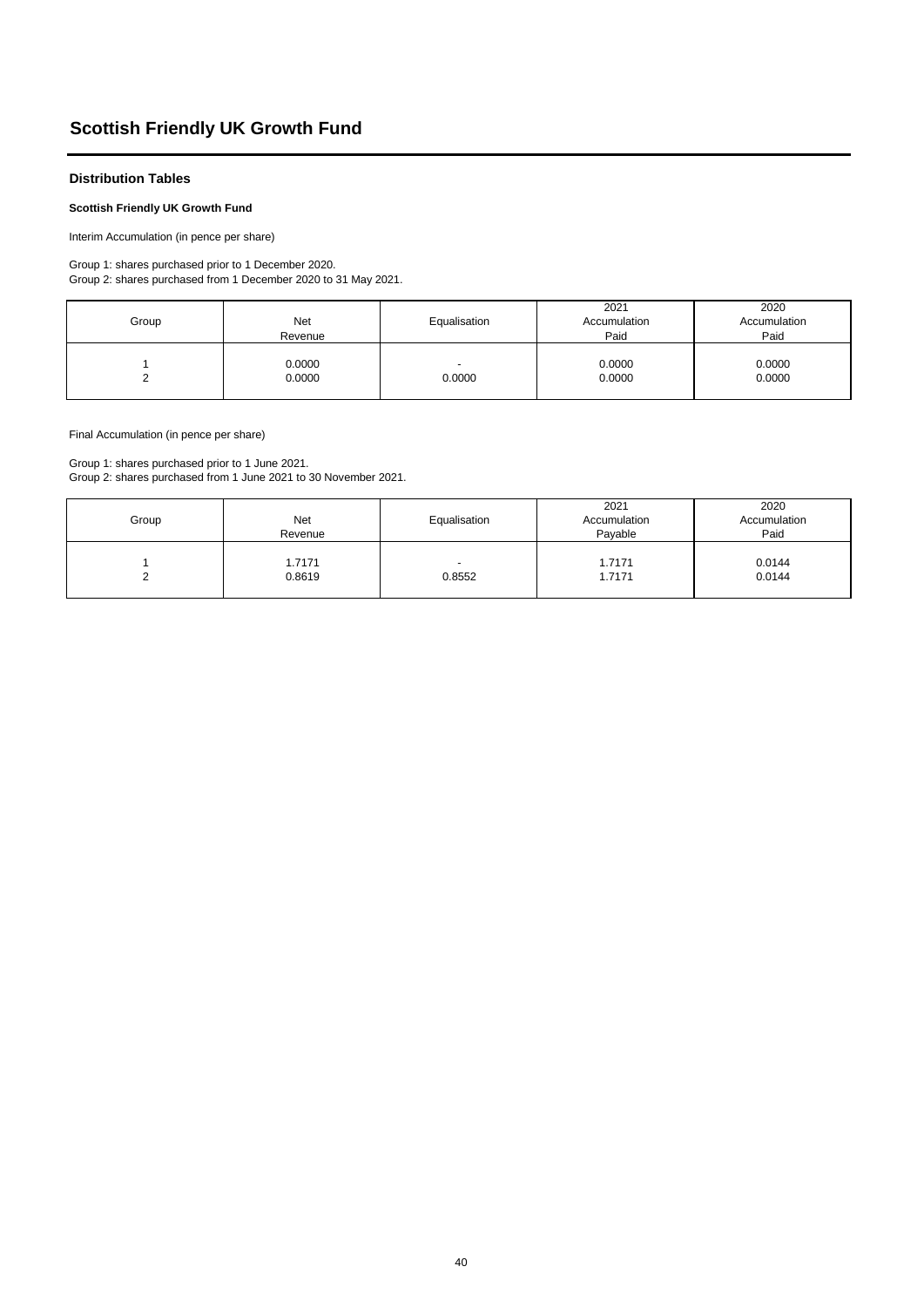## SIGNIFICANT INFORMATION (UNAUDITED)

Under the UCITS V and the UCITS Remuneration Code, the ACD are required to disclose how those whose actions have a material impact on the Funds are remunerated.

The remuneration policy, including but not limited to (i) a description of how remuneration and benefits are calculated and (ii) the identities of persons responsible for awarding remuneration and benefits, including the composition of the Scottish Friendly Remuneration Committee, are available from the ACD's website at www.scottishfriendly.co.uk/about-us/Board-committee-terms-reference/. A paper copy of the information available from the ACD's website in relation to remuneration is also available free of charge on request from the ACD.

The ACD considers its activities as non complex due to the fact that the regulation limits the UCITS strategies conducted and the scope of investment in such a way that investor risk is mitigated. The discretion of the ACD and the portfolio manager is strictly controlled within certain pre-defined parameters as determined in the prospectus of each UCITS.

In its role as an UCITS Manager, the ACD deems itself as lower risk due to the nature of the activities it conducts. Therefore the ACD have provided a basic overview of how staff whose actions have a material impact on the Funds are remunerated.

| November 2021                                                                                                   | Number of<br><b>Beneficiaries</b> | Total Remuneration<br>paid | <b>Fixed Remuneration</b> | Variable<br>Remuneration | Carried interest paid<br>by the UCITS |
|-----------------------------------------------------------------------------------------------------------------|-----------------------------------|----------------------------|---------------------------|--------------------------|---------------------------------------|
| Remuneration paid to<br>employees who have<br>a material impact on<br>the risk profile of the<br><b>IUCITS.</b> |                                   | £185,960,39                | £185,960,39               |                          |                                       |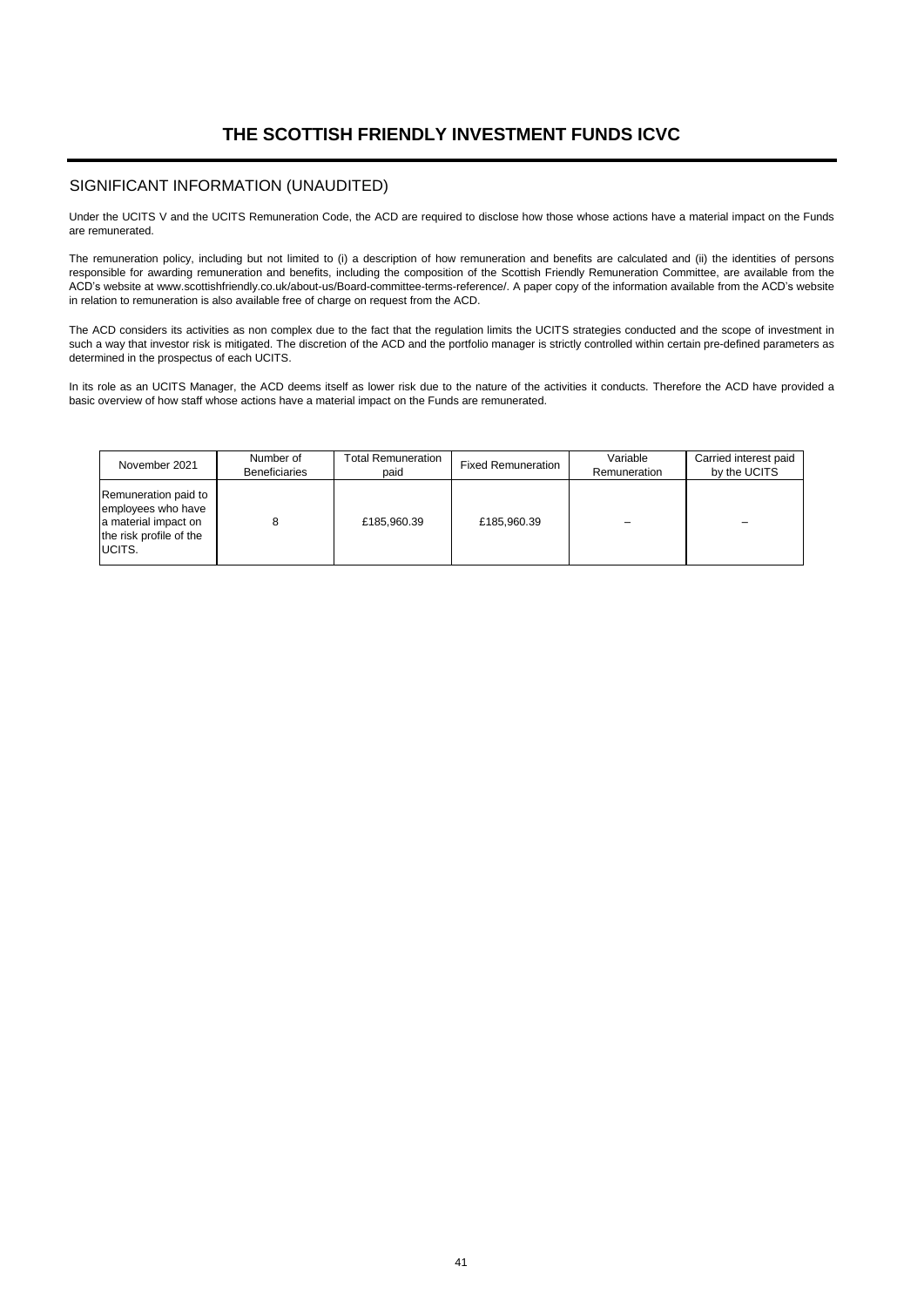## GENERAL INFORMATION

#### **Subscription Days**

Shares may be purchased or sold on any dealing day. The price of shares and the estimated yield are calculated daily. A forward pricing basis is used. Prices are listed in the Financial Times and the Herald.

#### **Redemption of Shares**

Shares in the sub-funds may be redeemed on any dealing day. All sale instructions must be made to the ACD in writing. The shares will be purchased from the shareholder at the next valuation point and a contract note confirming the sale will be sent.

#### **Dilution**

The actual cost to the Company of purchasing or selling a sub-fund's investments may be higher or lower than the mid-market value used in calculating the share price, e.g., due to dealing charges or through dealing at prices other than the mid-market price. Under certain circumstances (e.g., large volumes of deals) this may have an adverse effect on the interests of shareholders generally. In order to prevent this effect, called 'dilution', Scottish Friendly Asset Managers Ltd has the power to charge a dilution levy on the sale and/or redemption of shares. The dilution levy will be applied at outset and will be paid into that sub-fund and become part of the relevant sub-fund. The dilution levy for each sub-fund will be calculated by reference to the costs of dealing in the underlying investments of that sub-fund, including any dealing spreads, commission and transfer taxes.

#### **Charges**

Certain charges are levied to cover the operating costs of the ACD. An initial charge of 4% of the price paid to the depositary is levied when shares are created. A management fee of 1.35% per annum of the net asset value of the sub-funds is levied. This was reduced from 1.4% per annum in August 2019. In addition a number of other fees are payable out of the sub-funds. These include audit, custody, regulatory and depositary fees. The current estimated effect of these fees is 0.50% per annum and is levied on the net asset value of the sub-funds. The charges are deducted daily from the revenue of the sub-funds.

In addition shareholders are permitted to make six free switches in each tax period, however, an administration charge of up to 3% may be levied on additional switches.

#### **Taxation**

The sub-funds are exempt from UK tax on capital gains realised on the disposal of investments held within them. Dividends from UK companies are received by the Funds with the tax already deducted and no further tax is payable by the sub-funds on that revenue. Other types of revenue (after deducting allowable expenses) are subject to corporation tax of 20%.

The revenue accumulated by the sub-funds has an attaching tax credit of 10% of the accumulation plus the tax credit.

Lower and basic rate taxpayers do not have any further tax to pay, although higher rate taxpayers are liable to tax on the net revenue accumulated at the difference between higher rate tax and the tax already deducted (currently 40% and 30%).

Details of the tax paid on behalf of shareholders is sent in the form of a tax voucher at each accumulation date.

Shareholders may be liable to capital gains tax when they sell their investments if the gains exceed the exempt amount in that year. For the tax year 2019/2020 the exempt amount was £12,000 and for the tax year 2020/2021 the exempt amount is £12,300.

#### **Stamp Duty Reserve Tax**

This is disclosed on the face of the Statements of Change in Net Assets Attributable to Shareholders in accordance with the Statement of Recommended Practice for Authorised Funds issued by the Financial Conduct Authority. Stamp Duty was abolished on 30 March 2014.

#### **Prospectus**

Further details concerning the Funds are contained in the Prospectus, which is available on application from the ACD.

#### **Publication of Prices**

The most recent prices are published daily in the Financial Times and the Herald. Prices are also published on the Scottish Friendly web site at www.scottishfriendly.co.uk.

#### **Application for Shares**

All applications should be made by post to the ACD at Scottish Friendly Asset Managers Ltd, 16 Blythswood Square, Glasgow G2 4HJ or by fax on 0141 221 4864. Shares will be purchased at the next valuation point following receipt of a valid application form and cheque. A contract note will be sent to the purchaser.

Prospective shareholders should note that the price of shares can fluctuate and the revenue from them can go down as well as up and is not guaranteed. On redemption investors may receive less than the original amount invested. Past performance is not necessarily a guide to future performance.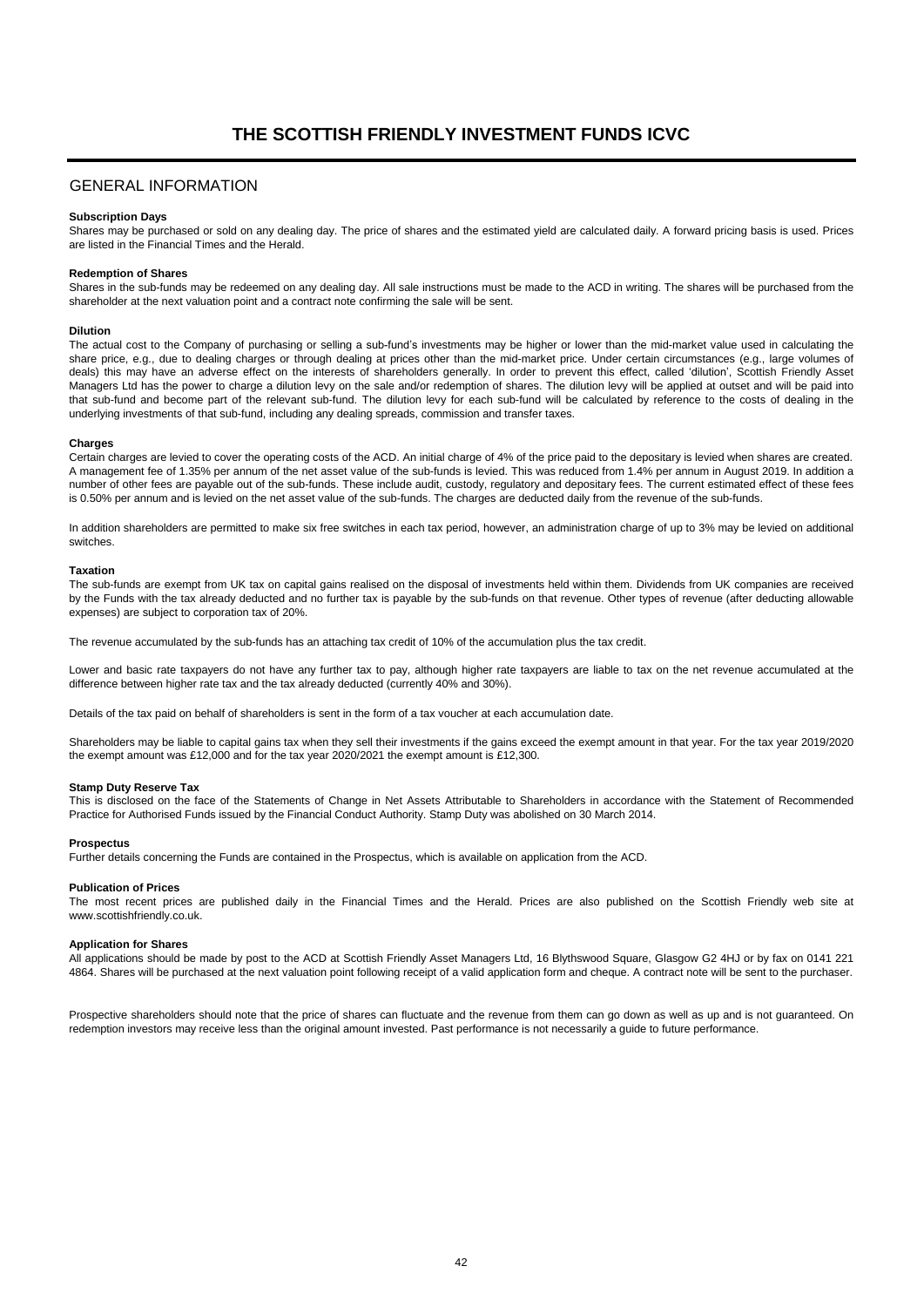## Assessment of Value - The Scottish Friendly Investment Funds ICVC

#### **1. Introduction**

The Financial Conduct Authority (FCA) has introduced rules to strengthen the duty of asset managers to act in investors' bests interests. These require Scottish Friendly Asset Managers Limited (SFAM) to assess the value of the Managed Growth Fund (MGF) and the UK Growth Fund UKGF) at least annually. SFAM's Board is responsible for considering the outcomes of the assessment and communicating if value has been delivered along with and any improvements that are required.

#### **2. Assessment Criteria**

Assessing value is more than just looking at the fees paid or the fund performance in isolation. The following describes the criteria used in SFAM's value assessment and our conclusions:

#### **2.1 Quality of Service**

SFAM has considered a range of services it provides to investors, including access to daily online valuations via the My Plans portal, service level attainment, customer communications and complaint volumes and how these were handled.

**Assessment Outcome:** The Board has concluded that, based on the areas considered, SFAM offers a good level of service to investors in the Managed Growth Fund and UK Growth Fund.

#### **2.2 Performance**

The objective of both the Managed Growth Fund and the UK Growth Fund is to achieve medium to long term capital growth. We have therefore considered how the funds have performed over 5 and 10 years, while considering prevailing market conditions. The performance of both funds was also compared against their comparator benchmark (the FTSE All Share).

For the period ending 30 November 2021, customers invested in the Managed Growth Fund and UK Growth Fund over a 5 and 10 year period achieved capital growth and returns were higher than that FTSE All Share. The funds have therefore achieved their objective.

## **Assessment Outcome:** The fund has met its objective

#### **2.3 Costs and Charges**

Consideration has been given to the amount customers pay to invest in the Managed Growth Fund and UK Growth Fund and whether these charges are fair, compared to the cost to SFAM of providing the service.

**Assessment Outcome:** The Board has concluded that SFAM's charges for managing the Managed Growth Fund and UK Growth Fund offer value for money, noting in particular that the funds are not tracker funds and the absence of an exit charge.

#### **2.4 Economies of scale**

Consideration has been given to whether SFAM has been able to achieve economies of scale in the accounting period and whether these benefits have been passed on to investors in the Managed Growth Fund and UK Growth Fund.

**Assessment Outcome:** The Board has concluded that, as the Managed Growth Fund and UK Growth Fund have not materially increased in size during period, there are no additional savings or benefits to be passed on to investors at this time.

#### **2.5 Comparable Market Rates**

Consideration has been given to whether the fees paid for the services provided to the Managed Growth Fund and the UK Growth Fund are reasonable compared to fees for similar services in the market. The main expenses of each Fund (periodic fees, registrar fees, custody fees and depositary fees) were compared to those of other fund management groups to determine if they were comparable.

**Assessment Outcome:** Although direct comparisons are difficult because fees can be impacted by a number of factors, such as size of funds, it is concluded that the costs are reasonable.

#### **2.6 Comparable Services**

It is important that investors receive fair terms when they invest in the Managed Growth Fund and UK Growth Fund. The Board has considered the terms offered to all classes of investors and has determined these are the same.

**Assessment Outcome**: The Board has concluded that investors in the Managed Growth Fund and UK Growth Fund receive fair terms.

#### **2.7 Classes of Units**

Some funds can offer different share classes with different costs. This is not the case for the Managed Growth Fund or UK Growth fund, which only have one class of share available to investors.

**Assessment Outcome:** The Board has concluded that there is no other share class that would be more suitable for investors in the Managed Growth Fund and the Growth Fund.